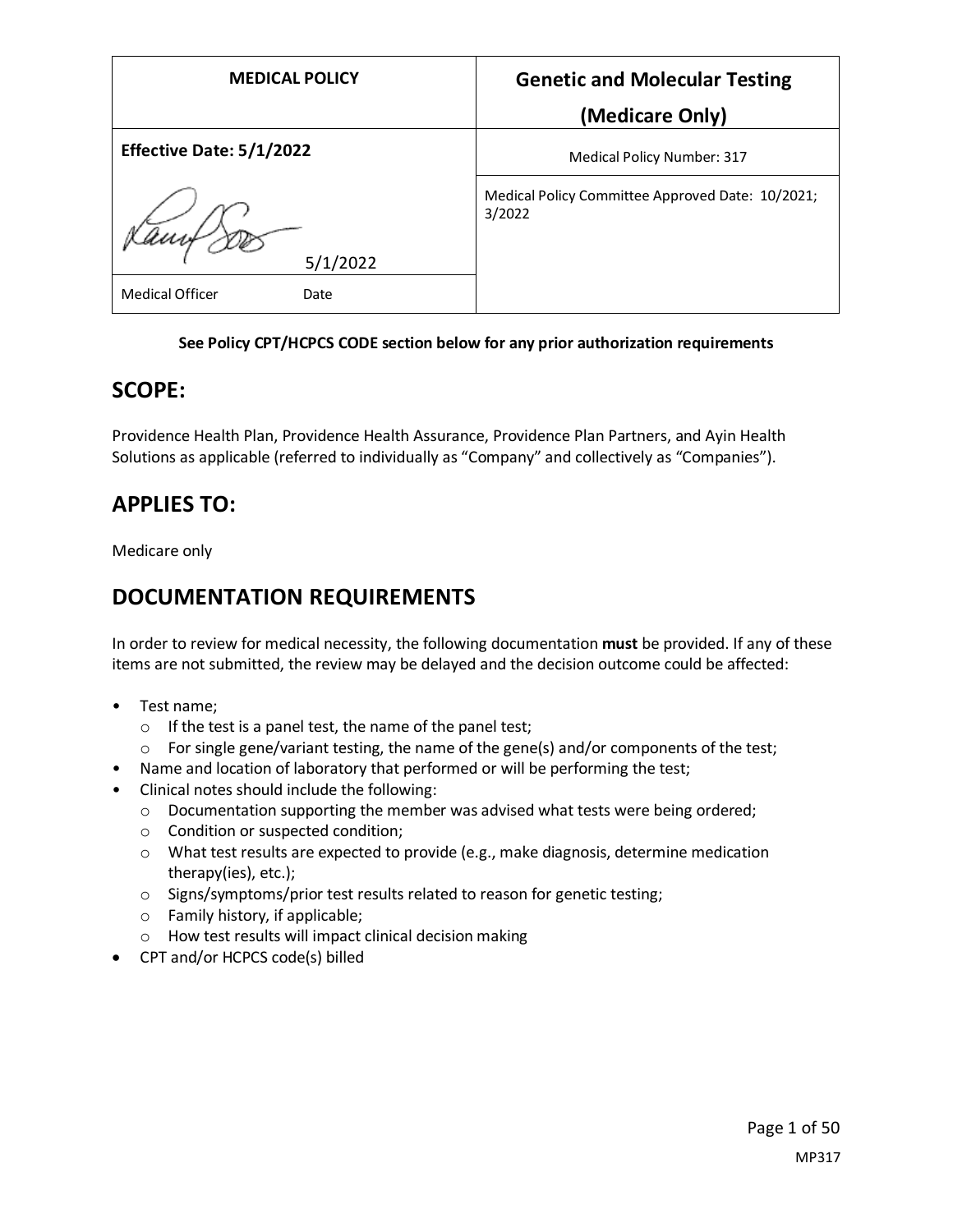### **POLICY CRITERIA**

**Notes**:

- **The list of genetic tests addressed in this policy is not all-inclusive.**
- **In compliance with Medicare guidelines, some LCDs and LCAs used may be for service areas outside of the Company's primary service area, because they are based on where the performing laboratory is located.**
- Other Company Medical Policies may be available for specific tests or indications:
	- o Most of these tests are listed within Criteria VI, IX and X below.
	- o Se[e Cross References](#page-48-0) section for medical policies which may apply to specific hereditary or oncologic conditions.
	- o If a test is not found in this policy, see the separate genetic testing policies to confirm coverage resources are not provided in another location. For example, if a panel test for colorectal cancer is not found in this policy, see the separate *Genetic Testing: Inherited Susceptibility to Colorectal Cancer (Medicare Only)* medical policy.
- Due to the rapidly changing field of genetic testing, panel names, genes included, and coding may change subsequent to the last update of this policy.
- CMS guidance is also subject to change at any time.

#### **Medical Policy Criteria Quick Links**

- [Excluded Genes](#page-2-0)
- ❖ [Non-Covered Tests](#page-3-0)
- [Miscellaneous Genetic or Molecular Tests](#page-5-0)
- [Genetic and Molecular Panel Tests](#page-6-0)
	- $\div$  [Table 1](#page-6-1) Tests with specific LCD or LCA guidance which applies
	- \* [Table 2](#page-16-0) General information regarding MoIDX-jurisdiction coverage decisions
	- $\div$  [Table 3](#page-17-0) General information regarding all other service areas and coverage decisions made for testing performed in these regions

Page 2 of 50 MP317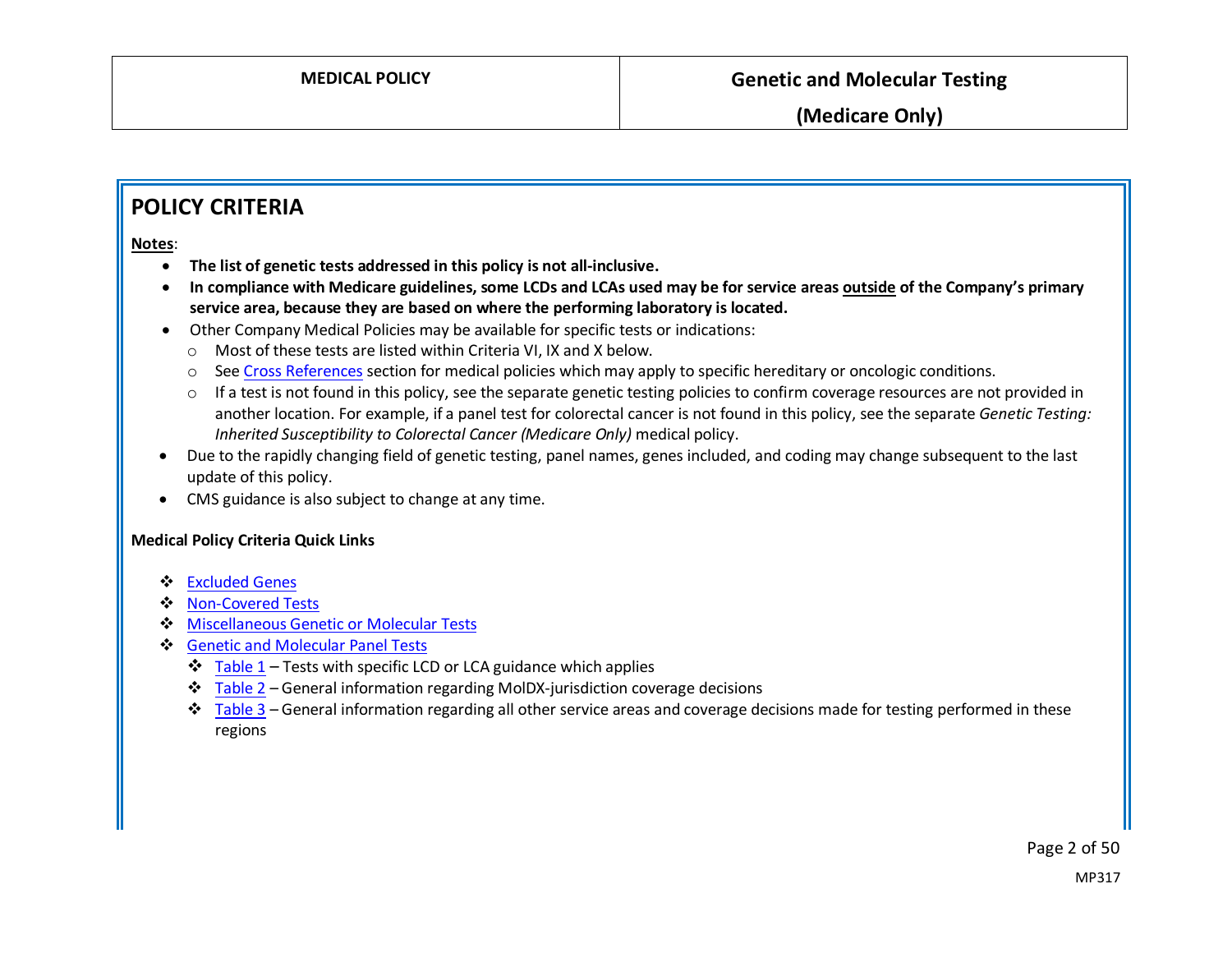### <span id="page-2-0"></span>**Excluded Genes**

I. The following single gene tests are **not medically necessary** in many service areas*(NOTE: This list is NOT all-inclusive and there may be exceptionsto non-coverage for some of the genes listed, depending on location of and purpose for testing. See the applicable LCA or LCD for information.):*

|                | <b>LOCATION/MEDICARE CONTRACTOR</b>                                     |                                  |                                                                         |                                                                   |                                                                   |                                                                                                                          |  |
|----------------|-------------------------------------------------------------------------|----------------------------------|-------------------------------------------------------------------------|-------------------------------------------------------------------|-------------------------------------------------------------------|--------------------------------------------------------------------------------------------------------------------------|--|
| <b>GENE</b>    | <b>NORIDIAN J-F</b><br>OR, WA, AK, ID,<br>UT, AZ, MT, ND,<br>SD, and WY | <b>NORIDIAN J-E</b><br>CA and NV | <b>PALMETTO GBA</b><br>J-J AND J-M<br>NC, SC, AL, GA,<br>TN, VA, and WV | <b>WISCONSIN J-</b><br>5 AND J-8<br>IA, KS, MO,<br>NE, IN, and MI | <b>CGS</b><br><b>ADMINISTRATORS</b><br>$J-15$<br><b>KY and OH</b> | <b>NATIONAL</b><br><b>GOVERNMENT</b><br><b>SERVICES J-6 and</b><br>$J-K$<br>IL, MN, WI, CT,<br>NY, ME, MA, NH,<br>RI, VT |  |
| ACVRL1*        | A55182                                                                  | A55181                           | A53536                                                                  | A55159                                                            | A54262                                                            |                                                                                                                          |  |
| <b>ASPA</b>    | A55089                                                                  | A55088                           | A53602                                                                  | A55142                                                            | A54253                                                            | A56199                                                                                                                   |  |
| ATP7B          | A55098                                                                  | A55097                           | A53550                                                                  | A55143                                                            | A54254                                                            | A56199                                                                                                                   |  |
| <b>BCKDHB</b>  | A55099                                                                  | A55100                           | A53600                                                                  | A55145                                                            | A54255                                                            | A56199                                                                                                                   |  |
| <b>BLM</b>     | A55114                                                                  | A55113                           | A53540                                                                  | A55148                                                            | A54256                                                            | A56199                                                                                                                   |  |
| <b>CFTR</b>    | L38337/<br>A57385                                                       | L38335/<br>A57384                | L38294 /<br>A58318                                                      | L38435/<br>A58395                                                 | L38394 / A58324                                                   | L35000 / A56199                                                                                                          |  |
| ENG*           | A55182                                                                  | A55181                           | A53536                                                                  | A55159                                                            | A54262                                                            |                                                                                                                          |  |
| F <sub>5</sub> | L36159                                                                  | L36155                           | L36089                                                                  | L36400                                                            | L35984                                                            | L35000 / A56199                                                                                                          |  |
| F <sub>2</sub> | L36159                                                                  | L36155                           | L36089                                                                  | L36400                                                            | L35984                                                            | L35000 / A56199                                                                                                          |  |
| <b>FANCC</b>   | A55183                                                                  | A55184                           | A53628                                                                  | A55160                                                            | A54263                                                            | A56199                                                                                                                   |  |
| FMR1           | A55242                                                                  | A55241                           | A53638                                                                  | A55163                                                            | A54264                                                            | A56199                                                                                                                   |  |
| <b>GBA</b>     | A55244                                                                  | A55243                           | A53542                                                                  | A55164                                                            | A54265                                                            | A56199                                                                                                                   |  |
| HAX1           | A55252                                                                  | A55249                           | A53619                                                                  | A55165                                                            | A54266                                                            | A56199                                                                                                                   |  |
| <b>HBB</b>     | A55254                                                                  | A55253                           | A53493                                                                  | A55166                                                            | A54267                                                            | A56199                                                                                                                   |  |

Page 3 of 50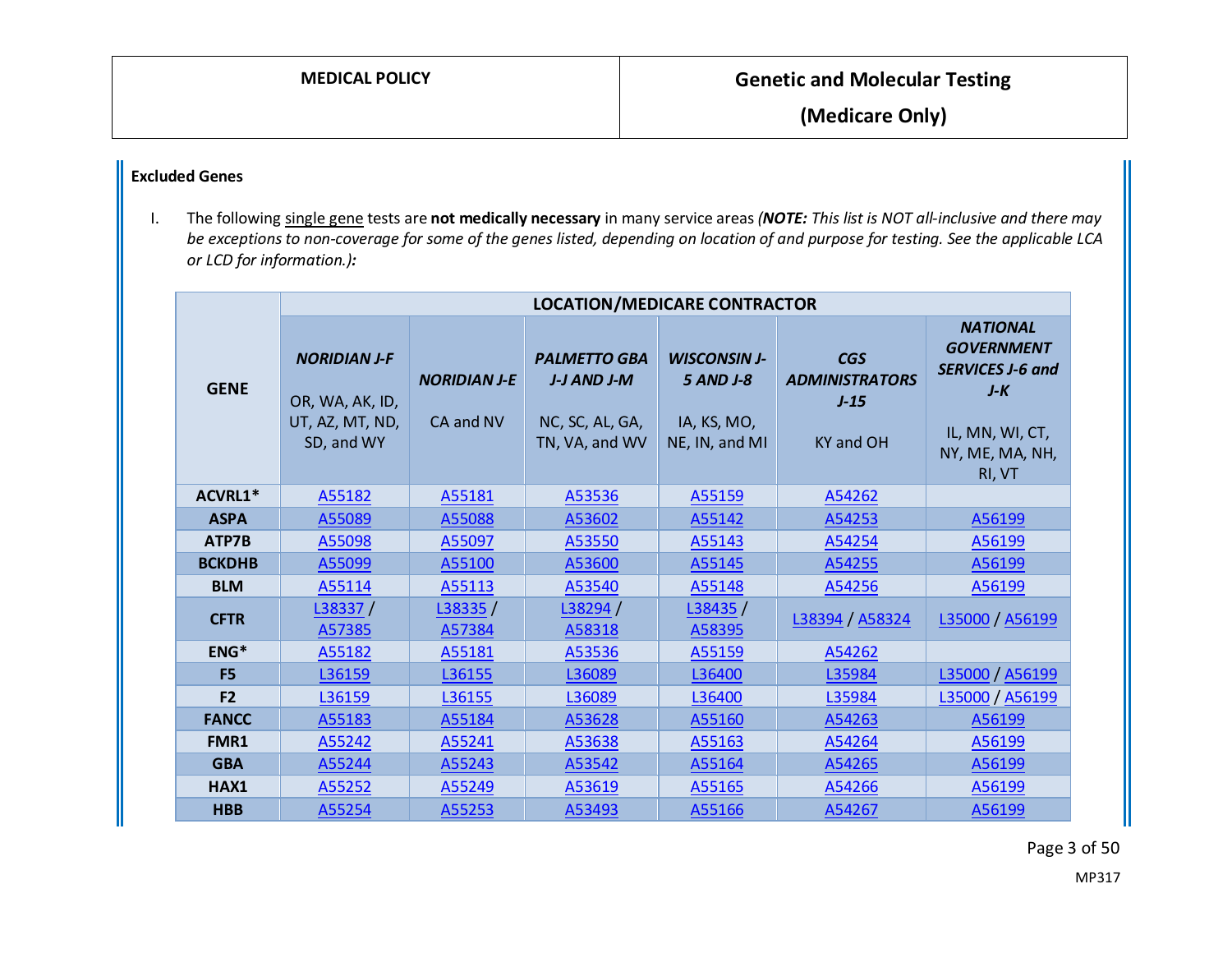| <b>MEDICAL POLICY</b> | <b>Genetic and Molecular Testing</b> |
|-----------------------|--------------------------------------|
|                       | (Medicare Only)                      |

| <b>HEXA</b>       | A55256  | A55255  | A53598          | A55168  | A54268          | A56199          |
|-------------------|---------|---------|-----------------|---------|-----------------|-----------------|
| <b>IKBKAP</b>     | A55613  | A55612  | A53596          | A55170  | A54270          | A56199          |
| <b>MCOLN1</b>     | A55284  | A55283  | A53630          | A55176  | A54277          | A56199          |
| MECP <sub>2</sub> | A55286  | A55285  | A53574          | A55189  | A54278          | A56199          |
| <b>MMACHC</b>     | A55289  | A55288  | A54035          | A55191  | A54209          |                 |
| <b>MTHFR</b>      | L36159/ | L36155/ |                 | L36400/ |                 |                 |
|                   | L36362  | L36358  | L36089 / L36129 | L36523  | L35984 / L36139 | L35000 / A56199 |
| NSD <sub>1</sub>  | A55615  | A55609  | A53585          | A55198  | A54291          | A56199          |
| SMPD1             | A55631  | A55627  | A53624          | A55208  | A54285          | A56199          |
| SULT4A1           | A55601  | A55596  | A53538          | A55210  | A54283          |                 |
| <b>VEGFR2</b>     | A55469  | A55468  | A53548          | A55232  | A54279          | A56199          |

#### <span id="page-3-0"></span>**Non-Covered Tests**

- II. Based on the Medicare Benefit requirements, **all** of the following test types and scenarios are excluded and are denied as **not medically necessary** on a national basis:
	- A. Tests performed in the absence of clinical signs and symptoms of disease are considered screening and are non-covered UNLESS specifically identified by the law (this includes genetic testing requested due to family history alone);
	- B. Tests that do not provide the clinician with actionable data for the member (information that will not improve patient outcomes and/or change physician care and treatment of the patient) (this includes testing at-risk relative testing);
	- C. Tests that confirm a diagnosis or known information;
	- D. Tests to determine risk for developing a disease or condition;
	- E. Tests performed to measure the quality of a process, or tests performed to confirm the sample belongs to a particular member;
	- F. Tests without diagnosis specific indications;
	- G. Carrier testing (tests to determine if they or offspring are potential carriers of a genetic variant);
	- H. Tests identified as investigational by all available literature and/or the literature supplied by the developer and are not a part of a clinical trial as determined by LCD, LCA, or the MolDX program (when applicable)
- III. Genetic panel tests for the evaluation of **arrhythmogenic right ventricular dysplasia/cardiomyopathy (ARVD/C) (CPT code 81439)** are considered **not medically necessary**. Applicable Medicare references include the following:

Page 4 of 50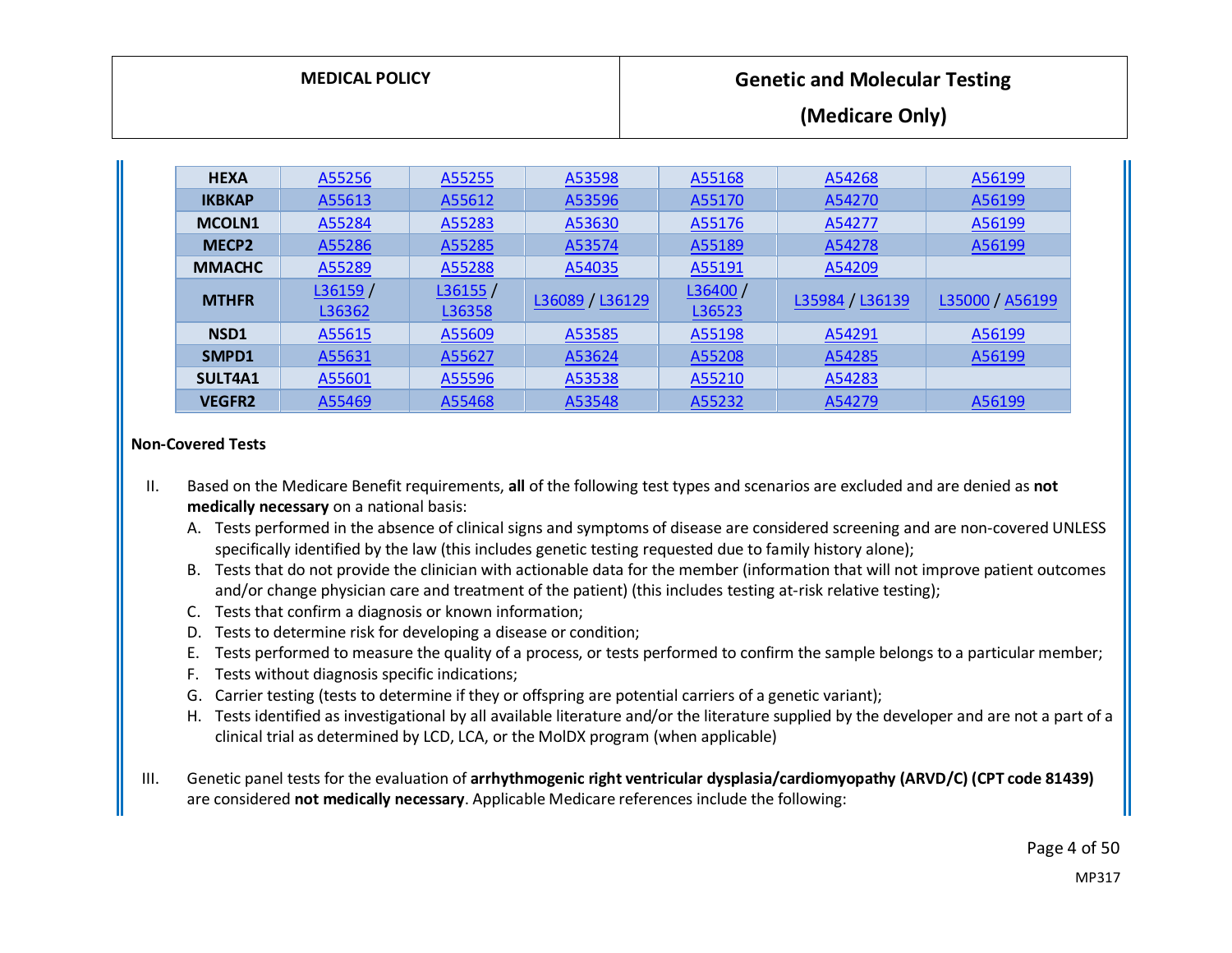A. Local Coverage Articles (LCA):

- i. Billing and Coding: MolDX: Arrhythmogenic Right Ventricular Dysplasia/Cardiomyopathy (ARVD/C) Testing
	- 1. Testing performed in OH and KY: [A54685](https://www.cms.gov/medicare-coverage-database/view/article.aspx?articleid=54685) (CGS Administrators, LLC)
	- 2. Testing performed in CA and NV[: A54975](https://www.cms.gov/medicare-coverage-database/view/article.aspx?articleid=54975) (Noridian Healthcare Solutions, LLC; J-E)
	- 3. Testing performed in AK, ID, OR, WA, UT, AZ, MT, ND, SD, and WY[: A54976](https://www.cms.gov/medicare-coverage-database/view/article.aspx?articleid=54976) (Noridian Healthcare Solutions, LLC; J-F)
	- 4. Testing performed in VA, WV, NC, SC, GA, TN, AL[: A53605](https://www.cms.gov/medicare-coverage-database/view/article.aspx?articleid=53605) (Palmetto GBA)
	- 5. Testing performed in IA, KS, MO, and NE: [A55235](https://www.cms.gov/medicare-coverage-database/view/article.aspx?articleid=55235) (Wisconsin Physician Services)
- ii. Billing and Coding: Molecular Pathology Procedures [\(A56199\)](https://www.cms.gov/medicare-coverage-database/view/article.aspx?articleid=56199) for testing performed in IL, MN, WI, CT, NY, ME, MA, NH, RI, and VT (National Government Services, Inc.)
- IV. **Whole exome and whole genome sequencing/testing** are considered **not medically necessar**y for Medicare under *Social Security Act, §1862(a)(1)(A).* Applicable Medicare references include the following:
	- A. Testing performed in AK, ID, OR, WA, UT, AZ, MT, ND, SD, WY: LCD attachment for L36256, Excluded Test List as of 08/01/2016
	- B. Testing performed in CA and NV: LCD attachment for L35160[, Excluded Test List –](https://downloads.cms.gov/medicare-coverage-database/lcd_attachments/35160_11/ExcludedTestListV14.pdf) as of 08/01/2016
	- C. Testing performed in in IL, MN, WI, CT, NY, ME, MA, NH, RI, or VT: LCA for Billing and Coding: Molecular Pathology Procedures [\(A56199\)](https://www.cms.gov/medicare-coverage-database/view/article.aspx?articleid=56199)
		- i. Non-coverage of genome and exome analysis includes the EXaCT-1 Whole Exome Test (0036U), GPS Cancer® (NantHealth, D/B/A NantOmics; California), Praxis Whole Genome Sequencing (Praxis Genomics LLC; 0265U) and the Praxis Combined Whole Genome Sequencing and Optical Genome Mapping (Praxis Genomics LLC; 0267U). Since current codes for whole exome and genome sequencing are non-covered, all whole exome sequencing tests are considered non-covered, regardless of what CPT code is used, until LCDs or LCAs indicate otherwise.
- V. Single gene and panel testing for **hereditary hearing loss** (genes GJB2 [81252, 81253] and GJB6 [81254], and panel tests [81430, 81431]) are considered **not medically necessar**y for Medicare*.* Applicable Medicare references include the following:
	- A. Testing performed in AK, ID, OR, WA, UT, AZ, MT, ND, SD, WY: LCD attachment for L36256, [Excluded Test List –](https://downloads.cms.gov/medicare-coverage-database/lcd_attachments/36256_6/ExcludedTestListV14.pdf) as of 08/01/2016
	- B. Testing performed in CA and NV: LCD attachment for L35160[, Excluded Test List –](https://downloads.cms.gov/medicare-coverage-database/lcd_attachments/35160_11/ExcludedTestListV14.pdf) as of 08/01/2016
	- C. C. Testing performed in in IL, MN, WI, CT, NY, ME, MA, NH, RI, or VT: LCA for Billing and Coding: Molecular Pathology Procedures [\(A56199\)](https://www.cms.gov/medicare-coverage-database/view/article.aspx?articleid=56199)

Page 5 of 50 MP317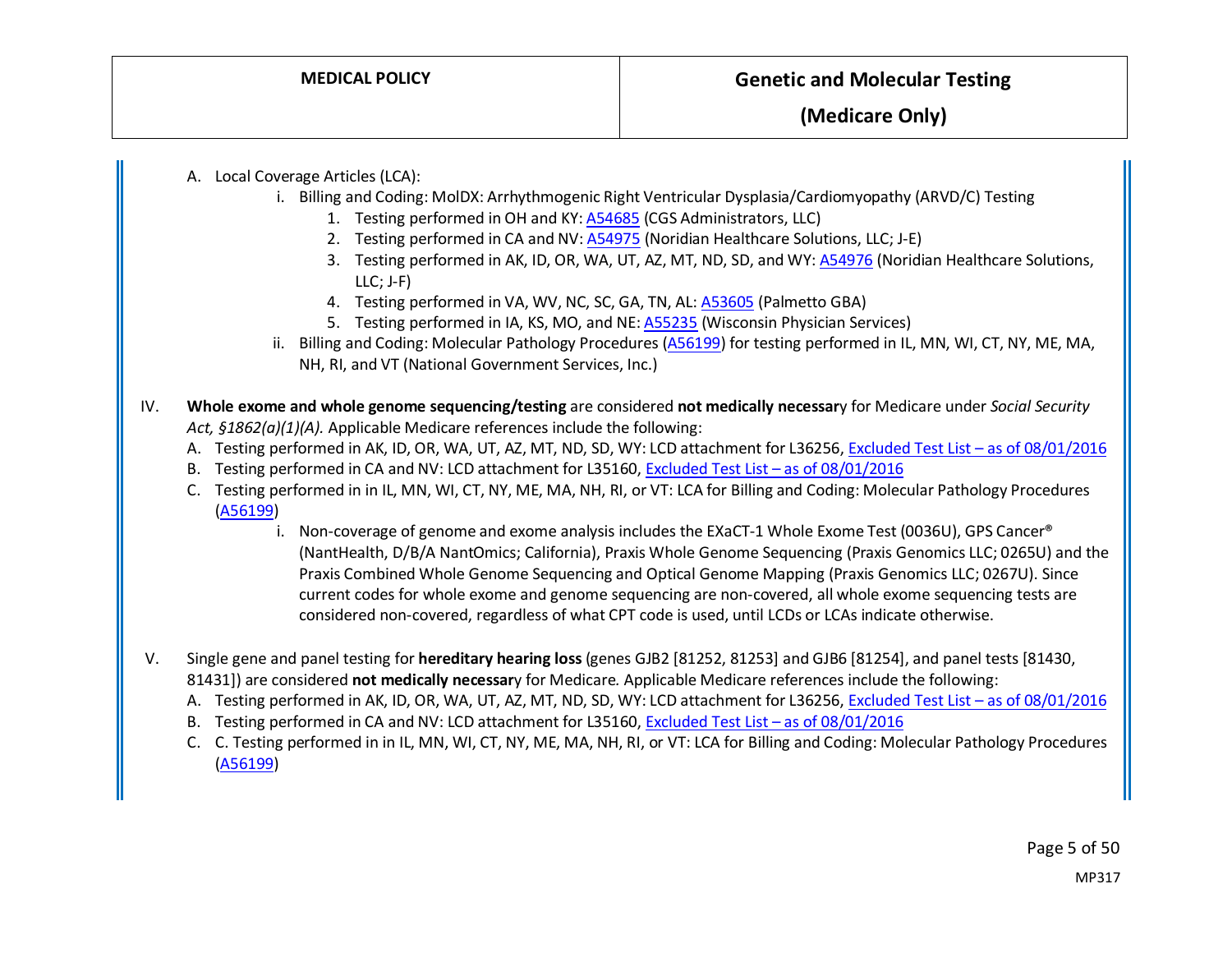VI. The following **reproductive planning and prenatal genetic tests** are considered **not medically necessar**y for Medicare (this list may not be all-inclusive. Medicare guidance pertaining to this testing can be found in the "Policy Guidelines" sectio[n below\)](#page-15-0).

- A. Carrier screening.
- B. Preimplantation genetic testing.
- C. Noninvasive prenatal screening (e.g., PGlF Preeclampsia Screen [PerkinElmer Genetics, Inc.] [0243U], PreTRM® [Sera Prognostics] [0247U]).
- D. Pregnancy loss.
- E. Direct-to-consumer testing for reproductive planning or prenatal testing.

#### <span id="page-5-0"></span>**Miscellaneous Genetic or Molecular Tests**

- VII. **Chimerism analysis (CPT codes 81265-81268)** may be **medically necessary** for some indications. Applicable Medicare references include the following:
	- A. Billing and Coding: MolDX: Short Tandem Repeat (STR) Markers and Chimerism (codes 81265-81268)
		- i. Testing performed in AK, ID, OR, WA, UT, AZ, MT, ND, SD, and WY[: A57843](https://www.cms.gov/medicare-coverage-database/view/article.aspx?articleid=57843) (Noridian J-F)
		- ii. Testing performed in CA or NV[: A57842](https://www.cms.gov/medicare-coverage-database/view/article.aspx?articleid=57842) (Noridian J-E)
		- iii. Testing performed in OH and KY: [A54830](https://www.cms.gov/medicare-coverage-database/view/article.aspx?articleid=54830) (CGS Administrators, LLC)
		- iv. Testing performed in VA, WV, NC, SC, GA, TN, and AL[: A54832](https://www.cms.gov/medicare-coverage-database/view/article.aspx?articleid=54832) (Palmetto GBA)
		- v. Testing performed in IA, KS, MO, and NE: [A55621](https://www.cms.gov/medicare-coverage-database/view/article.aspx?articleid=55621) (Wisconsin Physician Services)
	- B. Billing and Coding: Molecular Pathology Procedures [\(A56199\)](https://www.cms.gov/medicare-coverage-database/view/article.aspx?articleid=56199) for testing performed in IL, MN, WI, CT, NY, ME, MA, NH, RI, and VT (National Government Services, Inc.)
- VIII. **Colorectal cancer screening and pre-screening tests** are **not medically necessary** when they are not called out as eligible preventive benefits under Medicare'[s NCD 210.3.](https://www.cms.gov/medicare-coverage-database/view/ncd.aspx?NCDId=281) These non-covered tests include, but may not be limited to
	- A. BeScreened™-CRC (0163U) and Colonsentry® (81479).
	- B. Some tests may be addressed in separate Company policies, such as the *Colorectal Cancer Screening* policy (Cologuard™ Colorectal Screening [81528], Epi proColon [G0327]) or *Circulating Tumor Cell and DNA Assays For Cancer Management (Medicare Only)* policy (e.g., FirstSight<sup>CRC</sup> [0091U]) (See Cross References).
- IX. **Cytogenetic studies** for genetic disorders in a fetus may be **medically necessary**, as determined by the national coverage determination (NCD) for Cytogenetic Studies [\(190.3\)](https://www.cms.gov/medicare-coverage-database/details/ncd-details.aspx?NCDId=198)

Page 6 of 50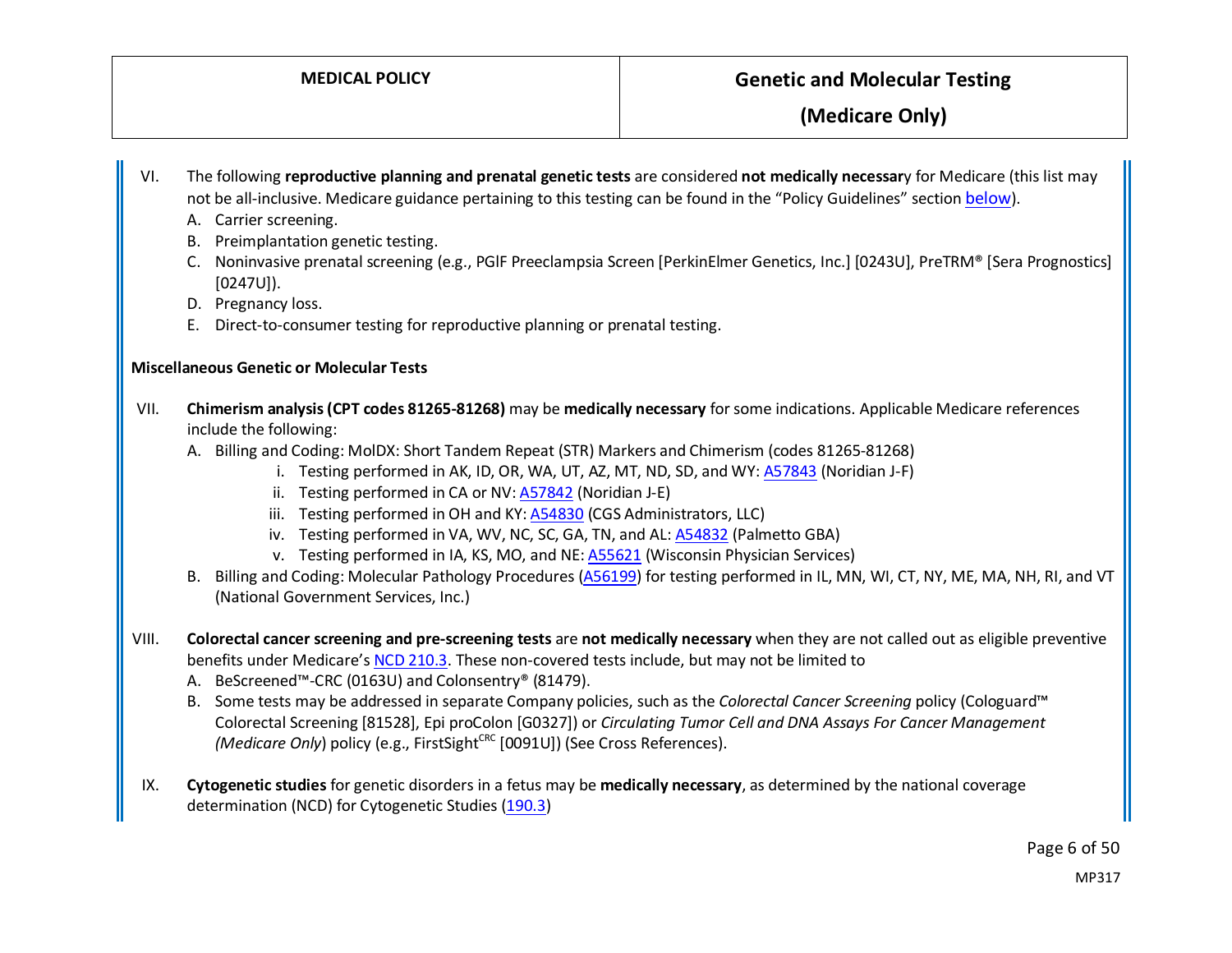### <span id="page-6-0"></span>**Genetic and Molecular Panel Tests**

X. The tests in **Table 1** have specific LCD policies or LCA articles available. Additional notes are provided when necessary.

#### <span id="page-6-1"></span>**Table 1**

| <b>Proprietary Test Name</b>                                                                                                                                                                                                                                          | <b>Laboratory (Location)</b>            | <b>Medicare Policy Cross Reference or Medicare</b><br><b>Citation/Rationale</b>                                                                                                             |
|-----------------------------------------------------------------------------------------------------------------------------------------------------------------------------------------------------------------------------------------------------------------------|-----------------------------------------|---------------------------------------------------------------------------------------------------------------------------------------------------------------------------------------------|
| AlloMap <sup>®</sup> (81595)                                                                                                                                                                                                                                          | CareDx, Inc. (California)               | Apply the LCD L38629. The LCD requires successful completion<br>of TA review of the test; this test meets this LCD requirement.                                                             |
| AlloSure® Donor-Derived Cell-Free DNA<br><b>Tests (AlloSure<sup>®</sup> Heart and AlloSure<sup>®</sup> Kidney)</b>                                                                                                                                                    | CareDx, Inc. (California)               | Apply the LCD L38629. The LCD requires successful completion<br>of TA review of the test; these tests both meet this LCD<br>requirement.                                                    |
| CancerTypeID (81540)                                                                                                                                                                                                                                                  | bioTheranostics, Inc. (California)      | Apply the LCA <b>A54386</b> . While it doesn't give specific criteria, it<br>does provide a list of ICD-10 codes that support medically<br>necessity. These are used to determine coverage. |
| Clarava™ and Tuteva™                                                                                                                                                                                                                                                  | Verici Dx (Tennessee)                   | Apply the LCD L38568. The LCD requires successful completion<br>of TA review of the test; these tests do not meet this LCD<br>requirement and therefore are not medically necessary.        |
| <b>GeneTrails Comprehensive Solid Tumor</b><br>Knight Diagnostics/OHSU (Oregon)<br>Panel (81479)                                                                                                                                                                      |                                         | Apply the LCD L38121. The LCD requires successful completion<br>of TA review of the test; this test meets this LCD requirement.                                                             |
| <b>GeneTrails Hematologic Malignancies 220</b><br>Gene Panel (81450) (genes related to<br>hematolymphoid malignancies, including<br>precursor lesions, acute myelogenous /<br>lymphoid leukemias, myelodysplasias,<br>myeloproliferative disorders, and<br>lymphomas) | Knight Diagnostics/OHSU (Oregon)        | Apply the LCD L38125. The LCD requires successful completion<br>of TA review of the test; this test meets this LCD requirement.                                                             |
| High Risk HLA Panel (this test consists of<br>HLA-A*31:01, HLA-B*15:02, HLA-B*57:01,<br>$HLA-B*58:01)$                                                                                                                                                                | <b>Genelex Corporation (Washington)</b> | For non-transplant testing: Genetic Testing:<br>Pharmacogenetic Testing (Medicare Only)<br>For <i>transplant</i> testing: LCA A57975                                                        |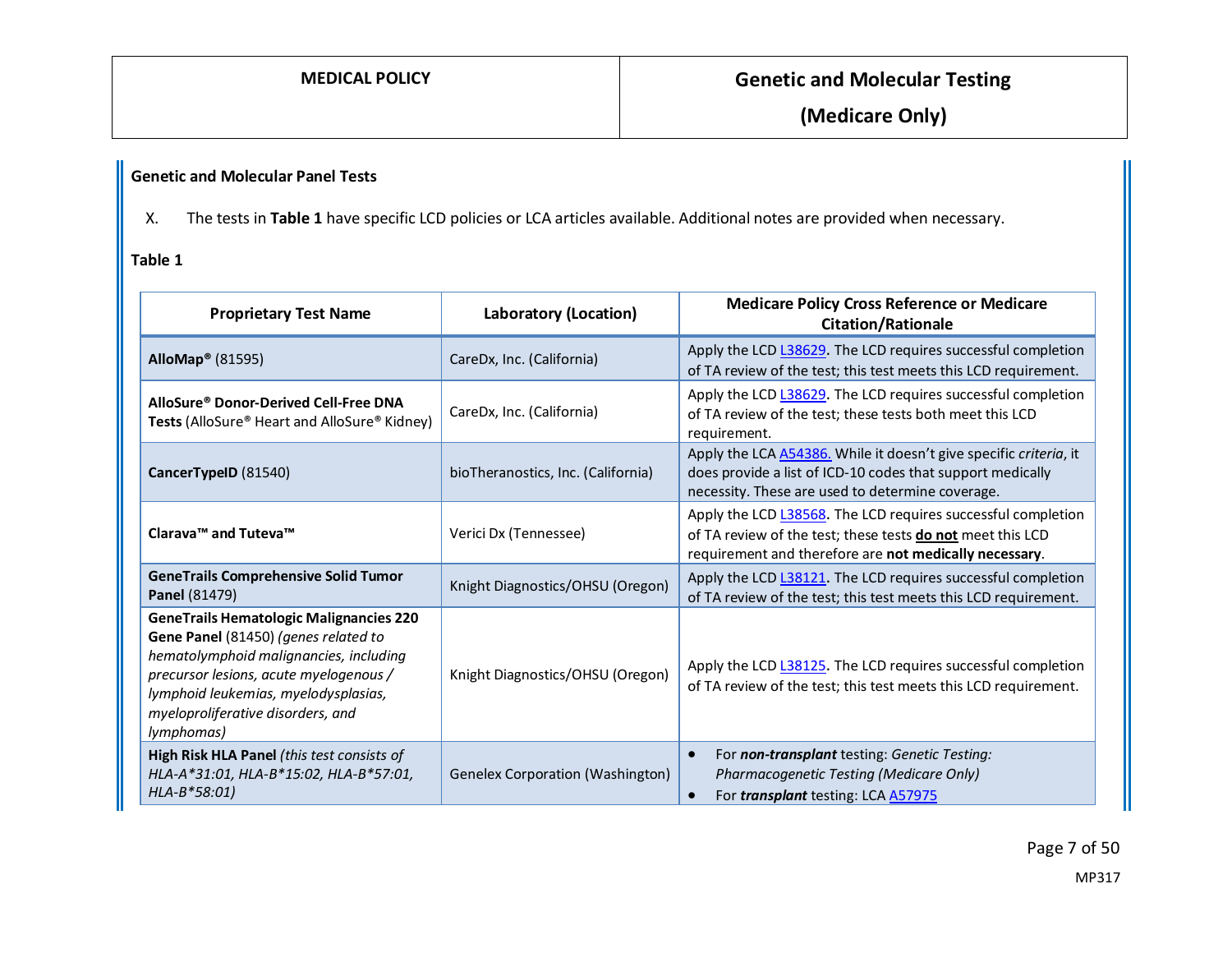**(Medicare Only)**

| <b>Memorial Sloan Kettering-Integrated</b><br><b>Mutation Profiling of Actionable Cancer</b><br>Targets™ (MSK-IMPACT™) (0048U) | Memorial Sloan Kettering (New<br>York)                                                                                      | Apply the LCD L37810.<br>See the Non-Small Cell Lung Cancer: Molecular Testing for<br>Targeted Therapy (Medicare Only) policy when testing is used<br>for NSCLC and Genetic Testing: Inherited Susceptibility to<br>Colorectal Cancer (Medicare Only) when testing is used for<br>colorectal cancer.                                                                                                                                                                                                                                                                                                                                                                                                                                                                                                                                                                                                                                                                                                                                                       |
|--------------------------------------------------------------------------------------------------------------------------------|-----------------------------------------------------------------------------------------------------------------------------|------------------------------------------------------------------------------------------------------------------------------------------------------------------------------------------------------------------------------------------------------------------------------------------------------------------------------------------------------------------------------------------------------------------------------------------------------------------------------------------------------------------------------------------------------------------------------------------------------------------------------------------------------------------------------------------------------------------------------------------------------------------------------------------------------------------------------------------------------------------------------------------------------------------------------------------------------------------------------------------------------------------------------------------------------------|
| MI Profile and MI TumorSeek (81479)                                                                                            | Caris Life Sciences (Arizona)                                                                                               | Apply the LCD L38121. The LCD requires successful completion<br>of TA review of the test; this test meets this LCD requirement.<br>Note: If the MI TumorSeek is deemed medically necessary, the<br>MI Profile may be approved.<br><b>Background:</b> MI TumorSeek is a next-generation sequencing<br>(NGS) tumor profiling assay that covers DNA mutations, copy<br>number alterations, insertions/deletions, and RNA fusions for<br>select lineages. When microsatellite instability (MSI) and<br>tumor mutational burden (TMB) are included, the full<br>comprehensive genomic profile (CGP) assay is known as the MI<br>Profile test. According to MoIDX, the MI Profile in its entirety<br>has been approved for coverage when the medical necessity<br>criteria for the MI TumorSeek component are met. As of<br>January 2019, MoIDX determined CPT 81455 is no longer<br>appropriate for this test. As a CGP assay, a single code (CPT<br>81479) should be used to report the test in its entirety (see<br>A56518 for CGP test coding instructions). |
| Oncotype MAP® Pan-Cancer Tissue Test<br>(formerly Paradigm PCDx) (0244U)                                                       | Paradigm Diagnostics (Arizona)<br>(Test may be billed by Genomic<br>Health, but it is performed by<br>Paradigm Diagnostics) | Apply the LCD L38121. The LCD requires successful completion<br>of TA review of the test; this test meets this LCD requirement.                                                                                                                                                                                                                                                                                                                                                                                                                                                                                                                                                                                                                                                                                                                                                                                                                                                                                                                            |
| Ova1 <sup>™</sup> (81503) and Overa (0003U)                                                                                    | Aspira Labs, Inc., a Vermillion<br>Company (Texas)                                                                          | Apply the LCD L35396. Allow these tests when performed<br>according to the Food and Drug Administration [FDA] label. For<br>coding, see companion article, which can be accessed directly<br>from the LCD.)                                                                                                                                                                                                                                                                                                                                                                                                                                                                                                                                                                                                                                                                                                                                                                                                                                                |

Page 8 of 50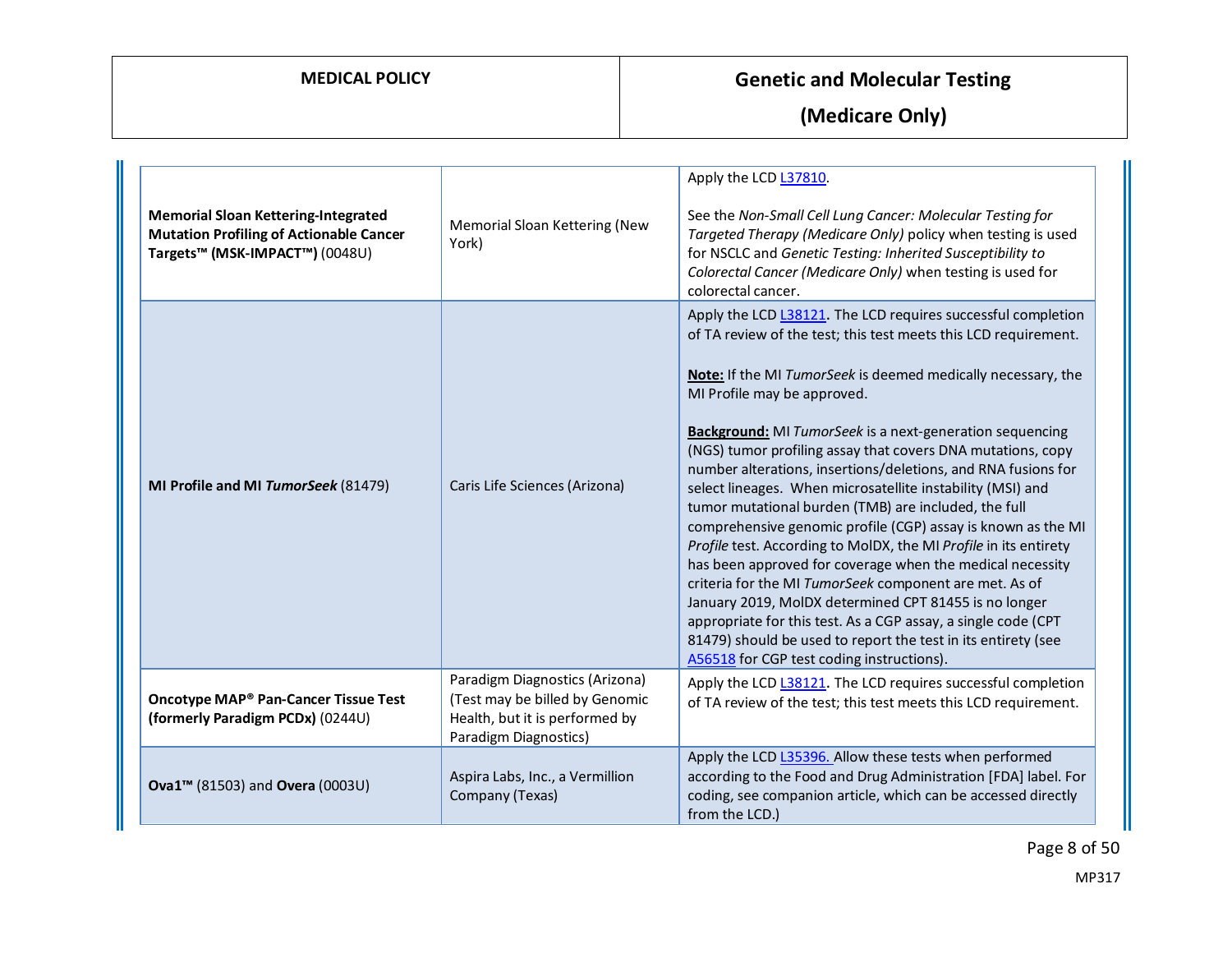| PancraGEN (aka Pathfinder <sup>®</sup> Pancreas)<br>(81479)              | <b>Interspace Diagnostics</b><br>(Pennsylvania)                                                    | Apply the LCD L34864. The PancraGEN test is specific to<br>pancreatic masses or cysts and uses a proprietary platform<br>known as PathfinderTG®.                                                                                                                                                                                                                                                                                                                                                                                                                                                                                                                                                                                                                                                                                                                                                                                                                                                                                                                                |
|--------------------------------------------------------------------------|----------------------------------------------------------------------------------------------------|---------------------------------------------------------------------------------------------------------------------------------------------------------------------------------------------------------------------------------------------------------------------------------------------------------------------------------------------------------------------------------------------------------------------------------------------------------------------------------------------------------------------------------------------------------------------------------------------------------------------------------------------------------------------------------------------------------------------------------------------------------------------------------------------------------------------------------------------------------------------------------------------------------------------------------------------------------------------------------------------------------------------------------------------------------------------------------|
| Prospera <sup>™</sup> (81479)                                            | Natera, Inc. (California)                                                                          | Apply the LCD L38629. The LCD requires successful completion<br>of TA review of the test; this test meets this LCD requirement.                                                                                                                                                                                                                                                                                                                                                                                                                                                                                                                                                                                                                                                                                                                                                                                                                                                                                                                                                 |
| Providence Personalized Medicine Panel,<br>Solid Tumor (aka, ProvSeq523) | Providence St. Joseph (Oregon)                                                                     | Apply the LCD L38121. The LCD requires successful completion<br>of TA review of the test; this test meets this LCD requirement.                                                                                                                                                                                                                                                                                                                                                                                                                                                                                                                                                                                                                                                                                                                                                                                                                                                                                                                                                 |
| <b>Risk of Ovarian Malignancy Algorithm</b><br>(ROMA™) (81500)           | Quest Diagnostics (Headquartered<br>in New Jersey) or LabCorp<br>(Headquartered in North Carolina) | For testing performed in laboratories in OR, WA, AK, ID,<br>$\bullet$<br>UT, AZ, MT, ND, SD, WY, CA, NV, HI, NC, SC, AL, GA, TN,<br>VA, WV, KY, OH, IA, KS, MO, NE, IN, and MI: The ROMA™<br>test is noted as a covered test by MoIDX when Medicare<br>medical necessity criteria are met. This means<br>documentation must support that the test is ordered to<br>provide actionable data to be used promptly by the<br>treating physician to treat or diagnose an illness or<br>condition in order to be considered medically reasonable<br>and necessary. (Medicare Benefit Policy Manual, Ch. 15 -<br>Covered Medical and Other Health Services, §80.1 - Clinical<br>Laboratory Services) (See U.S. Food and Drug<br>Administration [FDA] label here)<br>For testing performed in laboratories in IL, MN, WI, CT,<br>NY, ME, MA, NH, RI, VT: LCD L38371 (Search for "Risk of<br>Ovarian Malignancy Algorithm")<br>For testing performed in laboratories in CO, NM, OK, TX,<br>AR, LA, MS, DE, MD, NJ, PA: LCD L35396 (Search for "Risk<br>of Ovarian Malignancy Algorithm") |
| TruGraf <sup>®</sup> (81479)                                             | Transplant Genomics (California)                                                                   | Apply the LCD L38629. The LCD requires successful completion<br>of TA review of the test; this test meets this LCD requirement.                                                                                                                                                                                                                                                                                                                                                                                                                                                                                                                                                                                                                                                                                                                                                                                                                                                                                                                                                 |
| <b>Vectra DA (81490)</b>                                                 | Crescendo Bioscience (Any state)                                                                   | Apply the LCA A53110. While it doesn't give specific criteria, it<br>does provide a list of ICD-10 codes that support medically<br>necessity for this test, up to two times per year. These ICD-10<br>codes are used to determine coverage.                                                                                                                                                                                                                                                                                                                                                                                                                                                                                                                                                                                                                                                                                                                                                                                                                                     |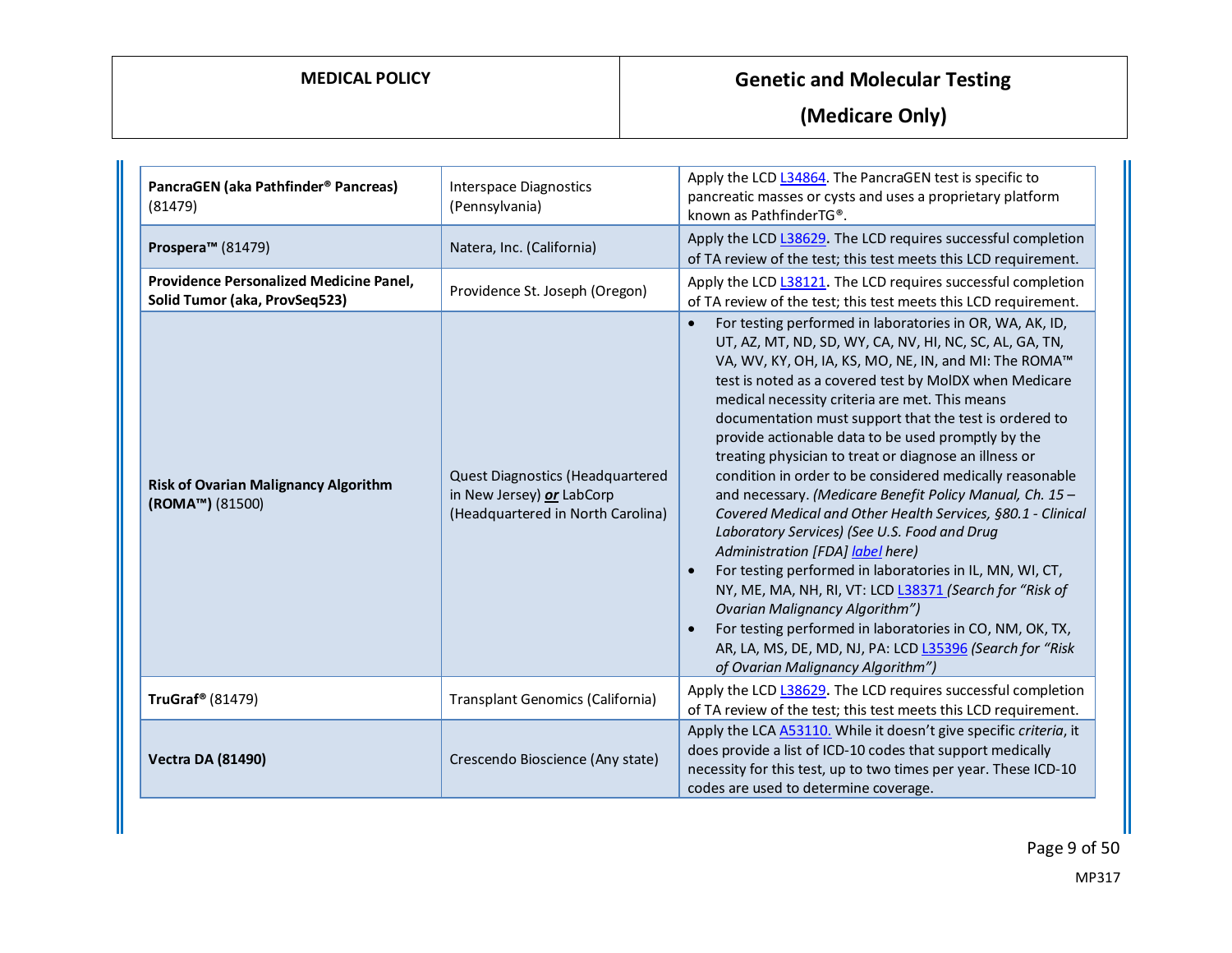- XI. These tests are addressed in **one or more** of the following separate Company medical policies:
	- A. These tests are addressed in the separate *Genetic Testing: Hereditary Breast and Ovarian Cancer Genetic Testing (Medicare Only)* policy:
		- i. BRCAplus (Ambry Genetics; California)
		- ii. BRCAplus-Expanded (Ambry Genetics; California)
		- iii. Breast Next (Ambry Genetics; California) *(No longer offered)*
		- iv. GYNPlus® (Ambry Genetics; California) *(No longer offered)*
		- v. OvaNext® (Ambry Genetics; California)
		- vi. VistaSeq Breast and Gyn Cancer Profile (LabCorp / Integrated Genetics / Integrated Oncology)
		- vii. VistaSeq Breast Cancer Profile (LabCorp / Integrated Genetics / Integrated Oncology)
		- viii. VistaSeq High/Moderate Risk Breast Cancer Profile (LabCorp / Integrated Genetics / Integrated Oncology)
	- B. These tests are addressed in the separate *Genetic Testing: Inherited Susceptibility to Colorectal Cancer (Medicare Only)* policy:
		- i. ColoNext (Ambry Genetics; California)
		- ii. ColoNext +RNAinsight™ (Ambry Genetics; California)
		- iii. RenalNext (Ambry Genetics; California)
		- iv. VistaSeq Colorectal Cancer Profile (LabCorp / Integrated Genetics / Integrated Oncology)
	- C. These tests are found in **both** of these separate *Genetic Testing: Hereditary Breast and Ovarian Cancer Genetic Testing (Medicare Only)* and *Genetic Testing: Inherited Susceptibility to Colorectal Cancer (Medicare Only)* policies *(Policy selection will be based on the clinical presentation of the individual for which testing is requested):*
		- i. Cancer Next (Ambry Genetics; California)
		- ii. CancerNext-Expanded (Ambry Genetics; California)
		- iii. CancerNext-Expanded +RNAinsight™ (Ambry Genetics; California)
		- iv. CancerNext +RNAinsight™ (Ambry Genetics; California)
		- v. myRisk® Hereditary Cancer (Myriad Genetics; Utah)
		- vi. myRisk® Hereditary Cancer Update (Myriad Genetics; Utah)
		- vii. VistaSeq Hereditary Cancer Panel (LabCorp / Integrated Genetics / Integrated Oncology)
		- viii. VistaSeq Hereditary Cancer without BRCA (LabCorp / Integrated Genetics / Integrated Oncology)
	- D. These tests are addressed in the separate *Genetic Testing: Pharmacogenetic Testing (Medicare Only)* policy.
		- i. Mental Health DNA Insight™ (Pathway Genomics®; California)
		- ii. Neuro IDGenetix (AltheaDx, Inc.; California)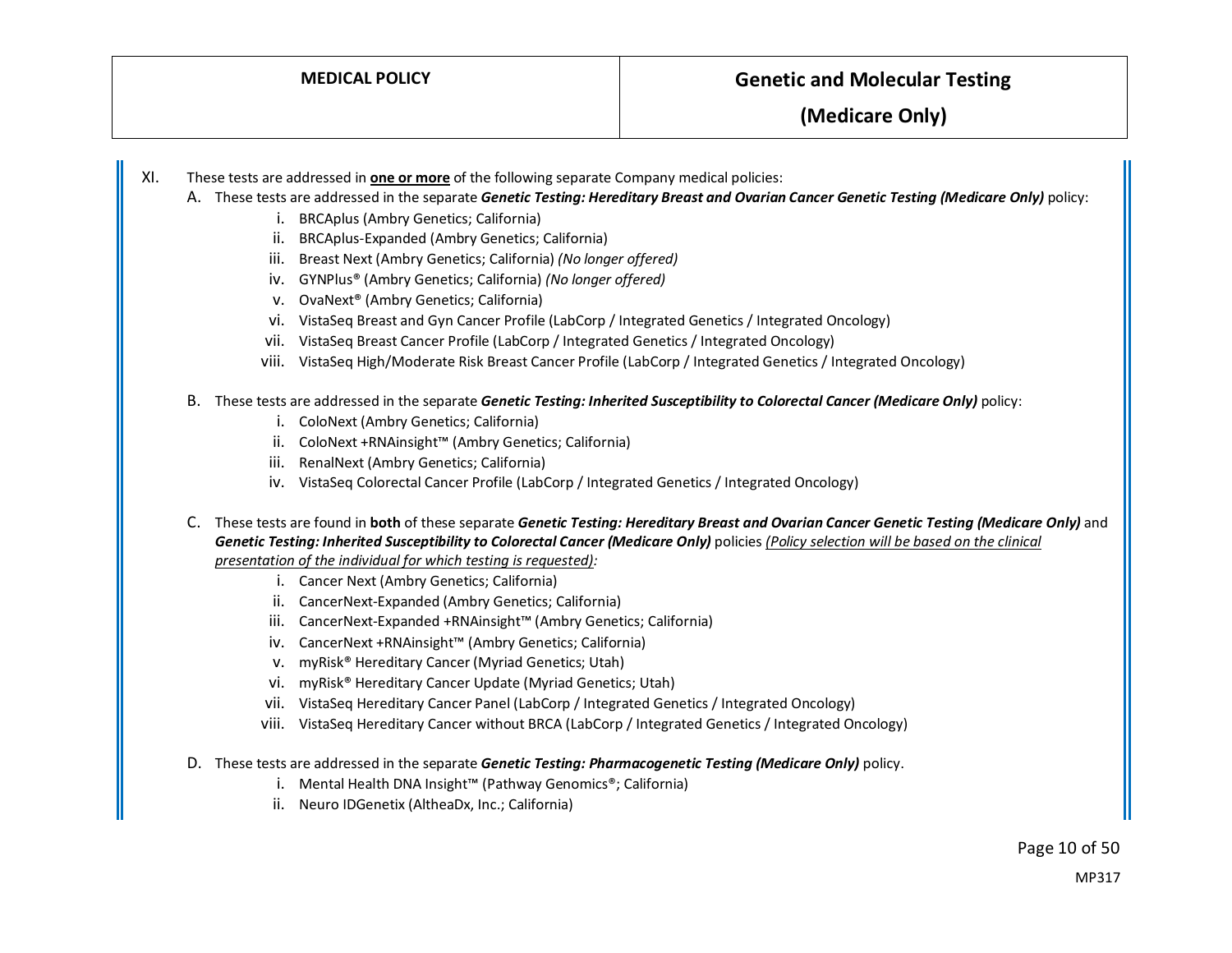- iii. Pain Medication DNA Insight™ (Pathway Genomics®)
- iv. Personalized Medicine Panel (Alpha Genomix)
- v. CNT (CEP72, TPMT and NUDT15) Genotyping Panel (0286U) (RPRD Diagnostics)
- vi. Focused Pharmacogenomics Panel (0029U) (Mayo Clinic, Mayo Medical Laboratories; Headquartered in Minnesota)
- vii. Genecept™ Assay (Genomind; Pennsylvania)
- viii. GenoMind Professional PGx Express™, Full Mental Health Report (24 Genes) (Genomind; Pennsylvania)
- ix. GenoMind Professional PGx Express™, CORE Anxiety & Depression Report (15 Genes) (Genomind; Pennsylvania)
- x. PGxOne™ Plus Pharmacogenomics Test (Admera Health; New Jersey)
- xi. RightMed Comprehensive Test (OneOme; Minnesota)
- xii. Warfarin Response Genotype (0030U) (Mayo Clinic, Mayo Medical Laboratories; Headquartered in Minnesota)

#### XII. The following tests are **not medically necessary**.

- A. The following tests are **not medically necessary** based on **[Table 2](#page-16-0)** in the Policy Guidelines section.
	- i. Copper Metabolism Disorders Panel (Invitae; California)
	- ii. Nervous System/Brain Cancer (Invitae; California)
	- iii. DCMNext (Ambry Genetics; California)
	- iv. HCMNext (Ambry Genetics; California)
	- v. GeneTrails® GIST Genotyping Panel (OHSU Knight Diagnostic Laboratories; Oregon)
	- vi. GeneTrails® Hematologic Malignancies 76 Gene Panel (OHSU Knight Diagnostic Laboratories; Oregon)
	- vii. Lymph3Cx Lymphoma Molecular Subtyping Assay (Mayo Clinic; Test developed and performed in Arizona)
	- viii. NextStep DX Plus (Lineagen, Inc.; Utah)
	- ix. Skeletal Dysplasias Core Panel (Blueprint Genetics; Washington)
	- x. Megalencephaly Panel (Seattle Children's Hospital, UW Medical Center; Washington)
	- xi. Oncoplex Select Cancer Gene Panel (University of Washington; Washington)
	- xii. Retinal Dystrophy Panel (Blueprint Genetics; Washington)
	- xiii. UW-OncoPlex Cancer Gene Panel (University of Washington; Washington)
	- xiv. Riscover Hereditary Cancer Panel (Progenity; Michigan) *(No longer offered)*
	- xv. Macula Risk PGx (ArcticDX Inc. / Arctic Medical Laboratories; Michigan)
	- xvi. Vita Risk® (ArcticDX Inc. / Arctic Medical Laboratories; Michigan)
	- xvii. OtoSCOPE® Panel (University of Iowa, D/B/A Molecular Otolaryngology and Renal Research Laboratories; Iowa)
	- xviii. DecisionDx®-SCC (Castle Biosciences, Inc.; Arizona)
	- xix. EpiSign Complete (Greenwood Genetic Center)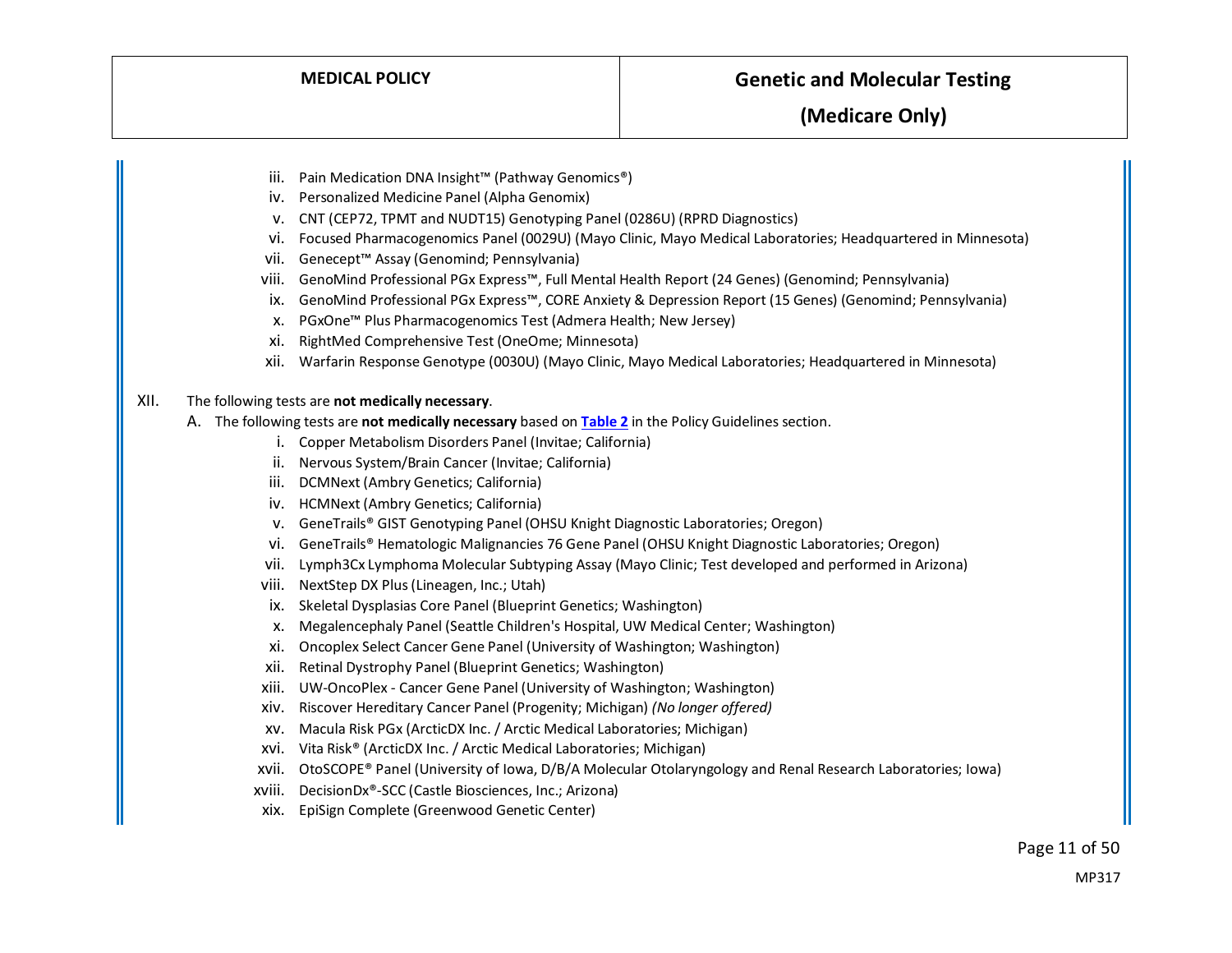xx. Bridge Urinary Tract Infection Detection and Resistance Test (Bridge Diagnostics; California) B. The following tests are **not medically necessary** based on **[Table 3](#page-17-0)** in the Policy Guidelines section. i. Arrhythmia Panel (GeneDx, Maryland) ii. Ataxia Comprehensive Evaluation Panel (Athena Diagnostics; Massachusetts) iii. Breast/Gyn Cancer Panel (GeneDx, Maryland) iv. Cardiomyopathy Panel (GeneDx, Maryland) v. CNGnome™ PerkinElmer Genomics (Pennsylvania) vi. Colorectal Cancer Panel (GeneDx, Maryland) vii. CxBladder Detect (0012M) and CxBladder Monitor (0013M) and CxBladder Triage (81479) Pacific Edge, Ltd. (Pennsylvania) viii. Genomic Unity® Ataxia Repeat Expansion Analysis (0216U) (Variantyx Inc.; Massachusetts) ix. Genomic Unity® Comprehensive Ataxia Repeat Expansion and Sequence Analysis (0217U) (Variantyx Inc.; Massachusetts) x. Genomic Unity® DMD Analysis (0218U) (Variantyx Inc.; Massachusetts) xi. Hemiplegic Migraine Panels (GeneDx, Maryland) xii. Infantile Epilepsy Panel (GeneDx, Maryland) xiii. myTAIHEART (TAI Diagnostics, Inc.; Wisconsin) xiv. OmniSeq Advance℠ (OmniSeq®Corporation; New York) xv. OmniSeq Comprehensive® (OmniSeq®Corporation; New York) xvi. OtoGenome™ (Laboratory for Molecular Medicine / Partners HealthCare; Massachusetts) xvii. Tissue of Origin® (TOO®) – Endometrial (Cancer Genetics Inc.; New Jersey, with labs also in California and North Carolina) xviii. Tissue of Origin® (TOO®) – Head & Neck (Cancer Genetics Inc.; New Jersey, with labs also in California and North Carolina) xix. ERA® (Endometrial Receptivity Analysis) (Igenomix®; Florida) - In vitro fertilization (IVF) services are not a covered Medicare benefit. See member benefits. In addition, testing to ensure successful IVF does not meet Medicare's definition of medical necessity. Therefore, this test is **not medically necessary** under *Social Security Act, §1862(a)(1)(A)* for Medicare. xx. PancreaSeq® Genomic Classifier (Molecular and Genomic Pathology Laboratory, University of Pittsburgh Medical Center) xxi. Versiti™ Thrombosis Panel (0278U) (Versiti™ Diagnostic Laboratories; Wisconsin) XIII. The following tests may be **medically necessary** as FDA-approved or cleared companion diagnostic (CDx) in vitro tests when all other applicable criteria from the national coverage determination (NCD) for *Next Generation Sequencing (NGS)* [\(90.2\)](https://www.cms.gov/medicare-coverage-database/view/ncd.aspx?NCDId=372) are met:

> i. FoundationOne CDx™ (F1CDx) (0037U) (Foundation Medicine, Inc., Massachusetts) *(See the Non-Small Cell Lung Cancer: Molecular Testing for Targeted Therapy (Medicare Only) policy when testing is used for NSCLC.)*

> > Page 12 of 50 MP317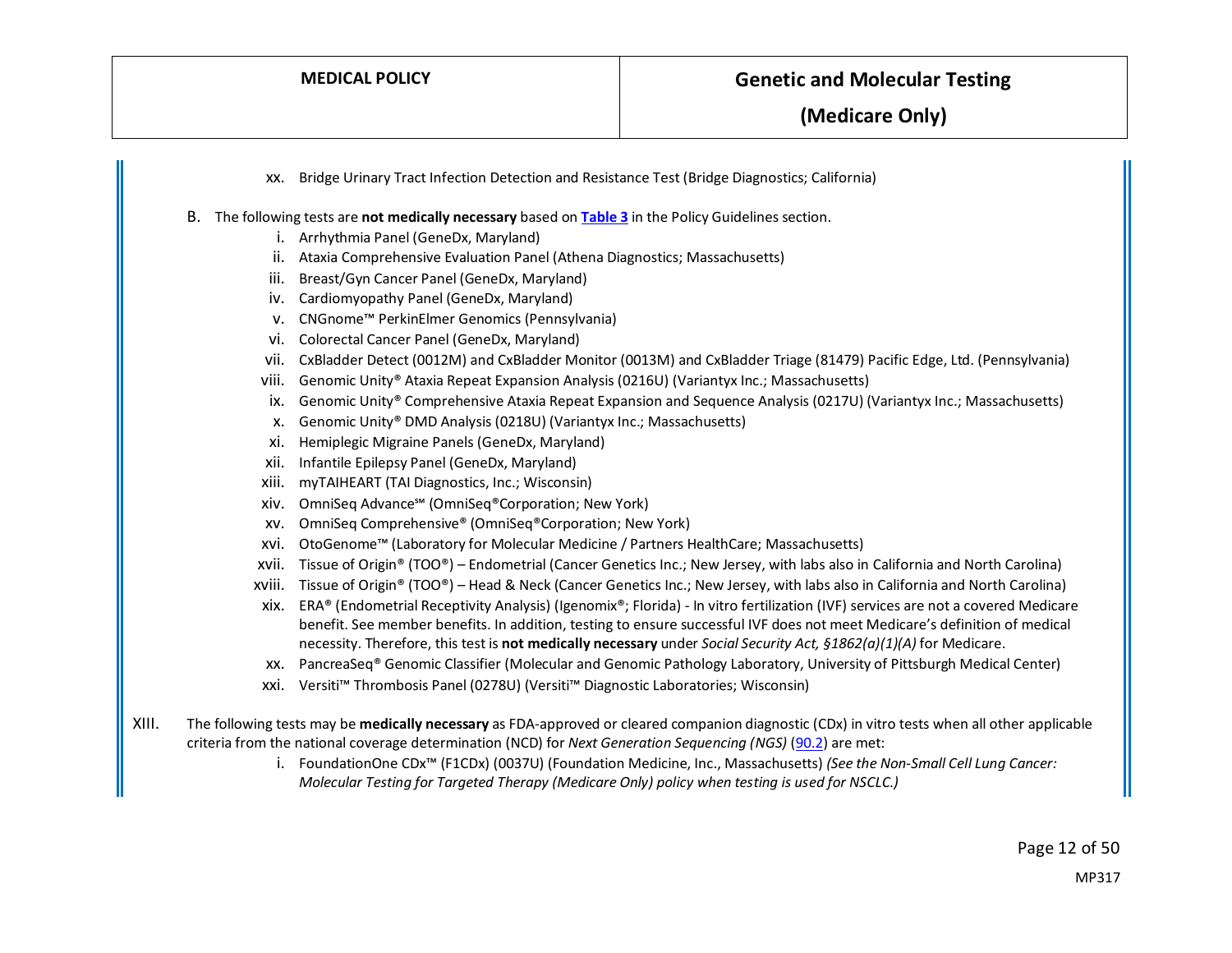|             |                                                                                      | (Medicare Only)                                                                                                                                                                                                                                                      |
|-------------|--------------------------------------------------------------------------------------|----------------------------------------------------------------------------------------------------------------------------------------------------------------------------------------------------------------------------------------------------------------------|
| ii.<br>III. | Testing for Targeted Therapy (Medicare Only) policy when testing is used for NSCLC.) | FoundationOne®Liquid CDx (0239U) (Foundation Medicine, Inc., Massachusetts) (See the Non-Small Cell Lung Cancer: Molecular<br>Guardant360 <sup>®</sup> CDx (0242U) (Guardant Health, California) (See the Non-Small Cell Lung Cancer: Molecular Testing for Targeted |
|             | Therapy (Medicare Only) policy when testing is used for NSCLC.)                      |                                                                                                                                                                                                                                                                      |
|             | iv. MyChoice® CDx (0172U, 81479, 81599, 81162) (Myriad Genetics, Utah)               |                                                                                                                                                                                                                                                                      |
|             | Testing for Targeted Therapy (Medicare Only) policy when testing is used for NSCLC.) | v. Oncomine™ Dx Target Test (0022U) (Thermo Fisher Scientific, Massachusetts) (See the Non-Small Cell Lung Cancer: Molecular                                                                                                                                         |
|             | vi. Praxis <sup>™</sup> Extended RAS Panel (0111U) (Illumina, Inc., California)      |                                                                                                                                                                                                                                                                      |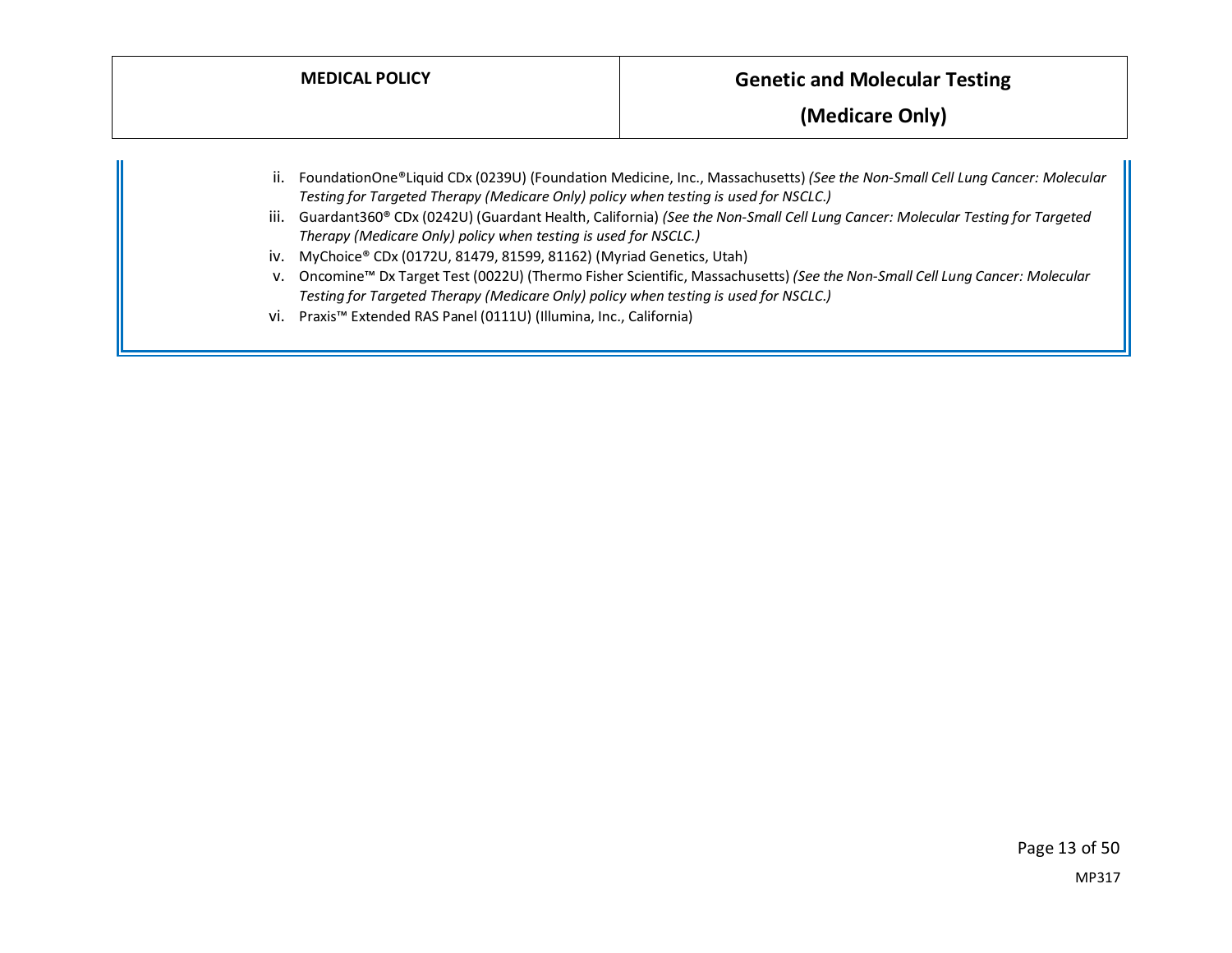### **POLICY GUIDELINES**

#### Genetic and Molecular Testing

Genetic testing is performed to detect variants in DNA, RNA, and/or chromosomes. Within the Medicare program, genetic testing may also be referred to as molecular or biomarker testing.

According to Human Genome Variation Society (HGVS) nomenclature, the term "variant" is used to describe a change in a DNA or protein sequence, replacing previously-used terms, such as "mutation." Pathogenic variants are variants associated with disease, while benign variants are not. However, the majority of genetic changes have unknown effects on human health. These are referred to as "variants of uncertain significance."

Such testing may be requested for a variety of purposes, such as diagnosing a condition, predicting susceptibility for inherited conditions, determining carrier status, diagnostic and prognostic testing, screening for common disorders, or selecting appropriate treatments (also known as pharmacogenetic testing). However, this is not a complete list of reasons genetic testing may be requested or performed.

Some genetic tests may be eligible for Medicare coverage, while others are potentially covered in select individuals or for certain conditions. Still other tests may not be eligible for Medicare coverage at all due to Medicare's reasonable and necessary requirements for diagnostic testing.

Some tests may be single gene testing, while other tests are offered as multi-gene panels. Panel testing technology, such as next generation sequencing (NGS) and chromosomal microarray, is a testing method that examines multiple genes or mutations simultaneously. There is currently no standardization of the design and composition of panel tests. Therefore, panels can vary by laboratory. Thus, different commercially available test options that appear to be for the same condition may test different sets of genes. In addition, the composition of any individual panel is likely to change over time, as genes are added to or removed from existing panels.

Some tests are performed at one single laboratory, while other tests may be developed as "test kits," which can be sent out by a manufacturer to any laboratory for processing.

While genetic testing has potential benefits for certain conditions, especially cancer, there are also risks associated with genetic testing. These include emotional, social, or financial consequences. Reasons include what test results may reveal, and the feelings that can arise with such test results (e.g., results revealing information about other family members who were not the intended individual the testing was performed for, etc.). In addition, there are limitations to what genetic and molecular tests can provide regarding an inherited condition. Even if a positive result is received, the test may be unable to determine if a person will ever show symptoms of a disorder, how severe the symptoms will be, or whether the disorder will progress over time. Another limitation of molecular testing is that there may not be treatments or cures available for conditions related to an identified genetic variant or genetic disorder. Therefore, it is very important that any individual who is considering genetic testing understand all aspects of the test results before making a decision. While not a requirement for Medicare coverage in most cases, individuals considering genetic testing may wish to consult with a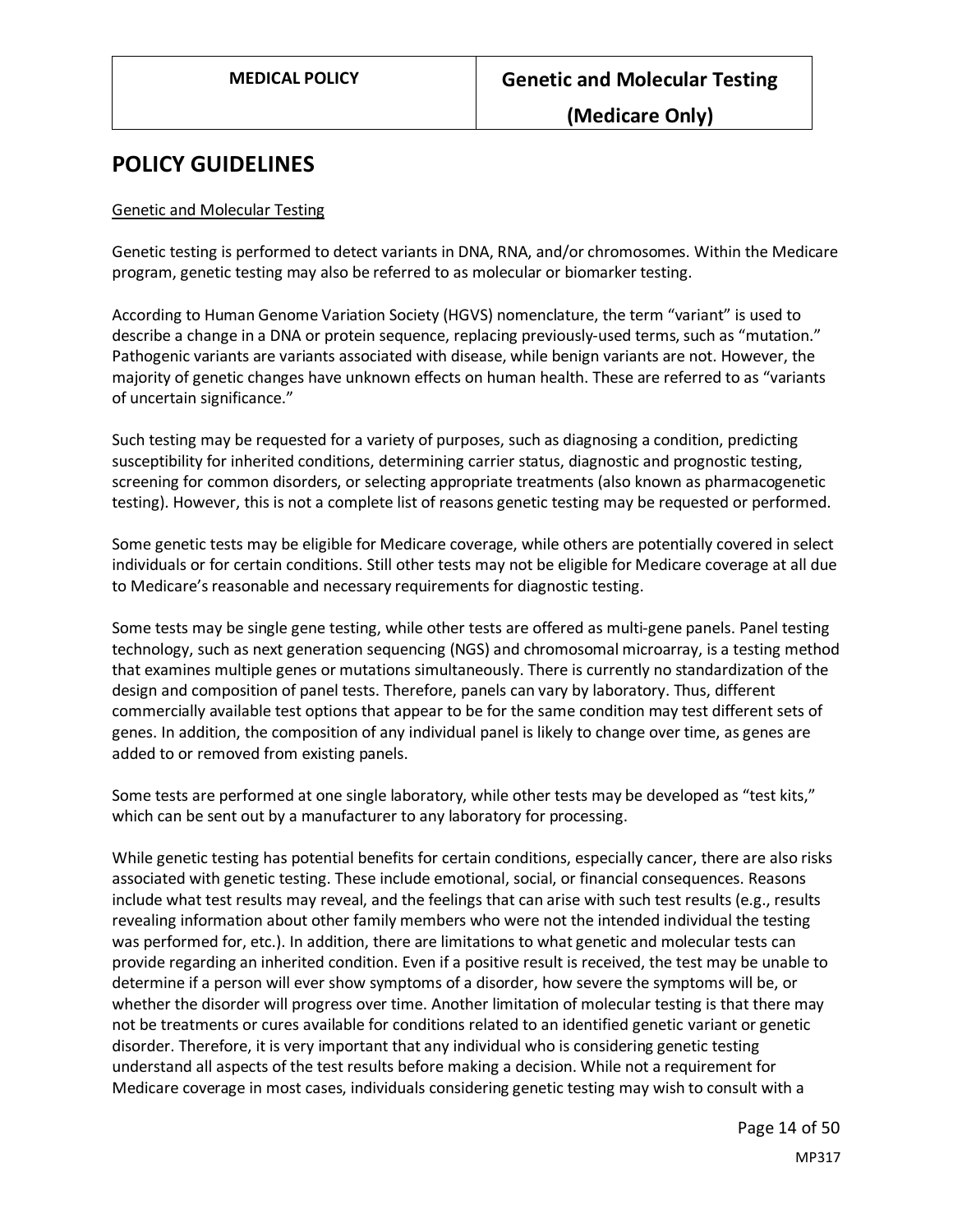genetics professional to explain in detail both benefits and risks of testing, as well as any potential and significant limitations of a particular test. (Genetics Home Reference U.S. National Library of Medicine, [https://ghr.nlm.nih.gov/primer/testing/genetictesting\)](https://ghr.nlm.nih.gov/primer/testing/genetictesting)

#### Medicare Coverage and Medical Necessity Background

In order for a laboratory service (including genetic and molecular testing) to be considered for coverage, Medicare requires that the test in question meet all of the following:

- **Not be excluded from coverage** by statute, regulation, National Coverage Determination, (NCD), or Local Coverage Determination  $(LCD)$ ;<sup>2</sup>
- **Be ordered by a physician or practitioner** who is treating the beneficiary;<sup>7,8</sup>
- Provide data that will be **directly used in the management** of a beneficiary's specific medical problem; $^{7,8}$
- **Be considered medically reasonable and necessary**, as required per the *Social Security Act, §1862(a)(1)(A)*. This means the service must be considered reasonable and necessary in the diagnosis or treatment of an illness or injury, or to rule out or confirm a suspected diagnosis because the patient has signs and/or symptoms. $4,5$ 
	- o This also means services deemed *not* medically necessary for any reason (including lack of safety and efficacy for investigational services) are also non-covered.<sup>6</sup>

In addition to the above general Medicare requirements, under Chapter 13 of the Medicare Program Integrity Manual, Medicare allows contractors to consider a service "reasonable and necessary" when the service is appropriate for the member's condition. This includes appropriateness in duration, frequency, and that the service is furnished in accordance with accepted standards of medical practice for the condition, furnished in a setting appropriate to the medical needs and condition, ordered and furnished by qualified personnel, that the service meets, but does not exceed, the medical need; and is at least as beneficial as an existing and available medically appropriate alternative. $^{11}$ 

To effectively manage a patient's specific medical problem using genetic or molecular diagnostic testing, the genetic tests performed must be relevant to the medical condition **and** have established clinical utility and analytical validity for that condition. Therefore, ordering physicians must be familiar with the genetic tests they order to ensure all test result components are clinically actionable.

#### Medicare Guidance on Genetic Screening Tests

According to the Medicare Claims Processing Manual, Chapter  $16<sup>1</sup>$ :

"Tests that are performed in the absence of signs, symptoms, complaints, personal history of disease, or injury are **not covered** except when there is a statutory provision that explicitly covers tests for screening as described.

If a person is tested to rule out or to confirm a suspected diagnosis because the patient has a sign and/or symptoms, this is considered a diagnostic test, not a screening test. A/B MACs (A)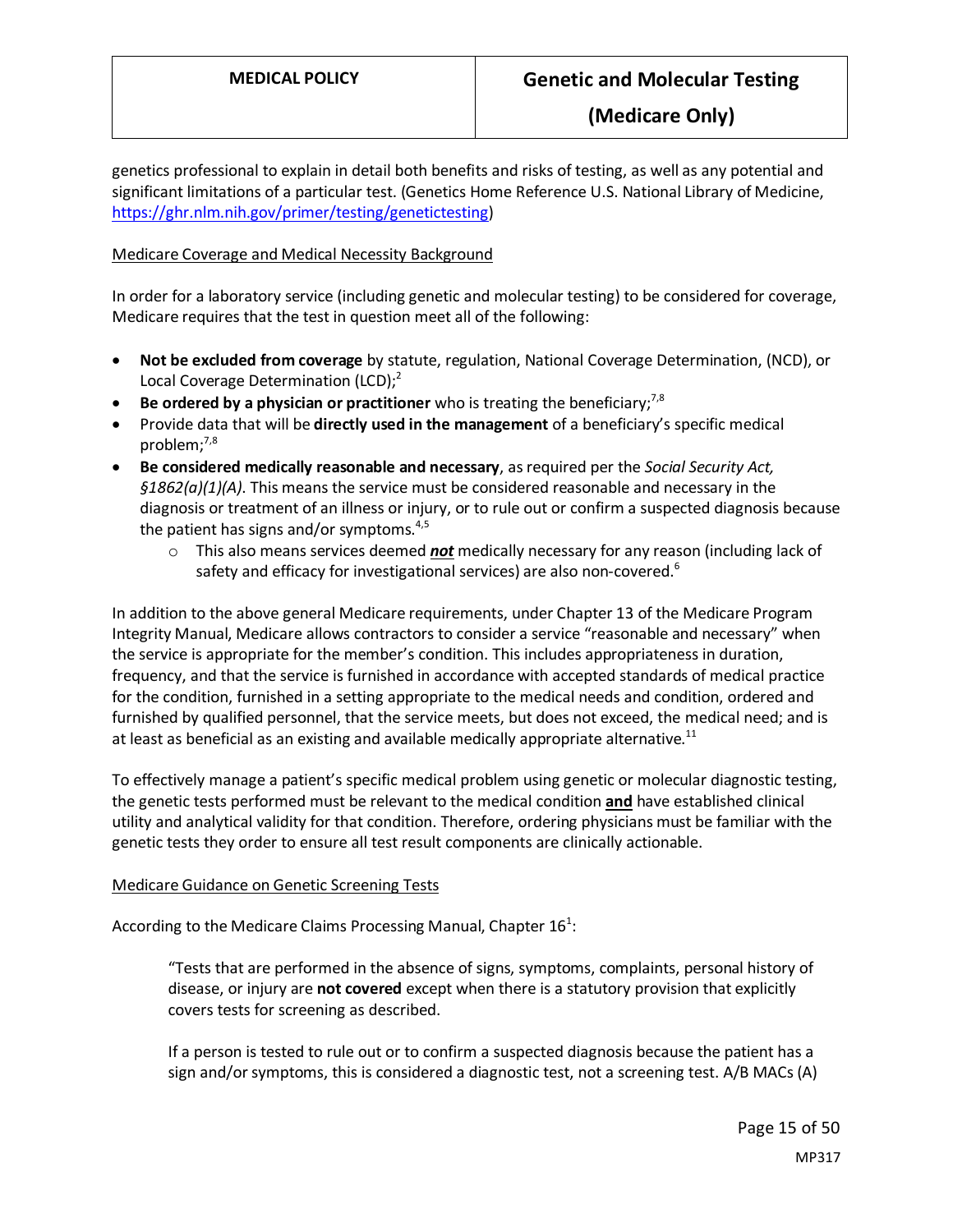<span id="page-15-0"></span>and (B) have discretionary authority to make reasonable and necessary scope of benefit determinations."

#### Reproductive Planning and Prenatal Genetic Testing

Tests performed in the absence of clinical signs/symptoms are considered "screening" tests. For Medicare members of child-bearing age, there are many routine tests, including screening tests, performed during a pregnancy which are covered tests; however, other tests are not eligible for Medicare coverage. These include, but are not limited to, tests performed to determine gender of fetus and carrier screening.

While reproductive planning and prenatal tests may provide useful information, test results are not generally used to diagnose or make direct treatment decisions for an illness or injury, as defined by Medicare. Some tests are not used in the management of a beneficiary's specific medical problem because they are performed in the absence of signs or symptoms. Since these tests do not meet Medicare's medical and reasonable threshold requirements under *Title XVIII of the Social Security Act, Section 1862(a)(1)(A)*, they are considered not medically necessary for Medicare.

Direct-to-Consumer (DTC) and over-the-counter (OTC) tests are also considered not medically necessary for Medicare. Tests must be ordered by a treating provider to provide actionable data to be used promptly by the treating physician to treat or diagnose an illness or condition in order to be considered medically reasonable and necessary.<sup>8</sup> DTC and OTC testing also do not meet this Medicare laboratory testing coverage requirement and therefore, are not medically reasonable or necessary under *Title XVIII of the Social Security Act, Section 1862(a)(1)(A)*.

#### National Coverage Determination (NCD) for Next Generation Sequencing (NGS)

Medicare does have a national coverage determination (NCD) applicable to some next-generation sequencing (NGS) somatic and germline testing [\(90.2\)](https://www.cms.gov/medicare-coverage-database/view/ncd.aspx?NCDId=372). However, this NCD has limitations. Specifically, this NCD is only applicable to:

- NGS testing for *DNA* sequencing to detect genomic mutations;
- Tests **with** [FDA approval or clearance](https://www.fda.gov/medical-devices/in-vitro-diagnostics/list-cleared-or-approved-companion-diagnostic-devices-in-vitro-and-imaging-tools) as a companion in vitro diagnostic (CDx) test;
- Tests used for cancer-related indications.

According to this NCD, coverage for NGS tests not otherwise addressed by the NCD is left to local Medicare Administrative Contractor (MAC) discretion. This includes, but is not necessarily limited to, tests using NGS for *RNA* sequencing and protein analysis, tests **without** FDA approval or clearance as a CDx test, and testing used for **non**-cancer related indications.

#### Diagnostic Laboratory Test Jurisdiction

The Company policy *PHA Medicare Medical Policy Development and Application* (MP# 50) describes the Plan's hierarchy with respect to Medicare medical policy development. In compliance with Medicare guidelines, some LCDs and LCAs used may be for test service areas **outside** of the Company service area.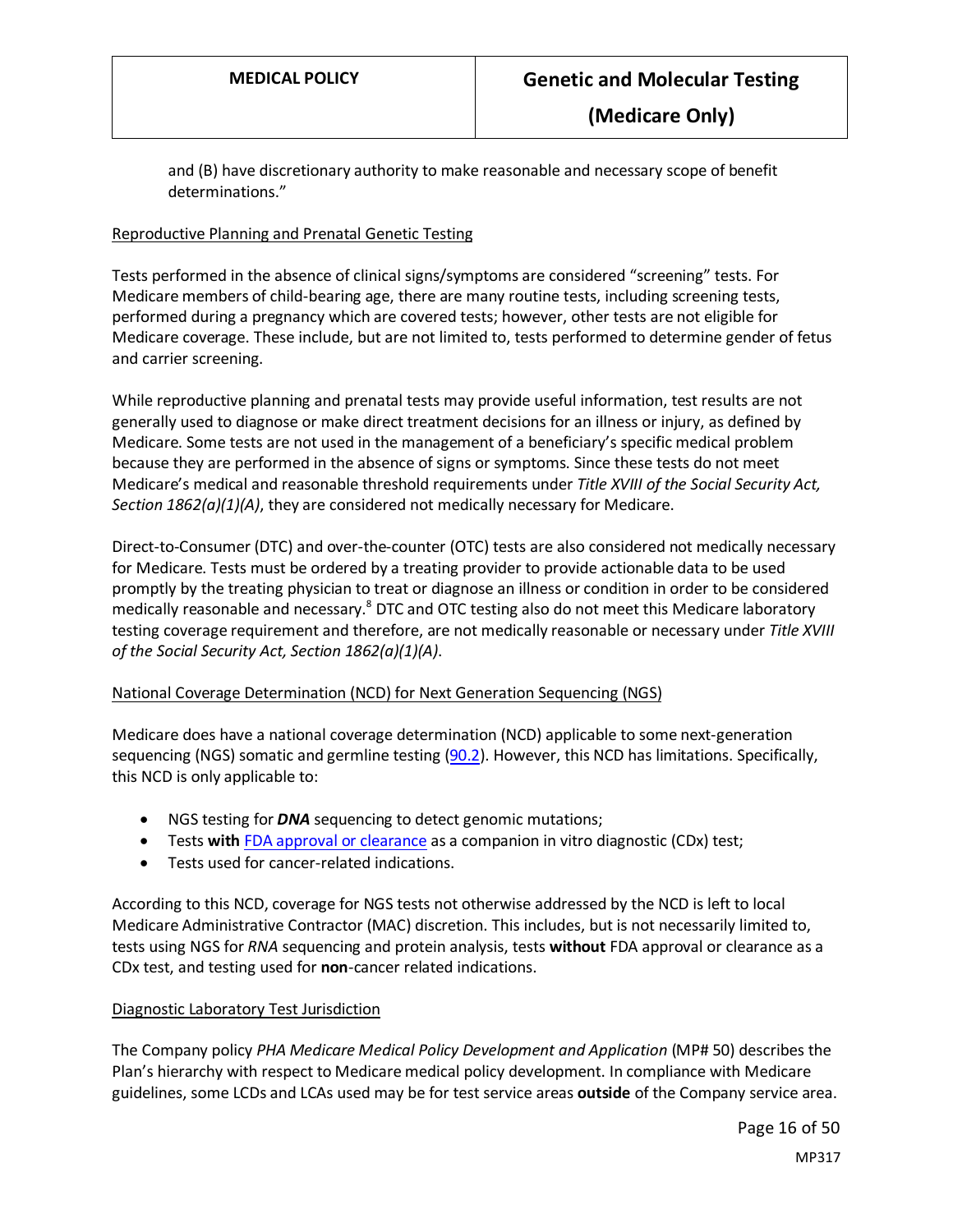This is because Medicare's general rule regarding jurisdiction of claims furnished by an independent laboratory is that jurisdiction lies with the A/B MAC (B) (aka, Medicare Contractor) serving the **area in which the laboratory test is performed**. 10

However, there may be exceptions to this rule. According to Medicare, while jurisdiction for laboratory services normally lies with the carrier serving the performing laboratory service area, there are situations where a regional or national lab chain jurisdiction (e.g., Quest Diagnostics, LabCorp, etc.) lies with a single carrier.<sup>16</sup> Therefore, tests performed by a national laboratory chain may have a single carrier established within the Company medical policies for all laboratory servicesthey perform, regardless of the individual laboratory location. This allows for consistent outcomes for all members who receive the same test by the same lab chain.

Another exception to this rule involves "referring laboratory tests." This is when one laboratory sends the sample to another laboratory for processing. Under Medicare rules for referred tests, the location of the **billing** provider determines jurisdiction for claim payment and coverage criteria. Note, also under Medicare rules, only one laboratory is allowed to bill for the services rendered. If the performing laboratory and billing provider both submit a claim, then the performing laboratory's claim is the claim that would adjudicate according to member benefits.<sup>18-20</sup>

#### *Medicare's Molecular Diagnostic (MolDX) Program Contractor*

<span id="page-16-0"></span>While many Medicare contractors (MACs) have adopted guidelines developed and published by the Molecular Diagnostic Services (MolDX) Program for their service areas, the program is **not** national in scope. MolDX-related reference materials only apply to genetic and molecular tests performed in the following states: OR, WA, AK, ID, UT, AZ, MT, ND, SD, WY, CA, NV, HI, NC, SC, AL, GA, TN, VA, WV, KY, OH, IA, KS, MO, NE, IN, and MI. $^{12}$ 

The MolDX Program was developed by Palmetto GBA in 2011. The MolDX Contractor performs the following functions $12,14$ :

- Establish clinical utility expectations.
- Complete technical assessments of published test data to determine clinical utility and coverage of individual tests.
- Develop unique test identifiers (Z-codes), adding to the DEX™ register of molecular diagnostic tests to allow for automated claims processing and to track utilization.
- Establish reimbursement.

#### **Table 2**

Genetic tests performed within a MolDX service area are required to undergo a technical assessment (TA) review by MolDX. The LCDs in Table 2 detail this requirement:

| <b>LOCATION/MEDICARE CONTRACTOR</b> |                     |                                    |                       |                 |
|-------------------------------------|---------------------|------------------------------------|-----------------------|-----------------|
| <b>NORIDIAN J-F</b>                 | <b>NORIDIAN J-E</b> | <b>PALMETTO GBA</b><br>J-J AND J-M | <b>WPS J-5 AND J-</b> | <b>CGS J-15</b> |
|                                     | CA and NV           |                                    |                       | KY and OH       |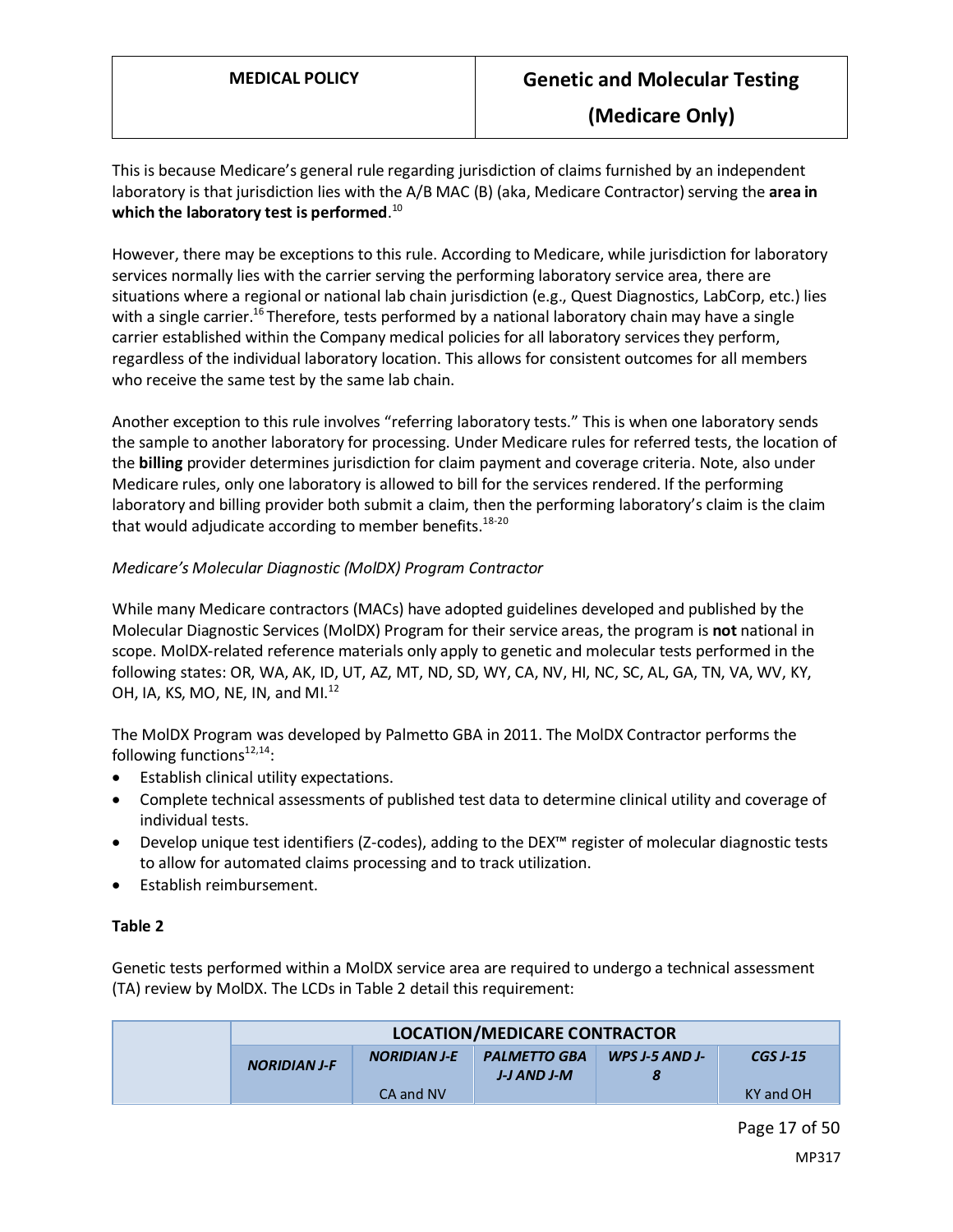|                                                | OR, WA, AK, ID,<br>UT, AZ, MT, ND,<br>SD, and WY |        | NC, SC, AL, GA,<br>TN, VA, and WV | IA, KS, MO, NE,<br>IN, and MI |        |
|------------------------------------------------|--------------------------------------------------|--------|-----------------------------------|-------------------------------|--------|
| General<br><b>MoIDX</b><br><b>Requirements</b> | L36256                                           | L35160 | L35025                            | L36807                        | L36021 |

The outcome of these TA reviews is maintained in the DEX™ Diagnostics Exchange registry catalog and when possible, the coverage outcome is included within this medical policy to assist with coverage decision-making.

- Tests listed as "not covered" in this catalog have had clinical utility and analytical validity (CU/AV) reviewed and were determined to be **not medically reasonable or necessary** for Medicare under *Social Security Act, §1862(a)(1)(A)*.
- Tests which have **not yet** completed the required TA review are by default also considered to be **not medically reasonable or necessary** for Medicare under *§1862(a)(1)(A)*, based on the requirements found in the LCDs noted in Table 1 above.
- Tests listed as "covered" in this catalog have completed the required TA review and have been determined to be **medically reasonable or necessary** for Medicare under *§1862(a)(1)(A)*; however, this coverage is not automatic, as both of the following must be met:
	- o Applicable NCD, LCD, and LCA criteria are met; and,
	- o The member has signs/symptoms of a relevant disease or condition.

<span id="page-17-0"></span>If a test is not specifically called out in this medical policy, additional research isrequired to determine coverage.

Note, test coverage or non-coverage positions included in this medical policy were accurate at the time of policy publication, but they are subject to change by the Medicare MolDX Program contractor at any time. Appeals to dispute non-coverage should include documentation by the MolDX Contractor which reflects a positive coverage decision (e.g., copy of the MolDX determination letter).

#### *Non-MolDX Service Area Genetic Testing*

Services areas which have **not** adopted MolDX guidelines include testing performed in the following states: FL, CO, NM, OK, TX, AR, LA, MS, DE, MD, NJ, PA, IL, MN, WI, CT, NY, ME, MA, NH, RI, and VT.

#### **Table 3**

The LCDs in Table 3 provide general coverage requirements for each jurisdiction area:

|                            | <b>LOCATION/MEDICARE CONTRACTOR</b>                                                |        |                                                                                                                        |  |  |
|----------------------------|------------------------------------------------------------------------------------|--------|------------------------------------------------------------------------------------------------------------------------|--|--|
| STATE(S)                   | <b>MEDICARE</b><br><b>COVERAGE REQUIREMENTS</b><br><b>LCD</b><br><b>CONTRACTOR</b> |        |                                                                                                                        |  |  |
| IL, MN, WI,<br>CT, NY, ME, | <b>National</b><br><b>Government</b>                                               | L35000 | This LCD requires clinical utility and analytical validity be<br>established, but it doesn't address all tests by name |  |  |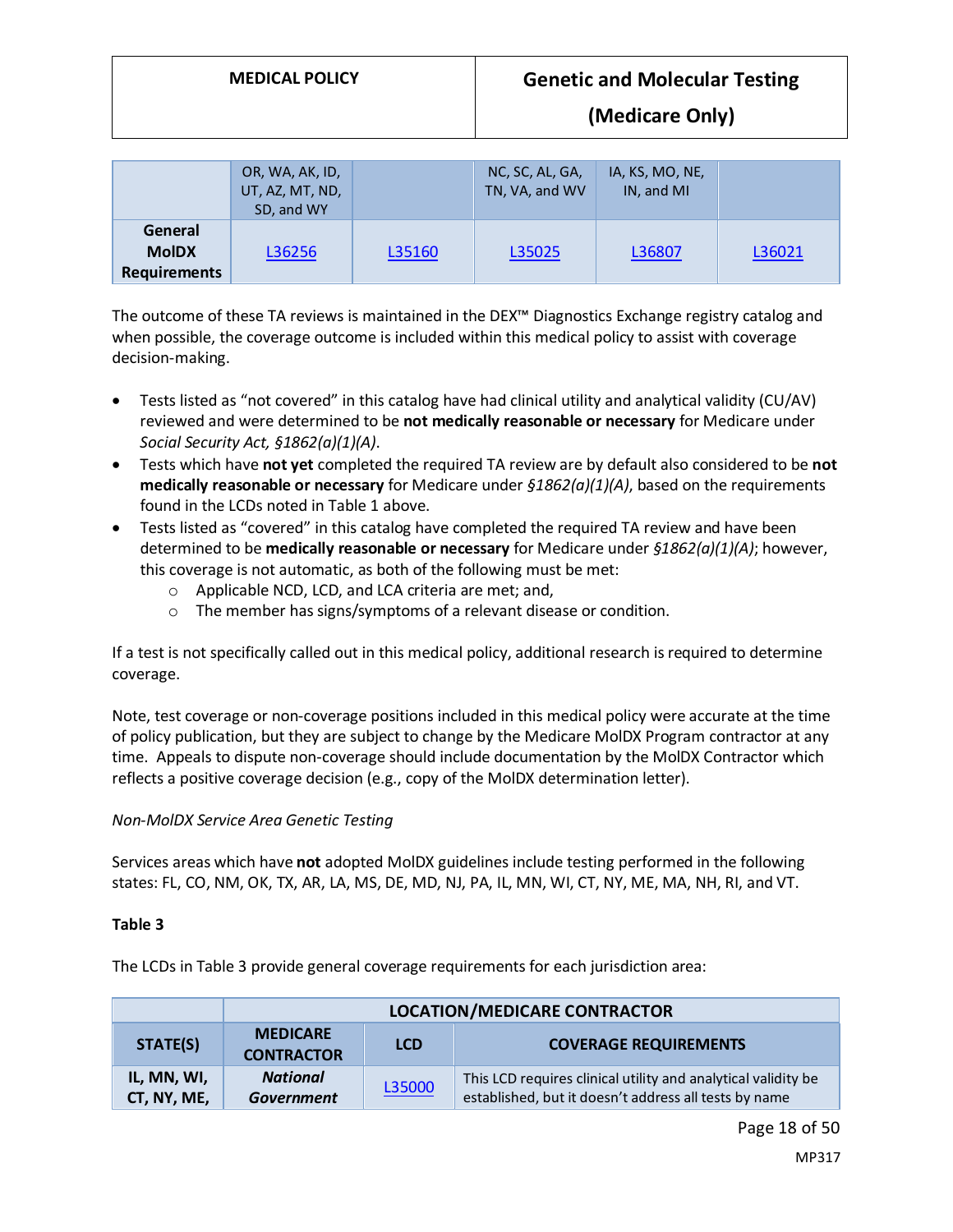| MA, NH, RI,<br>and VT                                   | Services (NGS) J-<br>$6$ and $J-K$                    |                   | specifically. For panels, this LCD also states, "testing<br>would be covered ONLY for the number of genes or test<br>that are reasonable and necessary to obtain necessary<br>information for therapeutic decision making."<br>In the absence of specific guidance in this LCD, the PHP<br>Company policies for genetic tests provide a peer review<br>of medical literature to evaluate clinical utility/analytical<br>validity. When the biomarkers included in a test do not<br>have proven clinical validity/utility, the test is not<br>medically reasonable or necessary under Social Security<br>Act, §1862(a)(1)(A) for Medicare members.                                                                                                                                                                                                                                               |
|---------------------------------------------------------|-------------------------------------------------------|-------------------|-------------------------------------------------------------------------------------------------------------------------------------------------------------------------------------------------------------------------------------------------------------------------------------------------------------------------------------------------------------------------------------------------------------------------------------------------------------------------------------------------------------------------------------------------------------------------------------------------------------------------------------------------------------------------------------------------------------------------------------------------------------------------------------------------------------------------------------------------------------------------------------------------|
| CO, NM, OK,<br>TX, AR, LA,<br>MI, DE, MD,<br>NJ, and PA | <b>Novitas J-H and</b><br>$J-L$                       | L35062/<br>L35396 | The LCD L35062 requires clinical utility and analytical<br>validity be established, but it doesn't address all tests by<br>name specifically. Additionally, for multi-biomarker panel<br>test, the LCD L35396 requires evidence to support how<br>"each requested biomarker can be individually<br>contributory."<br>In the absence of specific guidance in these LCDs, the PHP<br>Company policies for genetic tests provide a peer review<br>of medical literature to evaluate clinical utility/analytical<br>validity. When the biomarkers included in a test do not<br>have proven clinical validity/utility, the test is not<br>medically reasonable or necessary under Social Security<br>Act, §1862(a)(1)(A) for Medicare members.                                                                                                                                                       |
| <b>FL</b>                                               | <b>First Coast</b><br><b>Service Options</b><br>$J-N$ | L34519            | The LCD L34519 requires tests to undergo evaluation to<br>establish clinical utility and analytical validity, based on<br>published peer reviewed medical literature, or be FDA-<br>approved, in order to be eligible for coverage. However, it<br>doesn't address all tests by name specifically. For panels,<br>this LCD also states, "testing would be covered ONLY for<br>the number of genes or test that are reasonable and<br>necessary to establish a diagnosis."<br>In the absence of specific guidance in this LCD, the PHP<br>Company policies for genetic tests provide a peer review<br>of medical literature to evaluate clinical utility/analytical<br>validity. When the biomarkers included in a test do not<br>have proven clinical validity/utility, the test is not<br>medically reasonable or necessary under Social Security<br>Act, §1862(a)(1)(A) for Medicare members. |

As noted in Table 3, all of the listed LCDs require tests undergo evaluation to establish clinical utility (CU) and analytical validity (AV) in order to be eligible for coverage. However, due to the large number of proprietary tests marketed and available, most genetic tests – particularly panel tests – are not specifically called out by name within an LCD or LCA, nor do LCDs or LCAs provide the outcome for the peer-reviewed CU/AV for most tests.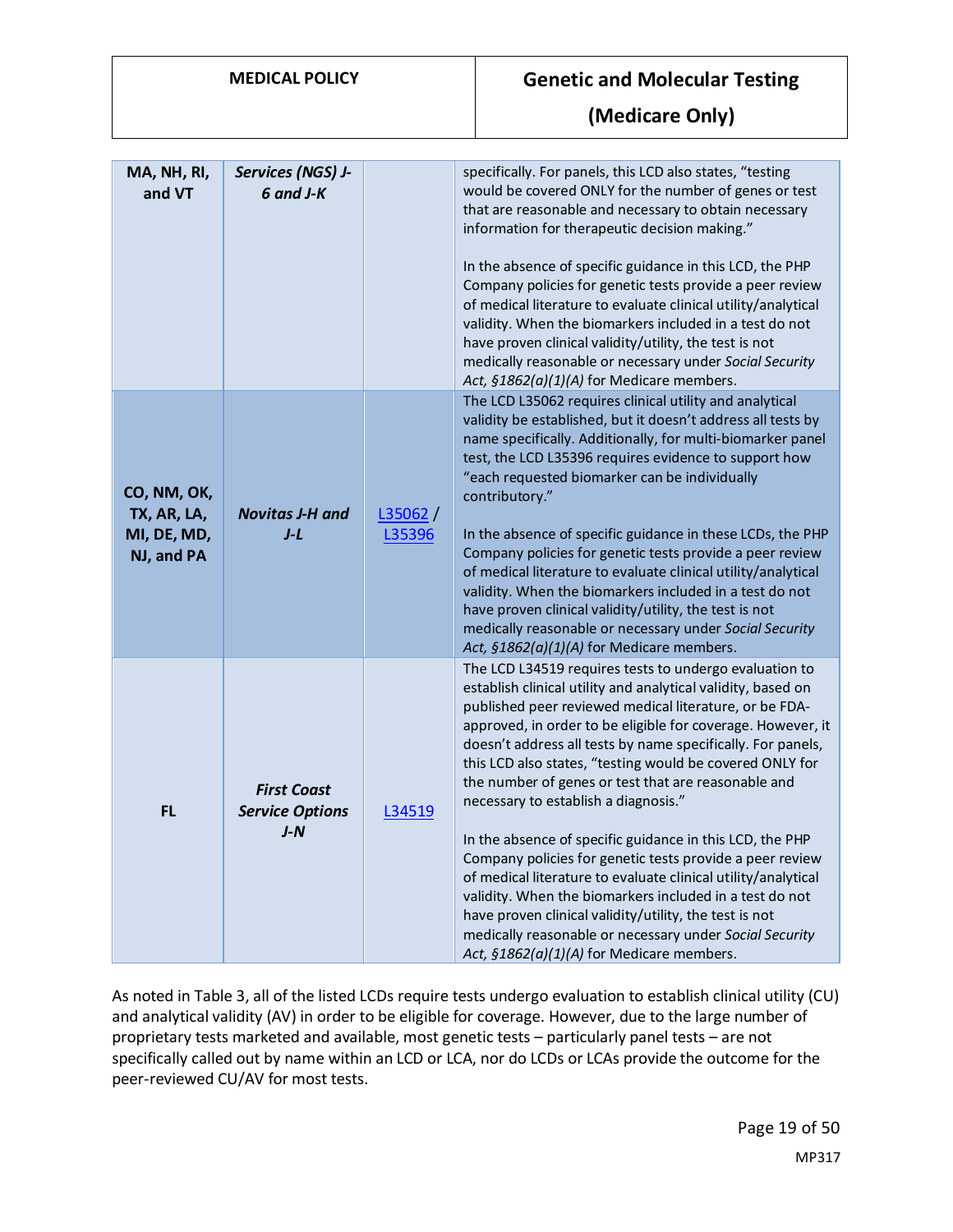The Company policy *PHA Medicare Medical Policy Development and Application* (MP# 50) describes the Plan's hierarchy with respect to Medicare medical policy development. Medicare rules and regulations state that when no NCD, LCD, LCA, or other Medicare coverage guideline exists, Medicare allows Medicare Advantage Organizations (MAOs) to make coverage determinations based on an objective, evidenced-based process. Therefore, in the absence of a specific Medicare policy or reference for a test, Company Commercial medical policy criteria may be applied to panel tests which do not have clinical utility or analytical validity documented within an LCD directly. Tests which are considered "investigational" in a Company Commercial policy will be denied as not medically reasonable or necessary under *Social Security Act, §1862(a)(1)(A)* for Medicare members*.*

#### Genetic Panel Testing

According to the MolDX program, a test panel is defined as "A predetermined set of medical tests composed of individual laboratory tests, related by medical condition, specimen type, frequency ordered, methodology or types of components to aid in the diagnosis/treatment of disease. $"^{12}$ 

Genetic panel tests may be used for a number of indications and they may be either be proprietary, "offthe-shelf", tests with a set number of genes (subject to change without notice), or they may be customized, "a la cart", tests with genes selected by the ordering provider or genetic counselor based on a patient's symptoms.

In addition to targeted tumor panels, there are also comprehensive genomic profile (CGP) tests. Targeted next generation sequencing (NGS) tumor panels are "tests that identify somatic alterations known to occur in certain regions (i.e., 'hotspots') within specific genes of interest for cancer management (i.e., diagnosis, selection of molecularly targeted therapies, prognosis in a context where prognostic classification is essential for treatment selection)."<sup>17</sup>

CGP tests are "NGS-based molecular assays that provide additional insight beyond individual gene hotspots; these assays seek to describe the genomic makeup of a tumor and can help identify underlying mechanisms of disease to guide clinical decision making. These tests include not only mutations in individual relevant genes, but also patterns of mutations across related genes in established cancer pathways and often include an assessment of overall mutational burden."<sup>17</sup>

### **BILLING GUIDELINES**

Some, but not all, panel tests may have a specific CPT or HCPCS code assigned (81410-81471, 815XX multianalyte assays with algorithmic analyses [MAAA] codes or newly developed proprietary laboratory analyses [PLA] codes). However, many panels may not have a specific code available. When no specific CPT or HCPCS code exists for the panel, the provider is required to bill using an unlisted code (e.g., 81479 or 81599). It is not appropriate for the provider to bill any of the tests in a panel separately as if they were performed individually. This is a misrepresentation of services performed and is not appropriate based on either CPT or CMS guidelines. In a "Healthcare Fraud Prevention Partnership" white paper, the unbundling of claims for lab panels was identified as an area of concern for inappropriate billing. $13$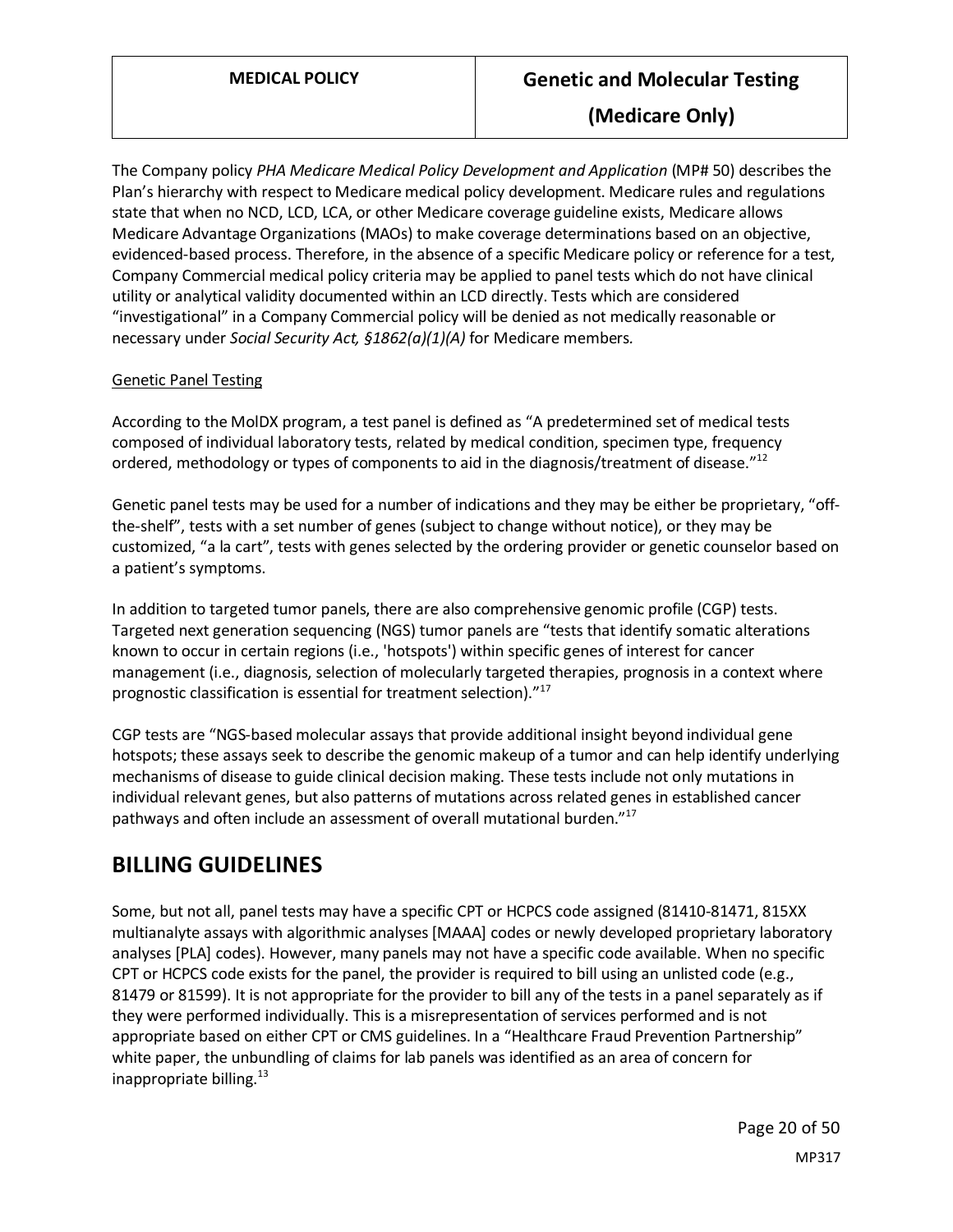According to Noridian, under the instruction by the MolDX Contractor, to report targeted NGS gene panel services for somatic variant detection of 5 or more genes, providers are to first consider CPT® codes 81445 and 81450, with a unit of service (UOS) of one (UOS=1). Laboratories providing panel tests of 2 to 4 genes should use CPT® 81479 and one (1) UOS.<sup>17</sup>

Since CGP testing is not defined as a targeted panel by MolDX and it is not currently satisfactorily described by any existing CPT code, to report a CGP test, providers should use CPT® code 81479 at this time. Coverage of CGP is limited to one test per surgical specimen and precludes the use of any other molecular testing on that specimen. $^{17}$ 

For NGS-based tests that do not fit under the Medicare definitions of "targeted" or "Comprehensive" panels, claims should be reported using the "Not Otherwise Classified" (NOC) code 81479. Tier 1 and/or Tier 2 individual biomarker CPT codes should not be used for a single gene or any combination of genes when testing is performed as part of a NGS or other multiplexing technology panel.<sup>17</sup>

Consistent with all HCPCS S-codes, the *National Physician Fee Schedule Relative Value File (NPFSRVF)*, published by Medicare<sup>1</sup> indicates HCPCS codes S3844 and S3870 have been assigned a Status Indicator of "I." This is defined as "Not valid for Medicare purposes." HCPCS codes S3844 and S3870 are not covered unless allowed under a Medicare Advantage provider contract exception, as indicated in the relevant Company coding policy.

# **CPT/HCPCS CODES**

Note: Codes addressed by this policy, may include, but are not limited to, the following:

| <b>Medicare Only</b> |                                                                                                                                                                                                                                                                                       |  |
|----------------------|---------------------------------------------------------------------------------------------------------------------------------------------------------------------------------------------------------------------------------------------------------------------------------------|--|
|                      | <b>Prior Authorization Required</b>                                                                                                                                                                                                                                                   |  |
| 81105                | Human Platelet Antigen 1 genotyping (HPA-1), ITGB3 (integrin, beta 3 [platelet glycoprotein<br>IIIa], antigen CD61 [GPIIIa]) (eg, neonatal alloimmune thrombocytopenia [NAIT], post-<br>transfusion purpura), gene analysis, common variant, HPA-1a/b (L33P)                          |  |
| 81106                | Human Platelet Antigen 2 genotyping (HPA-2), GP1BA (glycoprotein Ib [platelet], alpha<br>polypeptide [GPIba]) (eg, neonatal alloimmune thrombocytopenia [NAIT], post-transfusion<br>purpura), gene analysis, common variant, HPA-2a/b (T145M)                                         |  |
| 81107                | Human Platelet Antigen 3 genotyping (HPA-3), ITGA2B (integrin, alpha 2b [platelet<br>glycoprotein IIb of IIb/IIIa complex], antigen CD41 [GPIIb]) (eg, neonatal alloimmune<br>thrombocytopenia [NAIT], post-transfusion purpura), gene analysis, common variant, HPA-<br>3a/b (1843S) |  |
| 81108                | Human Platelet Antigen 4 genotyping (HPA-4), ITGB3 (integrin, beta 3 [platelet glycoprotein<br>IIIa], antigen CD61 [GPIIIa]) (eg, neonatal alloimmune thrombocytopenia [NAIT], post-<br>transfusion purpura), gene analysis, common variant, HPA-4a/b (R143Q)                         |  |
| 81109                | Human Platelet Antigen 5 genotyping (HPA-5), ITGA2 (integrin, alpha 2 [CD49B, alpha 2<br>subunit of VLA-2 receptor] [GPIa]) (eg, neonatal alloimmune thrombocytopenia [NAIT],<br>post-transfusion purpura), gene analysis, common variant (eg, HPA-5a/b (K505E))                      |  |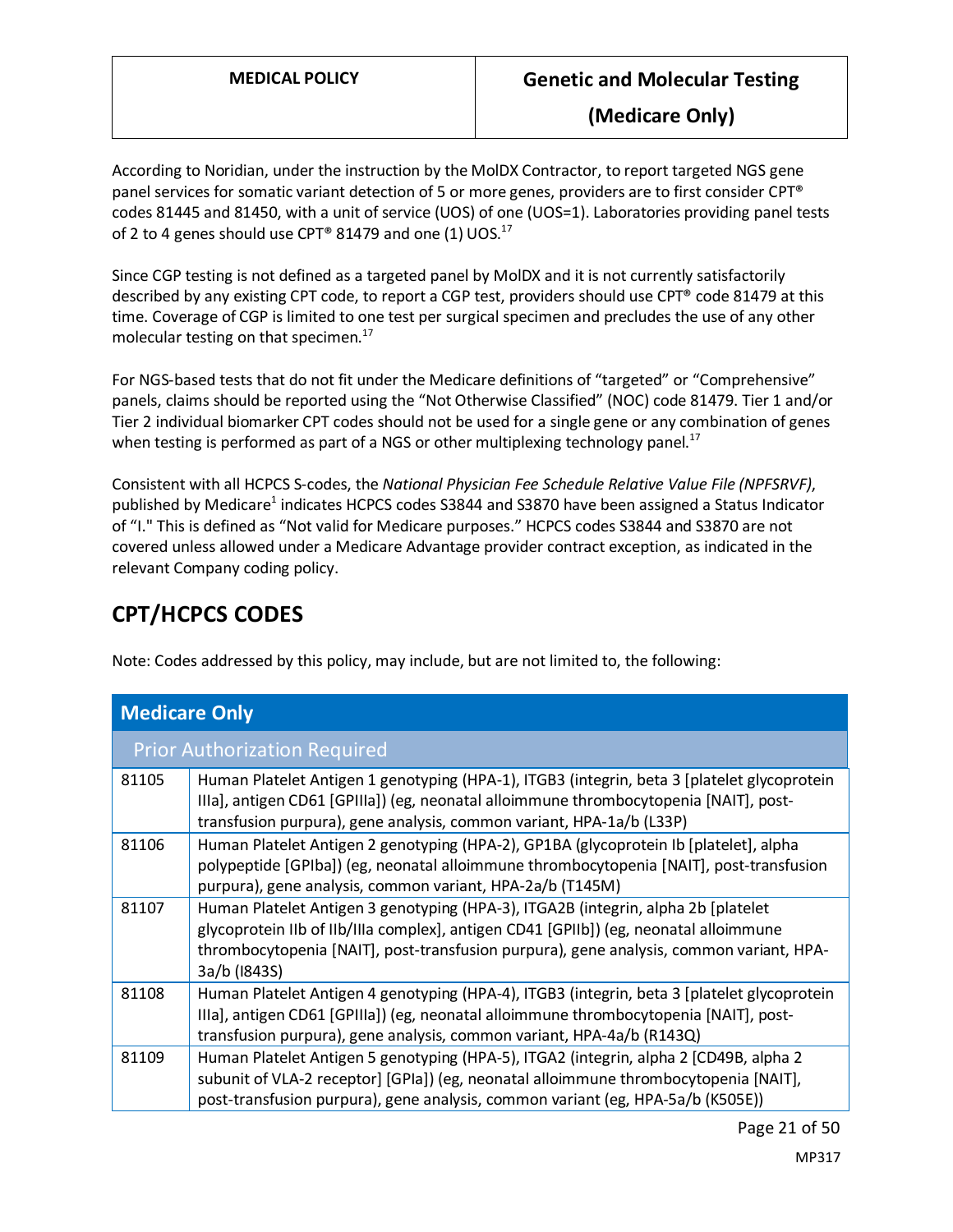| 81110 | Human Platelet Antigen 6 genotyping (HPA-6w), ITGB3 (integrin, beta 3 [platelet              |
|-------|----------------------------------------------------------------------------------------------|
|       | glycoprotein IIIa, antigen CD61] [GPIIIa]) (eg, neonatal alloimmune thrombocytopenia         |
|       | [NAIT], post-transfusion purpura), gene analysis, common variant, HPA-6a/b (R489Q)           |
| 81111 | Human Platelet Antigen 9 genotyping (HPA-9w), ITGA2B (integrin, alpha 2b [platelet           |
|       | glycoprotein IIb of IIb/IIIa complex, antigen CD41] [GPIIb]) (eg, neonatal alloimmune        |
|       | thrombocytopenia [NAIT], post-transfusion purpura), gene analysis, common variant, HPA-      |
|       | 9a/b (V837M)                                                                                 |
| 81112 | Human Platelet Antigen 15 genotyping (HPA-15), CD109 (CD109 molecule) (eg, neonatal          |
|       | alloimmune thrombocytopenia [NAIT], post-transfusion purpura), gene analysis, common         |
|       | variant, HPA-15a/b (S682Y)                                                                   |
| 81120 | IDH1 (isocitrate dehydrogenase 1 [NADP+], soluble) (eg, glioma), common variants (eg,        |
|       | R132H, R132C)                                                                                |
| 81121 | IDH2 (isocitrate dehydrogenase 2 [NADP+], mitochondrial) (eg, glioma), common variants       |
|       | (eg, R140W, R172M)                                                                           |
| 81161 | DMD (dystrophin) (eg, Duchenne/Becker muscular dystrophy) deletion analysis, and             |
|       | duplication analysis, if performed                                                           |
| 81162 | BRCA1, BRCA2 (breast cancer 1 and 2) (eg, hereditary breast and ovarian cancer) gene         |
|       | analysis; full sequence analysis and full duplication/deletion analysis                      |
| 81163 | BRCA1 (BRCA1, DNA repair associated), BRCA2 (BRCA2, DNA repair associated) (eg,              |
|       | hereditary breast and ovarian cancer) gene analysis; full sequence analysis                  |
| 81164 | BRCA1 (BRCA1, DNA repair associated), BRCA2 (BRCA2, DNA repair associated) (eg,              |
|       | hereditary breast and ovarian cancer) gene analysis; full duplication/deletion analysis (ie, |
|       | detection of large gene rearrangements)                                                      |
| 81165 | BRCA1 (BRCA1, DNA repair associated) (eg, hereditary breast and ovarian cancer) gene         |
|       | analysis; full sequence analysis                                                             |
| 81166 | BRCA1 (BRCA1, DNA repair associated) (eg, hereditary breast and ovarian cancer) gene         |
|       | analysis; full duplication/deletion analysis (ie, detection of large gene rearrangements)    |
| 81167 | BRCA2 (BRCA2, DNA repair associated) (eg, hereditary breast and ovarian cancer) gene         |
|       | analysis; full duplication/deletion analysis (ie, detection of large gene rearrangements)    |
| 81168 | CCND1/IGH (t(11;14)) (eg, mantle cell lymphoma) translocation analysis, major breakpoint,    |
|       | qualitative and quantitative, if performed                                                   |
| 81171 | AFF2 (AF4/FMR2 family, member 2 [FMR2]) (eg, fragile X mental retardation 2 [FRAXE])         |
|       | gene analysis; evaluation to detect abnormal (eg, expanded) alleles                          |
| 81172 | AFF2 (AF4/FMR2 family, member 2 [FMR2]) (eg, fragile X mental retardation 2 [FRAXE])         |
|       | gene analysis; characterization of alleles (eg, expanded size and methylation status)        |
| 81173 | AR (androgen receptor) (eg, spinal and bulbar muscular atrophy, Kennedy disease, X           |
|       | chromosome inactivation) gene analysis; full gene sequence                                   |
| 81174 | AR (androgen receptor) (eg, spinal and bulbar muscular atrophy, Kennedy disease, X           |
|       | chromosome inactivation) gene analysis; known familial variant                               |
| 81175 | ASXL1 (additional sex combs like 1, transcriptional regulator) (eg, myelodysplastic          |
|       | syndrome, myeloproliferative neoplasms, chronic myelomonocytic leukemia), gene analysis;     |
|       | full gene sequence                                                                           |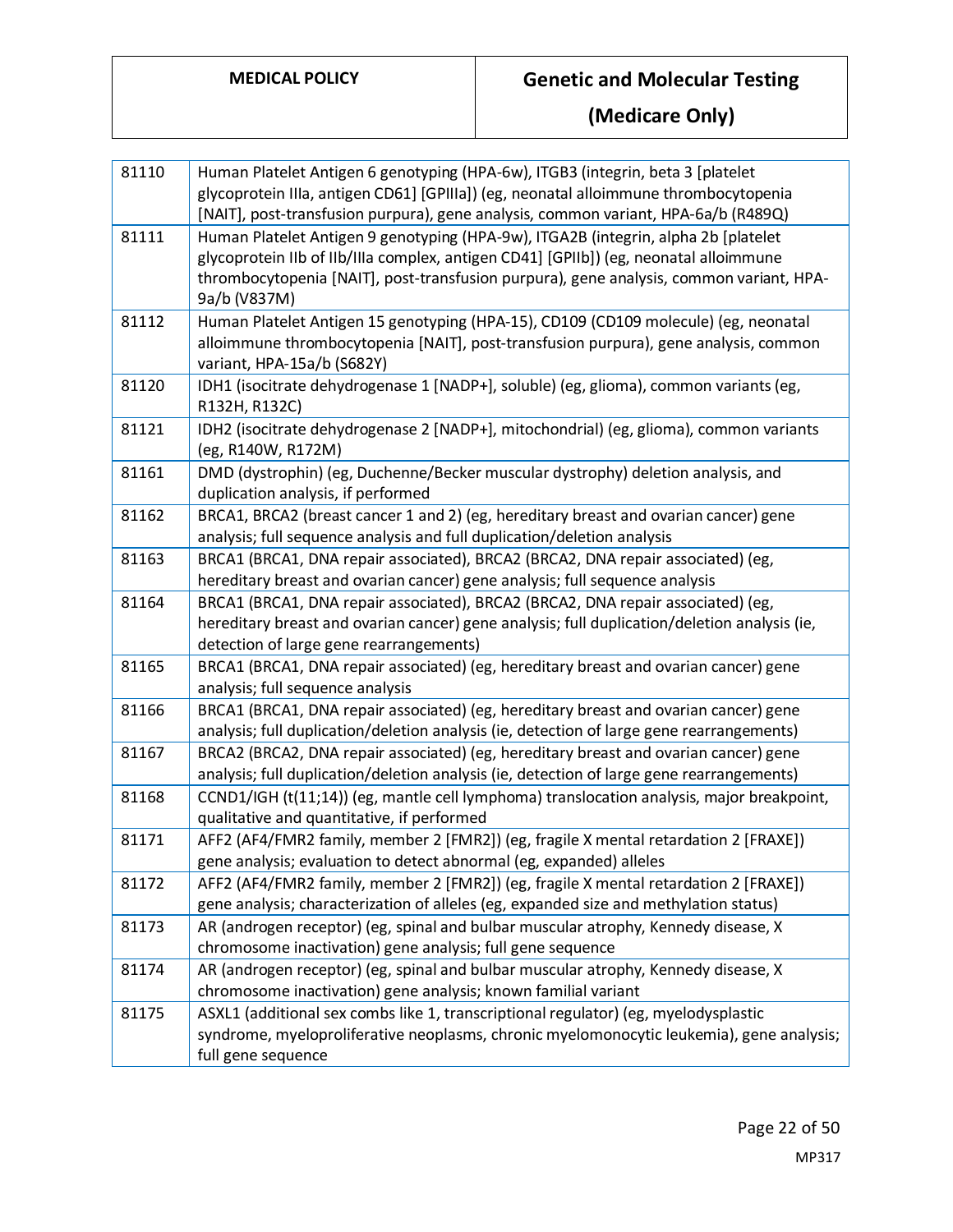| 81176 | ASXL1 (additional sex combs like 1, transcriptional regulator) (eg, myelodysplastic<br>syndrome, myeloproliferative neoplasms, chronic myelomonocytic leukemia), gene analysis;                        |
|-------|--------------------------------------------------------------------------------------------------------------------------------------------------------------------------------------------------------|
|       | targeted sequence analysis (eg, exon 12)                                                                                                                                                               |
| 81177 | ATN1 (atrophin 1) (eg, dentatorubral-pallidoluysian atrophy) gene analysis, evaluation to<br>detect abnormal (eg, expanded) alleles                                                                    |
| 81178 | ATXN1 (ataxin 1) (eg, spinocerebellar ataxia) gene analysis, evaluation to detect abnormal<br>(eg, expanded) alleles                                                                                   |
| 81179 | ATXN2 (ataxin 2) (eg, spinocerebellar ataxia) gene analysis, evaluation to detect abnormal<br>(eg, expanded) alleles                                                                                   |
| 81180 | ATXN3 (ataxin 3) (eg, spinocerebellar ataxia, Machado-Joseph disease) gene analysis,<br>evaluation to detect abnormal (eg, expanded) alleles                                                           |
| 81181 | ATXN7 (ataxin 7) (eg, spinocerebellar ataxia) gene analysis, evaluation to detect abnormal<br>(eg, expanded) alleles                                                                                   |
| 81182 | ATXN8OS (ATXN8 opposite strand [non-protein coding]) (eg, spinocerebellar ataxia) gene<br>analysis, evaluation to detect abnormal (eg, expanded) alleles                                               |
| 81183 | ATXN10 (ataxin 10) (eg, spinocerebellar ataxia) gene analysis, evaluation to detect abnormal<br>(eg, expanded) alleles                                                                                 |
| 81184 | CACNA1A (calcium voltage-gated channel subunit alpha1 A) (eg, spinocerebellar ataxia)                                                                                                                  |
|       | gene analysis; evaluation to detect abnormal (eg, expanded) alleles                                                                                                                                    |
| 81185 | CACNA1A (calcium voltage-gated channel subunit alpha1 A) (eg, spinocerebellar ataxia)<br>gene analysis; full gene sequence                                                                             |
| 81186 | CACNA1A (calcium voltage-gated channel subunit alpha1 A) (eg, spinocerebellar ataxia)<br>gene analysis; known familial variant                                                                         |
| 81187 | CNBP (CCHC-type zinc finger nucleic acid binding protein) (eg, myotonic dystrophy type 2)<br>gene analysis, evaluation to detect abnormal (eg, expanded) alleles                                       |
| 81188 | CSTB (cystatin B) (eg, Unverricht-Lundborg disease) gene analysis; evaluation to detect<br>abnormal (eg, expanded) alleles                                                                             |
| 81189 | CSTB (cystatin B) (eg, Unverricht-Lundborg disease) gene analysis; full gene sequence                                                                                                                  |
| 81190 | CSTB (cystatin B) (eg, Unverricht-Lundborg disease) gene analysis; known familial variant(s)                                                                                                           |
| 81191 | NTRK1 (neurotrophic receptor tyrosine kinase 1) (eg, solid tumors) translocation analysis                                                                                                              |
| 81192 | NTRK2 (neurotrophic receptor tyrosine kinase 2) (eg, solid tumors) translocation analysis                                                                                                              |
| 81193 | NTRK3 (neurotrophic receptor tyrosine kinase 3) (eg, solid tumors) translocation analysis                                                                                                              |
| 81194 | NTRK (neurotrophic-tropomyosin receptor tyrosine kinase 1, 2, and 3) (eg, solid tumors)<br>translocation analysis                                                                                      |
| 81201 | APC (adenomatous polyposis coli) (eg, familial adenomatosis polyposis [FAP], attenuated<br>FAP) gene analysis; full gene sequence                                                                      |
| 81202 | APC (adenomatous polyposis coli) (eg, familial adenomatosis polyposis [FAP], attenuated<br>FAP) gene analysis; known familial variants                                                                 |
| 81203 | APC (adenomatous polyposis coli) (eg, familial adenomatosis polyposis [FAP], attenuated<br>FAP) gene analysis; duplication/deletion variants                                                           |
| 81204 | AR (androgen receptor) (eg, spinal and bulbar muscular atrophy, Kennedy disease, X<br>chromosome inactivation) gene analysis; characterization of alleles (eg, expanded size or<br>methylation status) |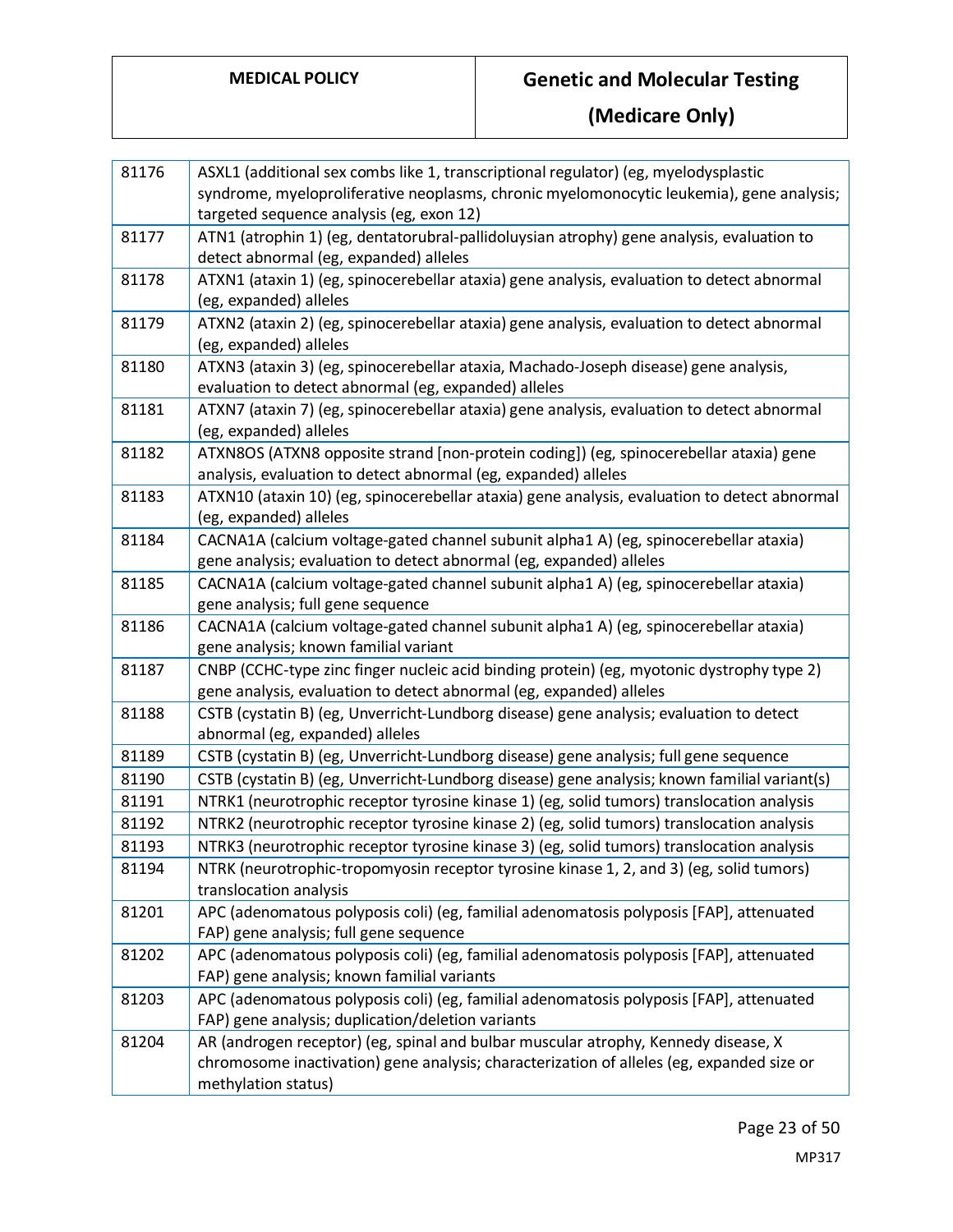| 81212 | BRCA1 (BRCA1, DNA repair associated), BRCA2 (BRCA2, DNA repair associated) (eg,<br>hereditary breast and ovarian cancer) gene analysis; 185delAG, 5385insC, 6174delT variants |
|-------|-------------------------------------------------------------------------------------------------------------------------------------------------------------------------------|
| 81215 | BRCA1 (BRCA1, DNA repair associated) (eg, hereditary breast and ovarian cancer) gene                                                                                          |
|       | analysis; known familial variant                                                                                                                                              |
| 81216 | BRCA2 (BRCA2, DNA repair associated) (eg, hereditary breast and ovarian cancer) gene                                                                                          |
|       | analysis; full sequence analysis                                                                                                                                              |
| 81217 | BRCA2 (BRCA2, DNA repair associated) (eg, hereditary breast and ovarian cancer) gene                                                                                          |
|       | analysis; known familial variant                                                                                                                                              |
| 81218 | CEBPA (CCAAT/enhancer binding protein [C/EBP], alpha) (eg, acute myeloid leukemia), gene                                                                                      |
|       | analysis, full gene sequence                                                                                                                                                  |
| 81219 | CALR (calreticulin)(eg myeloproliferative disorders, gene analysis, common variants in exon                                                                                   |
|       | 9)                                                                                                                                                                            |
| 81220 | CFTR (cystic fibrosis transmembrane conductance regulator) (eg, cystic fibrosis) gene                                                                                         |
|       | analysis; common variants (eg, ACMG/ACOG guidelines)                                                                                                                          |
| 81221 | CFTR (cystic fibrosis transmembrane conductance regulator) (eg, cystic fibrosis) gene                                                                                         |
|       | analysis; known familial variants                                                                                                                                             |
| 81222 | CFTR (cystic fibrosis transmembrane conductance regulator) (eg, cystic fibrosis) gene                                                                                         |
|       | analysis; duplication/deletion variants                                                                                                                                       |
| 81223 | CFTR (cystic fibrosis transmembrane conductance regulator) (eg, cystic fibrosis) gene                                                                                         |
|       | analysis; full gene sequence                                                                                                                                                  |
| 81224 | CFTR (cystic fibrosis transmembrane conductance regulator) (eg, cystic fibrosis) gene                                                                                         |
|       | analysis; intron 8 poly-T analysis (eg, male infertility)                                                                                                                     |
| 81225 | CYP2C19 (cytochrome P450, family 2, subfamily C, polypeptide 19) (eg, drug metabolism),                                                                                       |
|       | gene analysis, common variants (eg, *2, *3, *4, *8, *17)                                                                                                                      |
| 81226 | CYP2D6 (cytochrome P450, family 2, subfamily D, polypeptide 6) (eg, drug metabolism),                                                                                         |
|       | gene analysis, common variants (eg, *2, *3, *4, *5, *6, *9, *10, *17, *19, *29, *35, *41,                                                                                     |
|       | *1XN, *2XN, *4XN)                                                                                                                                                             |
| 81227 | CYP2C9 (cytochrome P450, family 2, subfamily C, polypeptide 9) (eg, drug metabolism),                                                                                         |
|       | gene analysis, common variants (eg, *2, *3, *5, *6)                                                                                                                           |
| 81230 | CYP3A4 (cytochrome P450 family 3 subfamily A member 4) (eg, drug metabolism), gene                                                                                            |
|       | analysis, common variant(s) (eg, *2, *22)                                                                                                                                     |
| 81231 | CYP3A5 (cytochrome P450 family 3 subfamily A member 5) (eg, drug metabolism), gene                                                                                            |
|       | analysis, common variants (eg, *2, *3, *4, *5, *6, *7)                                                                                                                        |
| 81232 | DPYD (dihydropyrimidine dehydrogenase) (eg, 5-fluorouracil/5-FU and capecitabine drug                                                                                         |
|       | metabolism), gene analysis, common variant(s) (eg, *2A, *4, *5, *6)                                                                                                           |
| 81233 | BTK (Bruton's tyrosine kinase) (eg, chronic lymphocytic leukemia) gene analysis, common                                                                                       |
|       | variants (eg, C481S, C481R, C481F)                                                                                                                                            |
| 81234 | DMPK (DM1 protein kinase) (eg, myotonic dystrophy type 1) gene analysis; evaluation to                                                                                        |
|       | detect abnormal (expanded) alleles                                                                                                                                            |
| 81236 | EZH2 (enhancer of zeste 2 polycomb repressive complex 2 subunit) (eg, myelodysplastic                                                                                         |
|       | syndrome, myeloproliferative neoplasms) gene analysis, full gene sequence                                                                                                     |
| 81237 | EZH2 (enhancer of zeste 2 polycomb repressive complex 2 subunit) (eg, diffuse large B-cell                                                                                    |
|       | lymphoma) gene analysis, common variant(s) (eg, codon 646)                                                                                                                    |
| 81238 | F9 (coagulation factor IX) (eg, hemophilia B), full gene sequence                                                                                                             |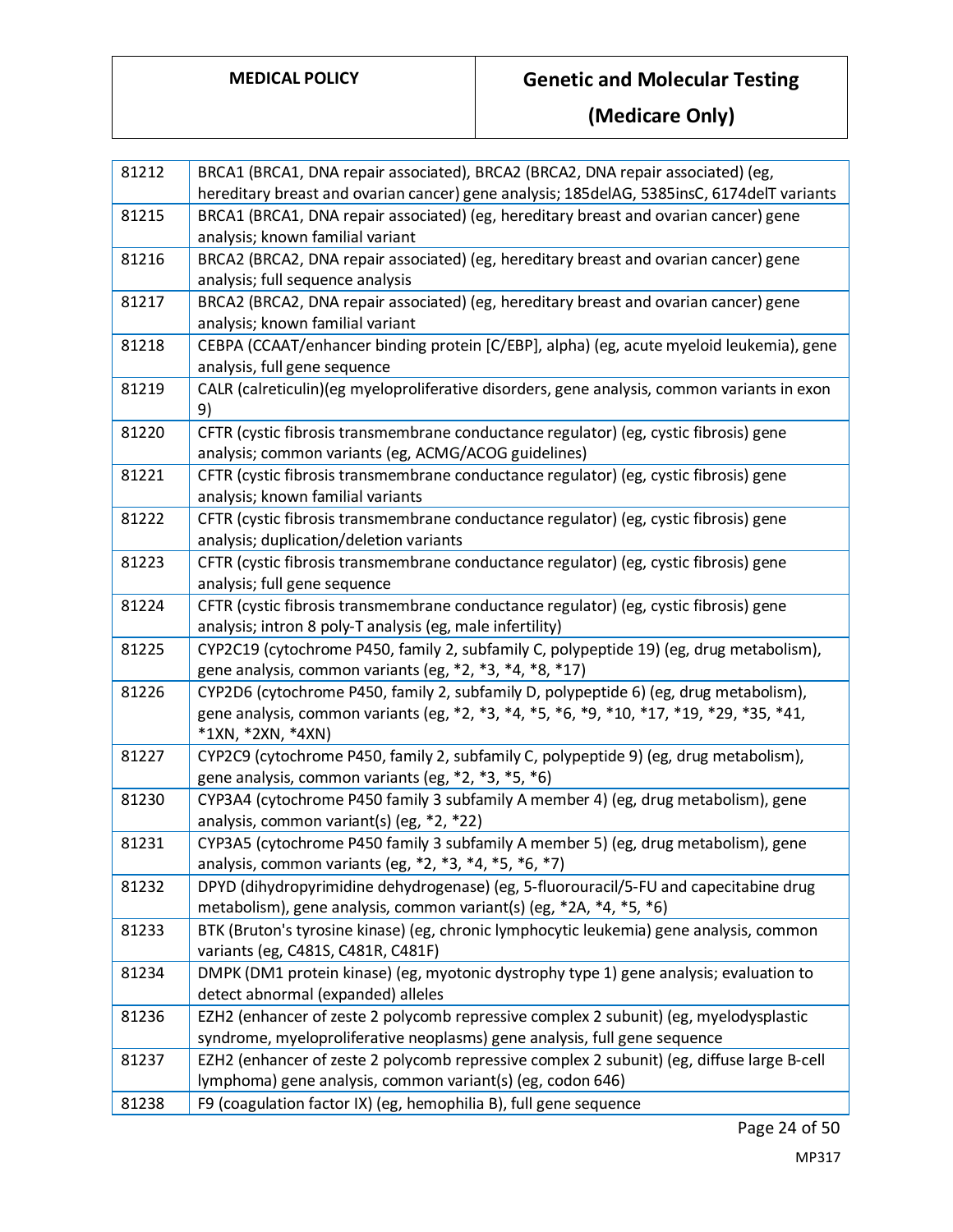| 81239 | DMPK (DM1 protein kinase) (eg, myotonic dystrophy type 1) gene analysis; characterization<br>of alleles (eg, expanded size)                                                                                                                                                                                                                                        |
|-------|--------------------------------------------------------------------------------------------------------------------------------------------------------------------------------------------------------------------------------------------------------------------------------------------------------------------------------------------------------------------|
| 81247 | G6PD (glucose-6-phosphate dehydrogenase) (eg, hemolytic anemia, jaundice), gene<br>analysis; common variant(s) (eg, A, A-)                                                                                                                                                                                                                                         |
| 81248 | G6PD (glucose-6-phosphate dehydrogenase) (eg, hemolytic anemia, jaundice), gene<br>analysis; known familial variant(s)                                                                                                                                                                                                                                             |
| 81249 | G6PD (glucose-6-phosphate dehydrogenase) (eg, hemolytic anemia, jaundice), gene<br>analysis; full gene sequence                                                                                                                                                                                                                                                    |
| 81250 | G6PC (glucose-6-phosphatase, catalytic subunit) (e.g., Glycogen storage disease, type 1a,<br>von Gierke disease) gene analysis, common variants (e.g., R83C, Q347X)                                                                                                                                                                                                |
| 81256 | HFE (hemochromatosis) (e.g. hereditary hemochromatosis) gene analysis, common variants<br>(e.g. C282Y, H63D)                                                                                                                                                                                                                                                       |
| 81257 | HBA1/HBA2 (alpha globin 1 and alpha globin 2)(e.g. alpha thalsemmia, Hb Bart hydrops<br>fetalis syndrome, HbH disease), gene analysis, for common deletions or variant (e.g.,<br>Southeast Asian, Thai, Filipino, Mediterranean, alpha3.7, alpha20.5, and Constant Spring)                                                                                         |
| 81258 | HBA1/HBA2 (alpha globin 1 and alpha globin 2) (eg, alpha thalassemia, Hb Bart hydrops<br>fetalis syndrome, HbH disease), gene analysis; known familial variant                                                                                                                                                                                                     |
| 81259 | HBA1/HBA2 (alpha globin 1 and alpha globin 2) (eg, alpha thalassemia, Hb Bart hydrops<br>fetalis syndrome, HbH disease), gene analysis; full gene sequence                                                                                                                                                                                                         |
| 81265 | Comparative analysis using Short Tandem Repeat (STR) markers; patient and comparative<br>specimen (eg, pre-transplant recipient and donor germline testing, post-transplant non-<br>hematopoietic recipient germline [eg, buccal swab or other germline tissue sample] and<br>donor testing, twin zygosity testing, or maternal cell contamination of fetal cells) |
| 81266 | Comparative analysis using Short Tandem Repeat (STR) markers; each additional specimen<br>(eg, additional cord blood donor, additional fetal samples from different cultures, or<br>additional zygosity in multiple birth pregnancies) (List separately in addition to code for<br>primary procedure)                                                              |
| 81267 | Chimerism (engraftment) analysis, post transplantation specimen (eg, hematopoietic stem<br>cell), includes comparison to previously performed baseline analyses; without cell selection                                                                                                                                                                            |
| 81268 | Chimerism (engraftment) analysis, post transplantation specimen (eg, hematopoietic stem<br>cell), includes comparison to previously performed baseline analyses; with cell selection (eg,<br>CD3, CD33), each cell type                                                                                                                                            |
| 81269 | HBA1/HBA2 (alpha globin 1 and alpha globin 2) (eg, alpha thalassemia, Hb Bart hydrops<br>fetalis syndrome, HbH disease), gene analysis; duplication/deletion variants                                                                                                                                                                                              |
| 81270 | JAK2 (Janus kinase 2) (eg, myeloproliferative disorder) gene analysis, p.Val617Phe (V617F)<br>variant                                                                                                                                                                                                                                                              |
| 81271 | HTT (huntingtin) (eg, Huntington disease) gene analysis; evaluation to detect abnormal (eg,<br>expanded) alleles                                                                                                                                                                                                                                                   |
| 81274 | HTT (huntingtin) (eg, Huntington disease) gene analysis; characterization of alleles (eg,<br>expanded size)                                                                                                                                                                                                                                                        |
| 81275 | KRAS ((V-KI-RAS2 Kirsten Rat Sarcoma Viral Oncogene) (EG carcinoma) gene analysis,<br>variants in codons 12 and 13                                                                                                                                                                                                                                                 |
| 81276 | KRAS (Kirsten rat sarcoma viral oncogene homolog) (eg, carcinoma) gene analysis;<br>additional variant(s) (eg, codon 61, codon 146)                                                                                                                                                                                                                                |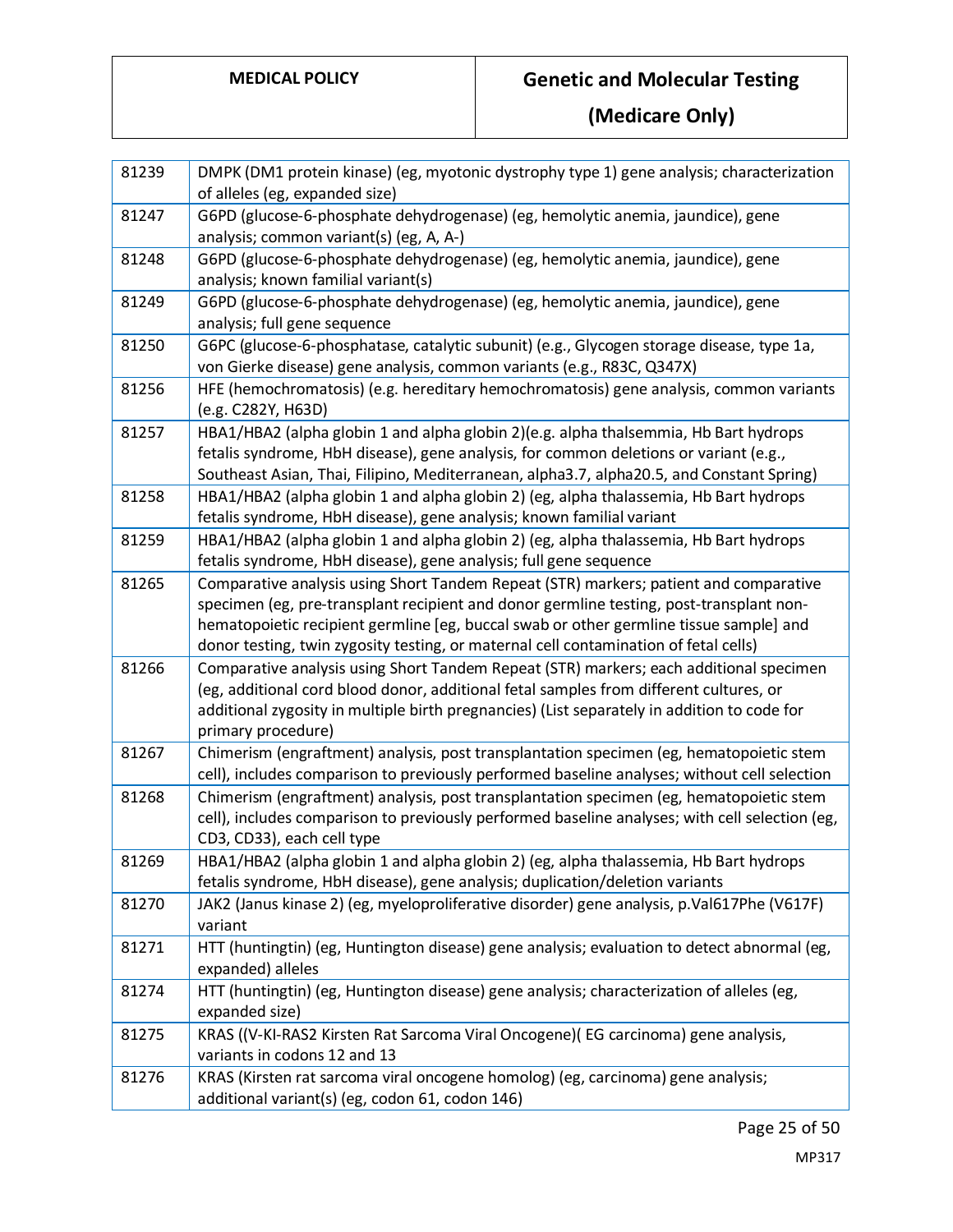| 81277 | Cytogenomic neoplasia (genome-wide) microarray analysis, interrogation of genomic<br>regions for copy number and loss-ofheterozygosity variants for chromosomal abnormalities |
|-------|-------------------------------------------------------------------------------------------------------------------------------------------------------------------------------|
| 81279 |                                                                                                                                                                               |
|       | JAK2 (Janus kinase 2) (eg, myeloproliferative disorder) targeted sequence analysis (eg, exons<br>12 and 13)                                                                   |
| 81283 | IFNL3 (interferon, lambda 3) (eg, drug response), gene analysis, rs12979860 variant                                                                                           |
| 81284 | FXN (frataxin) (eg, Friedreich ataxia) gene analysis; evaluation to detect abnormal<br>(expanded) alleles                                                                     |
| 81285 | FXN (frataxin) (eg, Friedreich ataxia) gene analysis; characterization of alleles (eg, expanded<br>size)                                                                      |
| 81286 | FXN (frataxin) (eg, Friedreich ataxia) gene analysis; full gene sequence                                                                                                      |
| 81287 | MGMT (O-6-methylguanine-DNA methyltransferase) (eg, glioblastoma multiforme)<br>promoter methylation analysis                                                                 |
| 81288 | MLH1 (mutL homolog 1, colon cancer, nonpolyposis type 2) (eg, hereditary non-polyposis<br>colorectal cancer, Lynch syndrome) gene analysis; promoter methylation analysis     |
| 81289 | FXN (frataxin) (eg, Friedreich ataxia) gene analysis; known familial variant(s)                                                                                               |
| 81292 | MLH1 (mutL homolog 1, colon cancer, nonpolyposis type 2 (eg hereditary non-polyposis<br>colorectal cancer, Lynch syndrome) gene analysis; full sequence analysis              |
| 81293 | MLH1 (mutL homolog 1, colon cancer, nonpolyposis type 2) (eg, hereditary non-polyposis<br>colorectal cancer, Lynch syndrome) gene analysis; known familial variants           |
| 81294 | MLH1 (mutL homolog 1, colon cancer, nonpolyposis type 2) (eg, hereditary non-polyposis<br>colorectal cancer, Lynch syndrome) gene analysis; duplication/deletion variants     |
| 81295 | MSH2 (mutS homolog 2, colon cancer, nonpolyposis type 1) (eg, hereditary non-polyposis<br>colorectal cancer, Lynch syndrome) gene analysis; full sequence analysis            |
| 81296 | MSH2 (mutS homolog 2, colon cancer, nonpolyposis type 1) (eg, hereditary non-polyposis<br>colorectal cancer, Lynch syndrome) gene analysis; known familial variants           |
| 81297 | MSH2 (mutS homolog 2, colon cancer, nonpolyposis type 1) (eg, hereditary non-polyposis<br>colorectal cancer, Lynch syndrome) gene analysis; duplication/deletion variants     |
| 81298 | MSH6 (mutS homolog 6 [E. coli]) (eg, hereditary non-polyposis colorectal cancer, Lynch<br>syndrome) gene analysis; full sequence analysis                                     |
| 81299 | MSH6 (mutS homolog 6 [E. coli]) (eg, hereditary non-polyposis colorectal cancer, Lynch<br>syndrome) gene analysis; known familial variants                                    |
| 81300 | MSH6 (mutS homolog 6 [E. coli]) (eg, hereditary non-polyposis colorectal cancer, Lynch<br>syndrome) gene analysis; duplication/deletion variants                              |
| 81305 | MYD88 (myeloid differentiation primary response 88) (eg, Waldenstrom's<br>macroglobulinemia, lymphoplasmacytic leukemia) gene analysis, p.Leu265Pro (L265P)<br>variant        |
| 81306 | NUDT15 (nudix hydrolase 15) (eg, drug metabolism) gene analysis, common variant(s) (eg,<br>$*2, *3, *4, *5, *6)$                                                              |
| 81307 | PALB2 (partner and localizer of BRCA2) (eg, breast and pancreatic cancer) gene analysis; full<br>gene sequence                                                                |
| 81308 | PALB2 (partner and localizer of BRCA2) (eg, breast and pancreatic cancer) gene analysis;<br>known familial variant                                                            |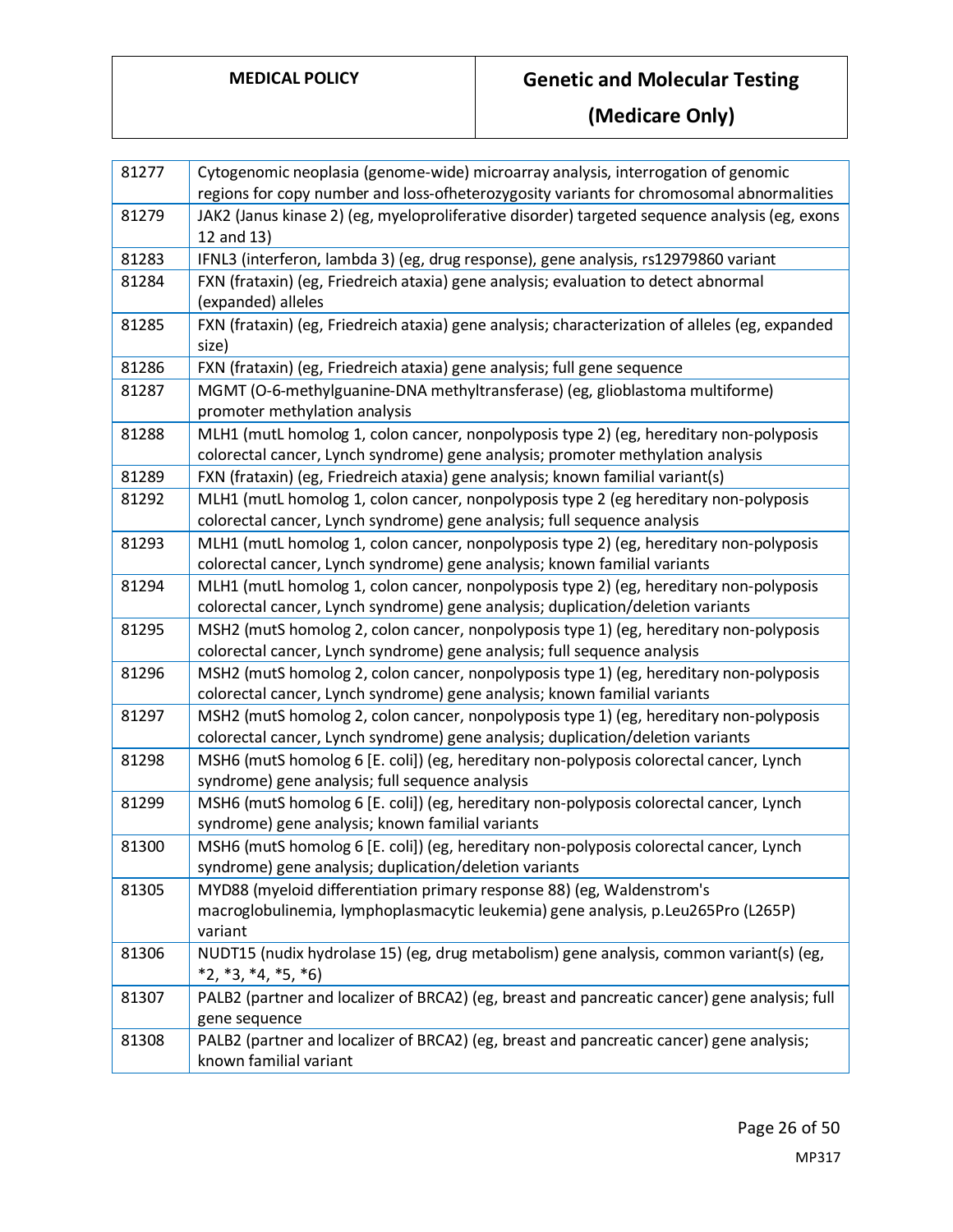| 81309 | PIK3CA (phosphatidylinositol-4, 5-biphosphate 3-kinase, catalytic subunit alpha) (eg,                                                                                                                                          |
|-------|--------------------------------------------------------------------------------------------------------------------------------------------------------------------------------------------------------------------------------|
|       | colorectal and breast cancer) gene analysis, targeted sequence analysis (eg, exons 7, 9, 20)                                                                                                                                   |
| 81310 | NPM1 (nucleophosmin) (eg, acute myeloid leukemia) gene analysis, exon 12 variants                                                                                                                                              |
| 81311 | NRAS (neuroblastoma RAS viral [v-ras] oncogene homolog) (eg, colorectal carcinoma), gene<br>analysis, variants in exon 2 (eg, codons 12 and 13) and exon 3 (eg, codon 61)                                                      |
| 81312 | PABPN1 (poly[A] binding protein nuclear 1) (eg, oculopharyngeal muscular dystrophy) gene<br>analysis, evaluation to detect abnormal (eg, expanded) alleles                                                                     |
| 81314 | PDGFRA (platelet-derived growth factor receptor, alpha polypeptide) (eg, gastrointestinal<br>stromal tumor [GIST]), gene analysis, targeted sequence analysis (eg, exons 12, 18)                                               |
| 81315 | PML/RARalpha, (t(15;17)), (promyelocytic leukemia/retinoic acid receptor alpha) (eg,<br>promyelocytic leukemia) translocation analysis; common breakpoints (eg, intron 3 and<br>intron 6), qualitative or quantitative         |
| 81316 | PML/RARalpha, (t(15;17)), (promyelocytic leukemia/retinoic acid receptor alpha) (eg,<br>promyelocytic leukemia) translocation analysis; single breakpoint (eg, intron 3, intron 6 or<br>exon 6), qualitative or quantitative   |
| 81317 | PMS2 (postmeiotic segregation increased 2 [S. cerevisiae]) (eg, hereditary non-polyposis<br>colorectal cancer, Lynch syndrome) gene analysis; full sequence analysis                                                           |
| 81318 | PMS2 (postmeiotic segregation increased 2 [S. cerevisiae]) (eg, hereditary non-polyposis<br>colorectal cancer, Lynch syndrome) gene analysis; known familial variants                                                          |
| 81319 | PMS2 (postmeiotic segregation increased 2 [S. cerevisiae]) (eg, hereditary non-polyposis<br>colorectal cancer, Lynch syndrome) gene analysis; duplication/deletion variants                                                    |
| 81320 | PLCG2 (phospholipase C gamma 2) (eg, chronic lymphocytic leukemia) gene analysis,<br>common variants (eg, R665W, S707F, L845F)                                                                                                 |
| 81321 | PTEN (phosphatase and tensin)(e.g., Cowden Syndrome, PTEN hamartoma tumor<br>syndrome) gene analysis; full sequence analysis                                                                                                   |
| 81322 | PTEN (phosphatase and tensin)(e.g., Cowden Syndrome, PTEN hamartoma tumor<br>syndrome) gene analysis; known familial variant                                                                                                   |
| 81323 | PTEN (phosphatase and tensin)(e.g., Cowden Syndrome, PTEN hamartoma tumor<br>syndrome) gene analysis; duplication/deletion variant                                                                                             |
| 81324 | PMP22 (peripheral myelin protein 22)(e.g., Charcot-Marie-Tooth hereditary neuropathy<br>with liability to pressure palsies) gene analysis; duplication/deletion analysis                                                       |
| 81325 | PMP22 (peripheral myelin protein 22)(e.g., Charcot-Marie-Tooth hereditary neuropathy<br>with liability to pressure palsies) gene analysis; full sequence                                                                       |
| 81326 | PMP22 (peripheral myelin protein 22) (e.g., Charcot-Marie-Tooth hereditary neuropathy<br>with liability to pressure palsies) gene analysis; know familial variant                                                              |
| 81327 | SEPT9 (Septin9) (eg, colorectal cancer) methylation analysis                                                                                                                                                                   |
| 81328 | SLCO1B1 (solute carrier organic anion transporter family, member 1B1) (eg, adverse drug<br>reaction), gene analysis, common variant(s) (eg, *5)                                                                                |
| 81329 | SMN1 (survival of motor neuron 1, telomeric) (eg, spinal muscular atrophy) gene analysis;<br>dosage/deletion analysis (eg, carrier testing), includes SMN2 (survival of motor neuron 2,<br>centromeric) analysis, if performed |
| 81331 | SNRPN/UBE3A (small nuclear ribonucleoprotein polypeptide N and Ubiquitin protein ligase<br>E3A) (e.g., Prader-Willi syndrome and/or Angelman syndrome methylation analysis                                                     |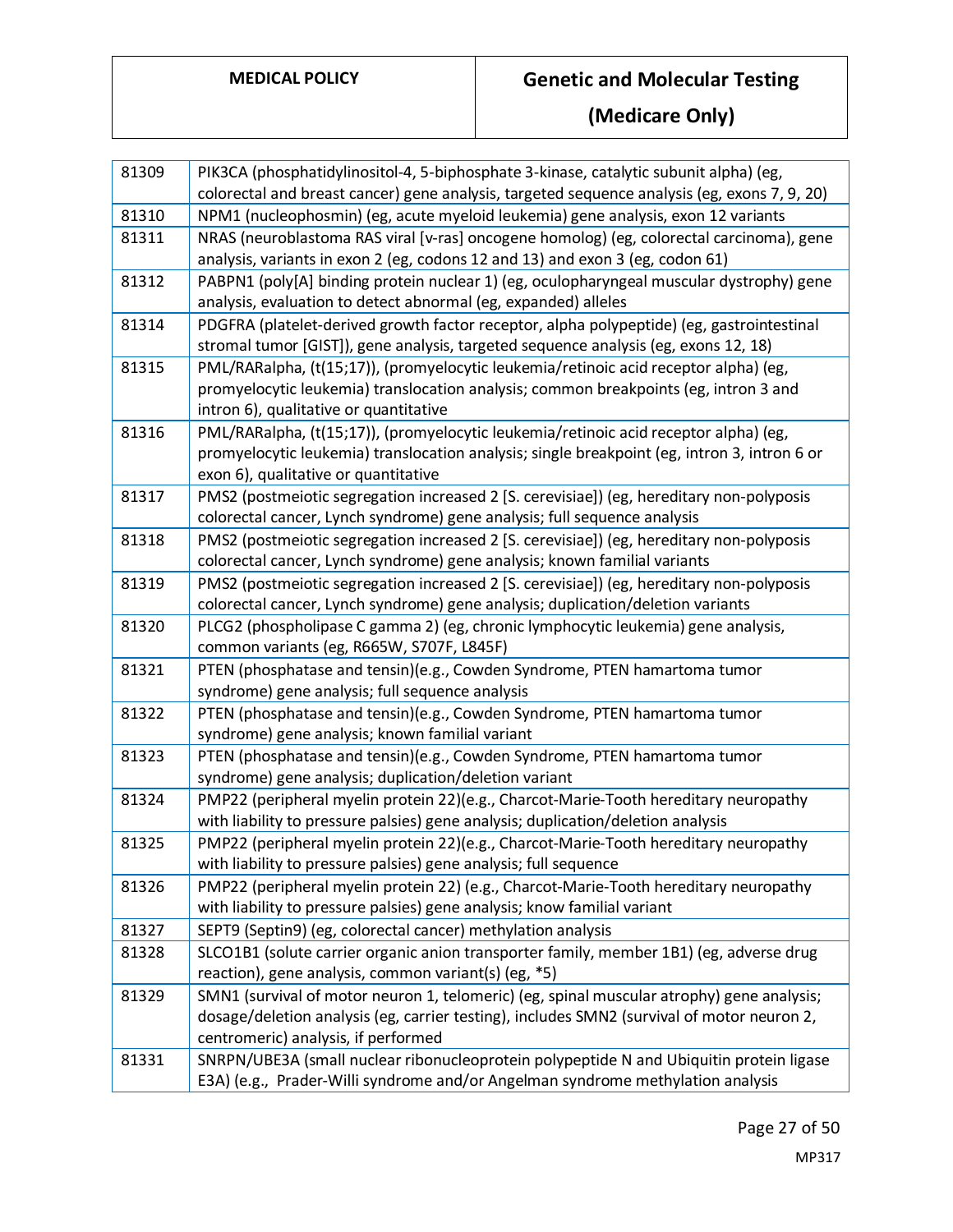| 81332 | SERPINA 1 (serpin peptidase inhibitor, clade A, alpha-1 antiproteinase variants (e.g., *S and<br>*Z)                                                                                                       |
|-------|------------------------------------------------------------------------------------------------------------------------------------------------------------------------------------------------------------|
| 81333 | TGFBI (transforming growth factor beta-induced) (eg, corneal dystrophy) gene analysis,<br>common variants (eg, R124H, R124C, R124L, R555W, R555Q)                                                          |
| 81334 | RUNX1 (runt related transcription factor 1) (eg, acute myeloid leukemia, familial platelet<br>disorder with associated myeloid malignancy), gene analysis, targeted sequence analysis<br>(eg, exons 3-8)   |
| 81335 | TPMT (thiopurine S-methyltransferase) (eg, drug metabolism), gene analysis, common<br>variants (eg, $*2, *3$ )                                                                                             |
| 81336 | SMN1 (survival of motor neuron 1, telomeric) (eg, spinal muscular atrophy) gene analysis;<br>full gene sequence                                                                                            |
| 81337 | SMN1 (survival of motor neuron 1, telomeric) (eg, spinal muscular atrophy) gene analysis;<br>known familial sequence variant(s)                                                                            |
| 81338 | MPL (MPL proto-oncogene, thrombopoietin receptor) (eg, myeloproliferative disorder) gene<br>analysis; common variants (eg, W515A, W515K, W515L, W515R)                                                     |
| 81339 | MPL (MPL proto-oncogene, thrombopoietin receptor) (eg, myeloproliferative disorder) gene<br>analysis; sequence analysis, exon 10                                                                           |
| 81343 | PPP2R2B (protein phosphatase 2 regulatory subunit Bbeta) (eg, spinocerebellar ataxia) gene<br>analysis, evaluation to detect abnormal (eg, expanded) alleles                                               |
| 81344 | TBP (TATA box binding protein) (eg, spinocerebellar ataxia) gene analabnormal (eg,<br>expanded) alleles                                                                                                    |
| 81345 | TERT (telomerase reverse transcriptase) (eg, thyroid carcinoma, glioblastoma multiforme)<br>gene analysis, targeted sequence analysis (eg, promoter region)                                                |
| 81346 | TYMS (thymidylate synthetase) (eg, 5-fluorouracil/5-FU drug metabolism), gene analysis,<br>common variant(s) (eg, tandem repeat variant)                                                                   |
| 81347 | SF3B1 (splicing factor [3b] subunit B1) (eg, myelodysplastic syndrome/acute myeloid<br>leukemia) gene analysis, common variants (eg, A672T, E622D, L833F, R625C, R625L)                                    |
| 81348 | SRSF2 (serine and arginine-rich splicing factor 2) (eg, myelodysplastic syndrome, acute<br>myeloid leukemia) gene analysis, common variants (eg, P95H, P95L)                                               |
| 81349 | Cytogenomic (genome-wide) analysis for constitutional chromosomal abnormalities;<br>interrogation of genomic regions for copy number and loss-of-heterozygosity variants, low-<br>pass sequencing analysis |
| 81350 | UGT1A1 (UDP glucuronosyltransferase 1 family, polypeptide A1) (eg, irinotecan<br>metabolism), gene analysis, common variants (eg, *28, *36, *37)                                                           |
| 81351 | TP53 (tumor protein 53) (eg, Li-Fraumeni syndrome) gene analysis; full gene sequence                                                                                                                       |
| 81352 | TP53 (tumor protein 53) (eg, Li-Fraumeni syndrome) gene analysis; targeted sequence<br>analysis (eg, 4 oncology)                                                                                           |
| 81353 | TP53 (tumor protein 53) (eg, Li-Fraumeni syndrome) gene analysis; known familial variant                                                                                                                   |
| 81355 | VKORC1 (vitamin K epoxide reductase complex, subunit 1) (eg, warfarin metabolism), gene<br>analysis, common variant(s) (eg, -1639G>A, c.173+1000C>T)                                                       |
| 81357 | U2AF1 (U2 small nuclear RNA auxiliary factor 1) (eg, myelodysplastic syndrome, acute<br>myeloid leukemia) gene analysis, common variants (eg, S34F, S34Y, Q157R, Q157P)                                    |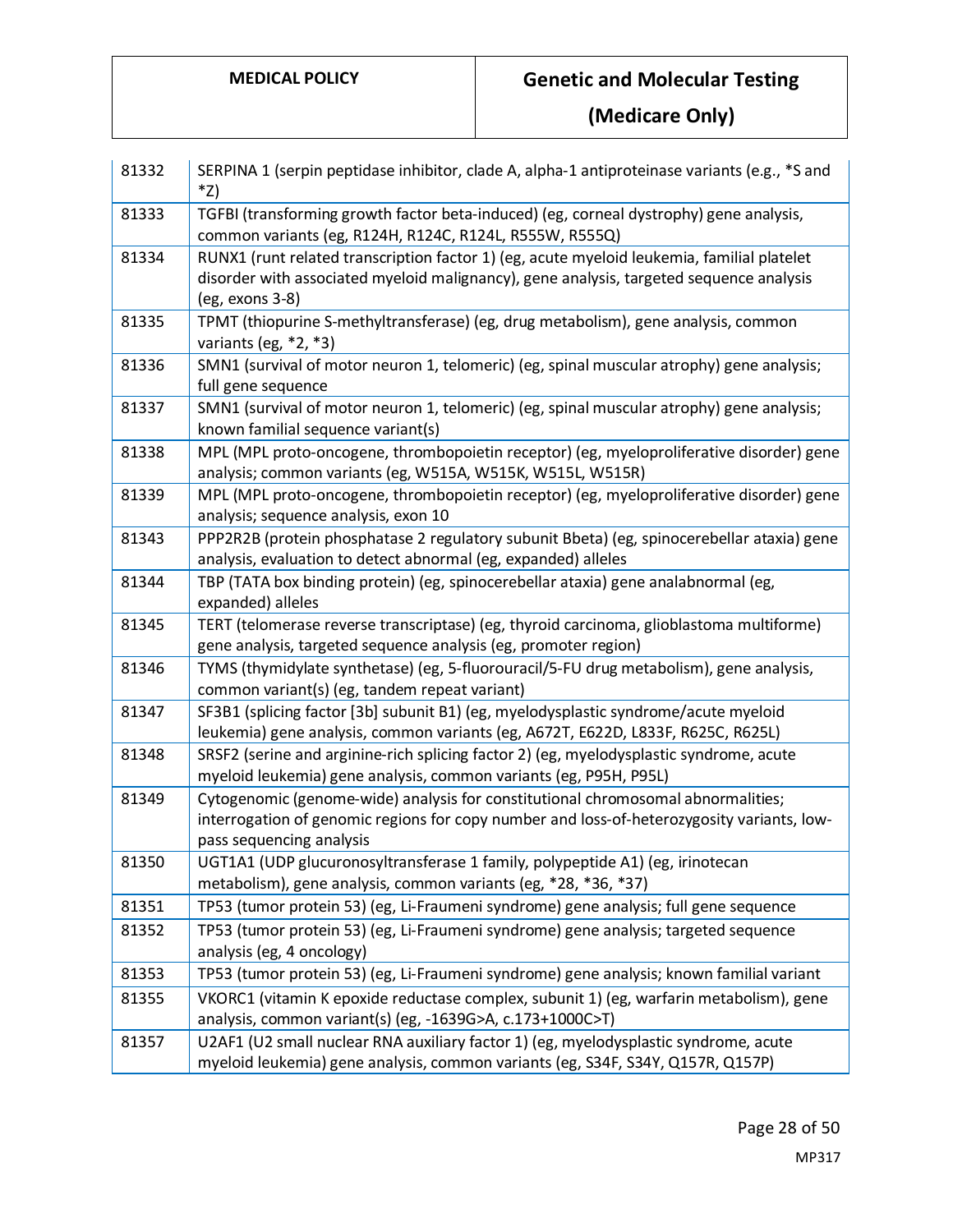| 81360 | ZRSR2 (zinc finger CCCH-type, RNA binding motif and serine/arginine-rich 2) (eg,<br>myelodysplastic syndrome, acute myeloid leukemia) gene analysis, common variant(s) (eg,<br>E65fs, E122fs, R448fs)                                                                                                          |
|-------|----------------------------------------------------------------------------------------------------------------------------------------------------------------------------------------------------------------------------------------------------------------------------------------------------------------|
| 81400 | Molecular pathology procedure, Level 1 (e.g., identification of single germline variant [e.g.,<br>SNP] by techniques such as restriction enzyme digestion or melt curve analysis)                                                                                                                              |
| 81401 | Molecular pathology procedure, Level 2 (e.g., 2-10 SNPs, 1 methylated variant, or 1 somatic<br>variant [typically using nonsequencing target variant analysis], or detection of a dynamic<br>mutation disorder/triplet repeat)                                                                                 |
| 81402 | Molecular pathology procedure, level 3 (e.g., >10 SNPs, 2-10 methylated variants, or 2-10<br>somatic variants [typically using non-sequencing target variant analysis], immunoglobulin<br>and T-cell receptor gene rearrangements, duplication/deletion variants 1 exon)                                       |
| 81403 | Molecular pathology procedure, level 4 (e.g. analysis of single exon by DNA sequence<br>analysis, analysis of >10 amplicons using multiplex PCR in 2 or more independent reactions,<br>mutation scanning or duplication/deletion variants of 2-5 exons                                                         |
| 81404 | Molecular pathology procedure, level 5 (e.g., analysis of 2-5 exons by DNA sequence<br>analysis, mutation scanning or duplication/deletion variants of 6-10 exons, or<br>characterization of a dynamic mutation disorder /triplet repeat by southern blot analysis                                             |
| 81405 | Molecular pathology procedure, level 6 (e.g., analysis of 6-10 exons by DNA sequence<br>analysis, mutation scanning or duplication/deletion variants of 11-25 exons)                                                                                                                                           |
| 81406 | Molecular pathology procedure, Level 7 (e.g., analysis of 11-25 exons by DNA sequence<br>analysis, mutation scanning or duplication/deletion variants of 26-50 exons, cytogenomic<br>array analysis for neoplasia)                                                                                             |
| 81407 | Molecular pathology procedure, level 8 (e.g., analysis of 26-50 exons by DNA sequence<br>analysis, mutation scanning or duplication/deletion variants of >50 exons, sequence analysis<br>of multiple genes on one platform)                                                                                    |
| 81408 | Molecular pathology, level 9 (e.g., analysis of >50 exons in a single gene by DNA sequence<br>analysis)                                                                                                                                                                                                        |
| 81410 | Aortic dysfunction or dilation (eg, Marfan syndrome, Loeys Dietz syndrome, Ehler Danlos<br>syndrome type IV, arterial tortuosity syndrome); genomic sequence analysis panel, must<br>include sequencing of at least 9 genes, including FBN1, TGFBR1, TGFBR2, COL3A1, MYH11,<br>ACTA2, SLC2A10, SMAD3, and MYLK |
| 81411 | Aortic dysfunction or dilation (eg, Marfan syndrome, Loeys Dietz syndrome, Ehler Danlos<br>syndrome type IV, arterial tortuosity syndrome); duplication/deletion analysis panel, must<br>include analyses for<br>TGFBR1, TGFBR2, MYH11, and COL3A1                                                             |
| 81413 | Cardiac ion channelopathies (eg, Brugada syndrome, long QT syndrome, short QT                                                                                                                                                                                                                                  |
|       | syndrome, catecholaminergic polymorphic ventricular tachycardia); genomic sequence<br>analysis panel, must include sequencing of at least 10 genes, including ANK2, CASQ2, CAV3,<br>KCNE1, KCNE2, KCNH2, KCNJ2, KCNQ1, RYR2, and SCN5A                                                                         |
| 81414 | Cardiac ion channelopathies (eg, Brugada syndrome, long QT syndrome, short QT<br>syndrome, catecholaminergic polymorphic ventricular tachycardia); duplication/deletion<br>gene analysis panel, must include analysis of at least 2 genes, including KCNH2 and KCNQ1                                           |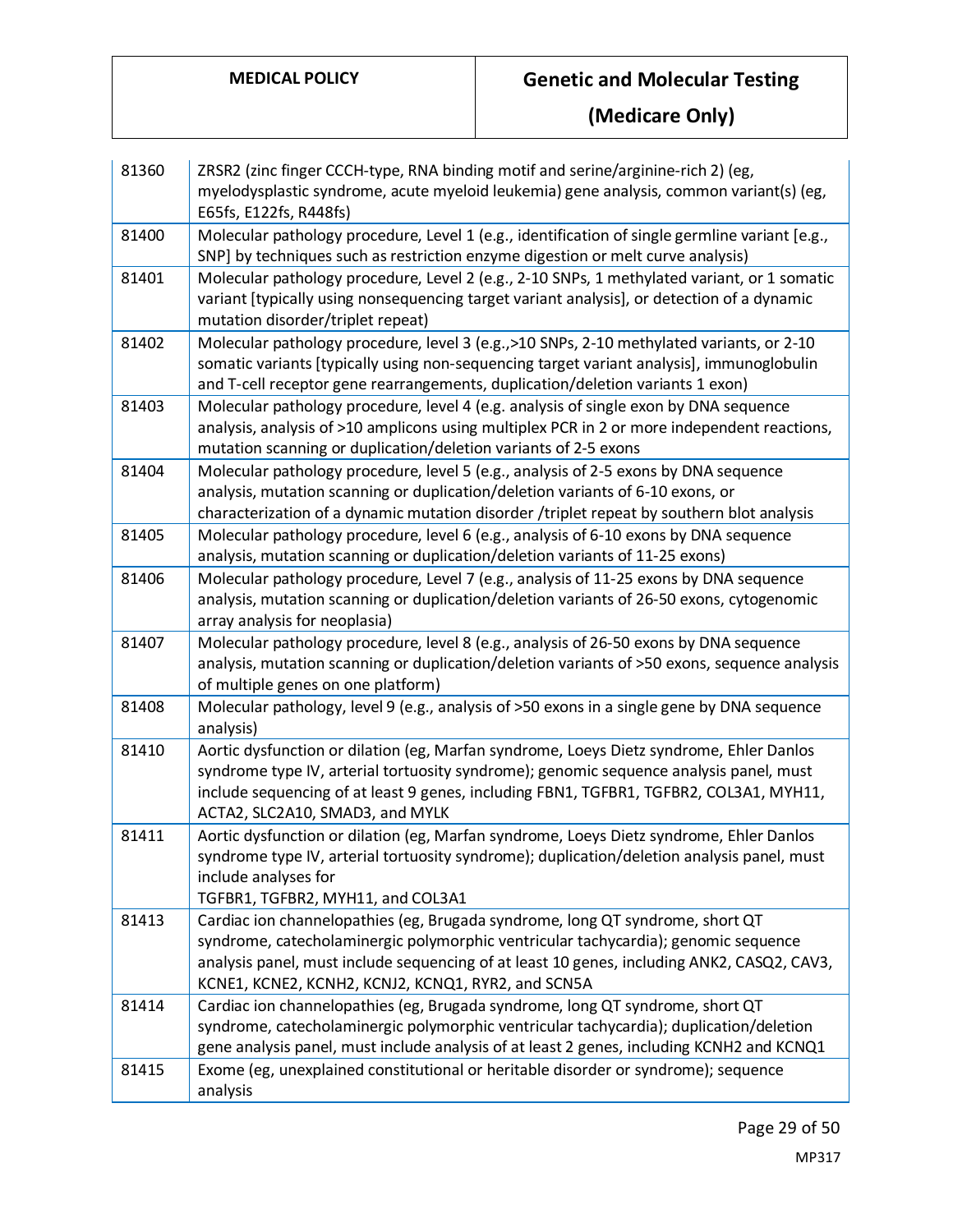| 81416 | Exome (eg, unexplained constitutional or heritable disorder or syndrome); sequence<br>analysis, each comparator exome (eg, parents, siblings) (List separately in addition to code<br>for primary procedure)                                                                                                                       |
|-------|------------------------------------------------------------------------------------------------------------------------------------------------------------------------------------------------------------------------------------------------------------------------------------------------------------------------------------|
| 81417 | Exome (eg, unexplained constitutional or heritable disorder or syndrome); re-evaluation of<br>previously obtained exome sequence (eg, updated knowledge or unrelated<br>condition/syndrome)                                                                                                                                        |
| 81419 | Epilepsy genomic sequence analysis panel, must include analyses for ALDH7A1, CACNA1A,<br>CDKL5, CHD2, GABRG2, GRIN2A, KCNQ2, MECP2, PCDH19, POLG, PRRT2, SCN1A, SCN1B,<br>SCN2A, SCN8A, SLC2A1, SLC9A6, STXBP1, SYNGAP1, TCF4, TPP1, TSC1, TSC2, and ZEB2                                                                          |
| 81420 | Fetal chromosomal aneuploidy (eg, trisomy 21, monosomy X) genomic sequence analysis<br>panel, circulating cell-free fetal DNA in maternal blood, must include analysis of<br>chromosomes 13, 18, and 21                                                                                                                            |
| 81422 | Fetal chromosomal microdeletion(s) genomic sequence analysis (eg, DiGeorge syndrome,<br>Cri-du-chat syndrome), circulating cell-free fetal DNA in maternal blood                                                                                                                                                                   |
| 81425 | Genome (eg, unexplained constitutional or heritable disorder or syndrome); sequence<br>analysis                                                                                                                                                                                                                                    |
| 81426 | Genome (eg, unexplained constitutional or heritable disorder or syndrome); sequence<br>analysis, each comparator genome (eg, parents, siblings) (List separately in addition to code<br>for primary procedure)                                                                                                                     |
| 81427 | Genome (eg, unexplained constitutional or heritable disorder or syndrome); re-evaluation<br>of previously obtained genome sequence (eg, updated knowledge or unrelated<br>condition/syndrome)                                                                                                                                      |
| 81432 | Hereditary breast cancer-related disorders (eg, hereditary breast cancer, hereditary ovarian<br>cancer, hereditary endometrial cancer); genomic sequence analysis panel, must include<br>sequencing of at least 10 genes, including ATM, BRCA1, BRCA2, BRIP1, CDH1, MLH1, MSH2,<br>MSH6, NBN, PALB2, PTEN, RAD51C, STK11, and TP53 |
| 81433 | Hereditary breast cancer-related disorders (eg, hereditary breast cancer, hereditary ovarian<br>cancer, hereditary endometrial cancer); duplication/deletion analysis panel, must include<br>analyses for BRCA1, BRCA2, MLH1, MSH2, and STK11                                                                                      |
| 81434 | Hereditary retinal disorders (eg, retinitis pigmentosa, Leber congenital amaurosis, cone-rod<br>dystrophy), genomic sequence analysis panel, must include sequencing of at least 15 genes,<br>including ABCA4, CNGA1, CRB1, EYS, PDE6A, PDE6B, PRPF31, PRPH2, RDH12, RHO, RP1, RP2,<br>RPE65, RPGR, and USH2A                      |
| 81435 | Hereditary colon cancer disorders (eg, Lynch syndrome, PTEN hamartoma syndrome,<br>Cowden syndrome, familial adenomatosis polyposis); genomic sequence analysis panel,<br>must include analysis of at least 10 genes, including APC, BMPR1A, CDH1, MLH1, MSH2,<br>MSH6, MUTYH, PTEN, SMAD4, and STK11                              |
| 81436 | Hereditary colon cancer disorders (eg, Lynch syndrome, PTEN hamartoma syndrome,<br>Cowden syndrome, familial adenomatosis polyposis); duplication/deletion of gene analysis<br>panel, must include analysis of at least 5 genes, including MLH1, MSH2, EPCAM, SMAD4,<br>and STK11                                                  |
| 81437 | Hereditary neuroendocrine tumor disorders (eg, medullary thyroid carcinoma, parathyroid<br>carcinoma, malignant pheochromocytoma or paraganglioma); genomic sequence analysis                                                                                                                                                      |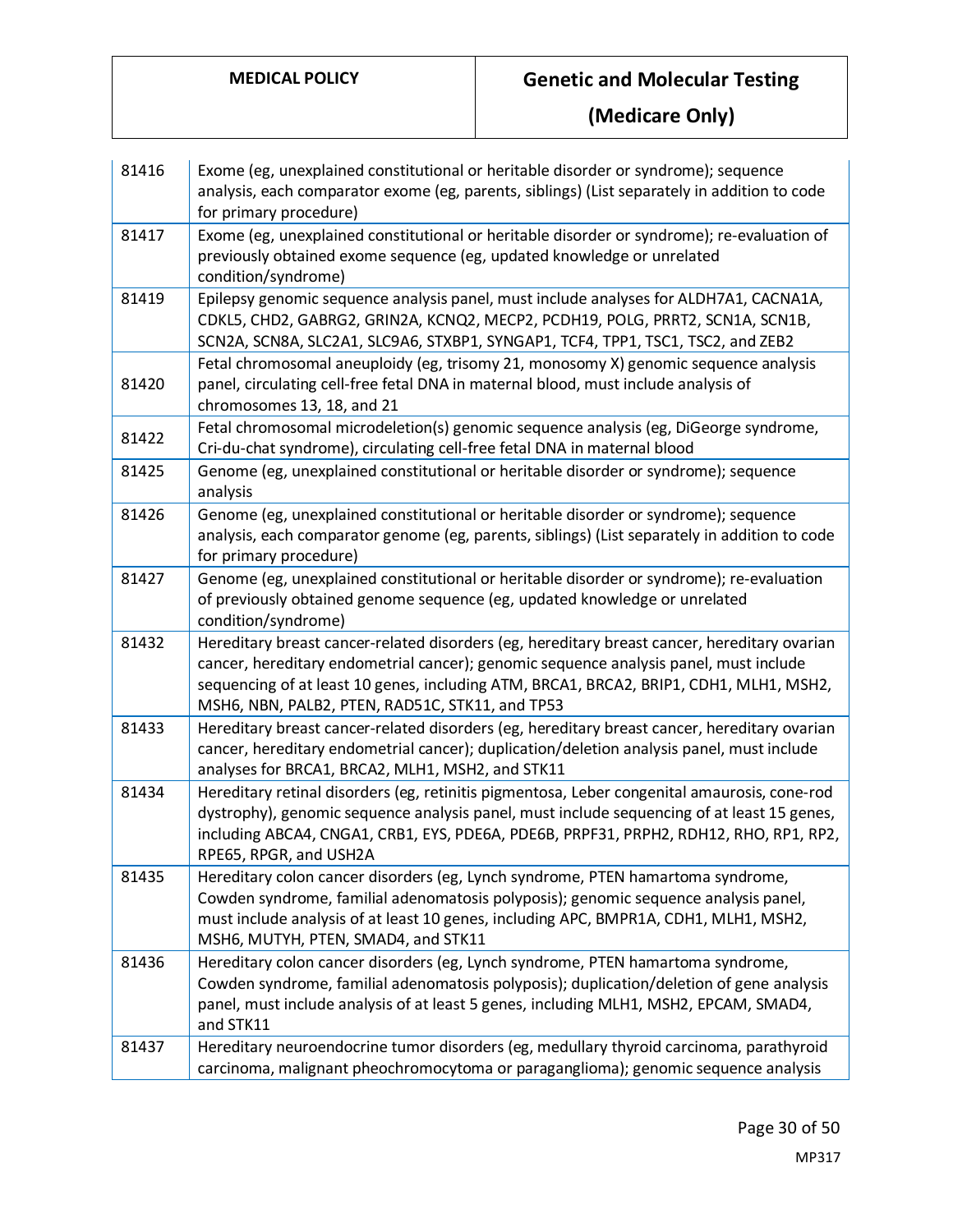|       | panel, must include sequencing of at least 6 genes, including MAX, SDHB, SDHC, SDHD,<br>TMEM127, and VHL                                                                                                                                                                                                                                                                                                                                                                                                                        |
|-------|---------------------------------------------------------------------------------------------------------------------------------------------------------------------------------------------------------------------------------------------------------------------------------------------------------------------------------------------------------------------------------------------------------------------------------------------------------------------------------------------------------------------------------|
| 81438 | Hereditary neuroendocrine tumor disorders (eg, medullary thyroid carcinoma, parathyroid<br>carcinoma, malignant pheochromocytoma or paraganglioma); duplication/deletion analysis<br>panel, must include analyses for SDHB, SDHC, SDHD, and VHL                                                                                                                                                                                                                                                                                 |
| 81439 | Hereditary cardiomyopathy (eg, hypertrophic cardiomyopathy, dilated cardiomyopathy,<br>arrhythmogenic right ventricular cardiomyopathy), genomic sequence analysis panel, must<br>include sequencing of at least 5 cardiomyopathy-related genes (eg, DSG2, MYBPC3, MYH7,<br>PKP2, TTN)                                                                                                                                                                                                                                          |
| 81440 | Nuclear encoded mitochondrial genes (eg, neurologic or myopathic phenotypes), genomic<br>sequence panel, must include analysis of at least 100 genes, including BCS1L, C10orf2,<br>COQ2, COX10, DGUOK, MPV17, OPA1, PDSS2, POLG, POLG2, RRM2B, SCO1, SCO2, SLC25A4,<br>SUCLA2, SUCLG1, TAZ, TK2, and TYMP                                                                                                                                                                                                                       |
| 81442 | Noonan spectrum disorders (eg, Noonan syndrome, cardio-facio-cutaneous syndrome,<br>Costello syndrome, LEOPARD syndrome, Noonan-like syndrome), genomic sequence<br>analysis panel, must include sequencing of at least 12 genes, including BRAF, CBL, HRAS,<br>KRAS, MAP2K1, MAP2K2, NRAS, PTPN11, RAF1, RIT1, SHOC2, and SOS1                                                                                                                                                                                                 |
| 81443 | Genetic testing for severe inherited conditions (eg, cystic fibrosis, Ashkenazi Jewish-<br>associated disorders [eg, Bloom syndrome, Canavan disease, Fanconi anemia type C,<br>mucolipidosis type VI, Gaucher disease, Tay-Sachs disease], beta hemoglobinopathies,<br>phenylketonuria, galactosemia), genomic sequence analysis panel, must include sequencing<br>of at least 15 genes (eg, ACADM, ARSA, ASPA, ATP7B, BCKDHA, BCKDHB, BLM, CFTR, DHCR7,<br>FANCC, G6PC, GAA, GALT, GBA, GBE1, HBB, HEXA, IKBKAP, MCOLN1, PAH) |
| 81445 | Targeted genomic sequence analysis panel, solid organ neoplasm, DNA analysis, and RNA<br>analysis when performed, 5-50 genes (eg, ALK, BRAF, CDKN2A, EGFR, ERBB2, KIT, KRAS,<br>NRAS, MET, PDGFRA, PDGFRB, PGR, PIK3CA, PTEN, RET), interrogation for sequence variants<br>and copy number variants or rearrangements, if performed                                                                                                                                                                                             |
| 81448 | Hereditary peripheral neuropathies (eg, Charcot-Marie-Tooth, spastic paraplegia), genomic<br>sequence analysis panel, must include sequencing of at least 5 peripheral neuropathy-<br>related genes (eg, BSCL2, GJB1, MFN2, MPZ, REEP1, SPAST, SPG11, SPTLC1)                                                                                                                                                                                                                                                                   |
| 81450 | Targeted genomic sequence analysis panel, hematolymphoid neoplasm or disorder, DNA<br>analysis, and RNA analysis when performed, 5-50 genes (eg, BRAF, CEBPA, DNMT3A, EZH2,<br>FLT3, IDH1, IDH2, JAK2, KRAS, KIT, MLL, NRAS, NPM1, NOTCH1), interrogation for sequence<br>variants, and copy number variants or rearrangements, or isoform expression or mRNA<br>expression levels, if performed                                                                                                                                |
| 81455 | Targeted genomic sequence analysis panel, solid organ or hematolymphoid neoplasm, DNA<br>analysis, and RNA analysis when performed, 51 or greater genes (eg, ALK, BRAF, CDKN2A,<br>CEBPA, DNMT3A, EGFR, ERBB2, EZH2, FLT3, IDH1, IDH2, JAK2, KIT, KRAS, MLL, NPM1, NRAS,<br>MET, NOTCH1, PDGFRA, PDGFRB, PGR, PIK3CA, PTEN, RET), interrogation for sequence<br>variants and copy number variants or rearrangements, if performed                                                                                               |
| 81460 | Whole mitochondrial genome (eg, Leigh syndrome, mitochondrial encephalomyopathy,<br>lactic acidosis, and stroke-like episodes [MELAS], myoclonic epilepsy with ragged-red fibers<br>[MERFF], neuropathy, ataxia, and retinitis pigmentosa [NARP], Leber hereditary optic                                                                                                                                                                                                                                                        |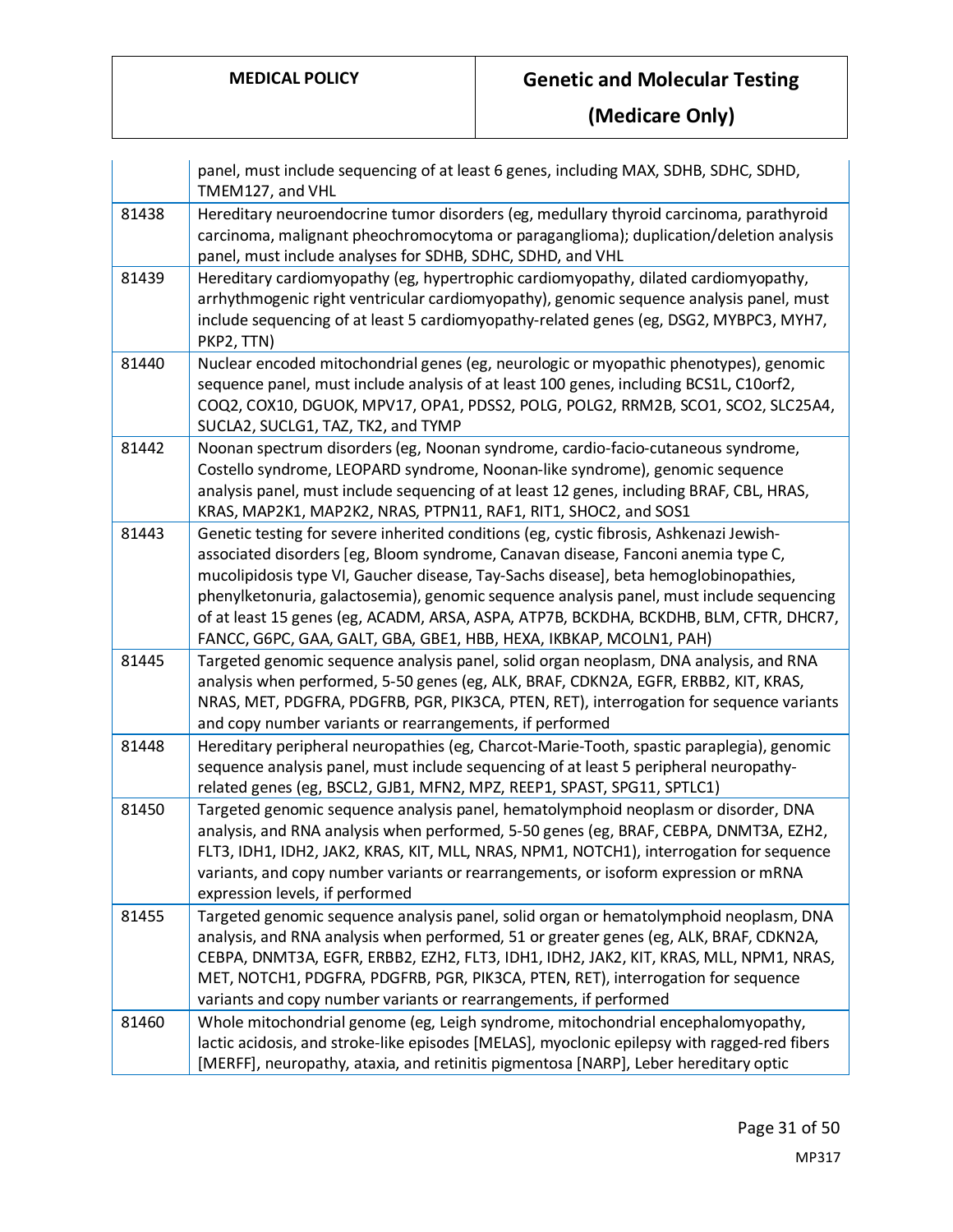|       | neuropathy [LHON]), genomic sequence, must include sequence analysis of entire<br>mitochondrial genome with heteroplasmy detection                                                                                                                                                            |
|-------|-----------------------------------------------------------------------------------------------------------------------------------------------------------------------------------------------------------------------------------------------------------------------------------------------|
| 81465 | Whole mitochondrial genome large deletion analysis panel (eg, Kearns-Sayre syndrome,                                                                                                                                                                                                          |
|       | chronic progressive external ophthalmoplegia), including heteroplasmy detection, if<br>performed                                                                                                                                                                                              |
| 81470 | X-linked intellectual disability (XLID) (eg, syndromic and non-syndromic XLID); genomic<br>sequence analysis panel, must include sequencing of at least 60 genes, including ARX, ATRX,<br>CDKL5, FGD1, FMR1, HUWE1, IL1RAPL, KDM5C, L1CAM, MECP2, MED12, MID1, OCRL,<br>RPS6KA3, and SLC16A2  |
| 81471 | X-linked intellectual disability (XLID) (eg, syndromic and non-syndromic XLID);<br>duplication/deletion gene analysis, must include analysis of at least 60 genes, including ARX,<br>ATRX, CDKL5, FGD1, FMR1, HUWE1, IL1RAPL, KDM5C, L1CAM, MECP2, MED12, MID1, OCRL,<br>RPS6KA3, and SLC16A2 |
| 81500 | Oncology (ovarian), biochemical assays of two proteins (CA-125 and HE4), utilizing serum,<br>with menopausal status, algorithm reported as a risk score                                                                                                                                       |
| 81503 | Oncology (ovarian), biochemical assays of five proteins (CA-125, apolipoprotein A1, beta-2<br>microglobulin, transferrin, and pre-albumin), utilizing serum, algorithm reported as a risk<br>score                                                                                            |
| 81504 | Oncology (tissue of origin), microarray gene expression profiling of > 2000 genes, utilizing<br>formalin-fixed paraffin-embedded tissue, algorithm reported as tissue similarity scores                                                                                                       |
| 81506 | Endocrinology (type 2 diabetes), biochemical assays of seven analytes (glucose, HbA1c,<br>insulin, hs-CRP, adiponectin, ferritin, interleukin 2-receptor alpha), utilizing serum or<br>plasma, algorithm reporting a risk score                                                               |
| 81507 | Fetal aneuploidy (trisomy 21, 18, and 13) DNA sequence analysis of selected regions using<br>maternal plasma, algorithm reported as a risk score for each trisomy                                                                                                                             |
| 81508 | Fetal congenital abnormalities, biochemical assays of two proteins (PAPP-A, hCG [any<br>form]), utilizing maternal serum, algorithm reported as a risk score                                                                                                                                  |
| 81509 | Fetal congenital abnormalities, biochemical assays of three proteins (PAPP-A, hCG [any<br>form], DIA), utilizing maternal serum, algorithm reported as a risk score                                                                                                                           |
| 81510 | Fetal congenital abnormalities, biochemical assays of three analytes (AFP, uE3, hCG [any<br>form]), utilizing maternal serum, algorithm reported as a risk score                                                                                                                              |
| 81511 | Fetal congenital abnormalities, biochemical assays of four analytes (AFP, uE3, hCG [any<br>form], DIA) utilizing maternal serum, algorithm reported as a risk score (may include<br>additional results from previous biochemical testing)                                                     |
| 81512 | Fetal congenital abnormalities, biochemical assays of five analytes (AFP, uE3, total hCG,<br>hyperglycosylated hCG, DIA) utilizing maternal serum, algorithm reported as a risk score                                                                                                         |
| 81525 | Oncology (colon), mRNA, gene expression profiling by real-time RT-PCR of 12 genes (7<br>content and 5 housekeeping), utilizing formalin-fixed paraffin-embedded tissue, algorithm<br>reported as a recurrence score                                                                           |
| 81538 | Oncology (lung), mass spectrometric 8-protein signature, including amyloid A, utilizing<br>serum, prognostic and predictive algorithm reported as good versus poor overall survival                                                                                                           |
| 81540 | Oncology (tumor of unknown origin), mRNA, gene expression profiling by real-time RT-PCR<br>of 92 genes (87 content and 5 housekeeping) to classify tumor into main cancer type and                                                                                                            |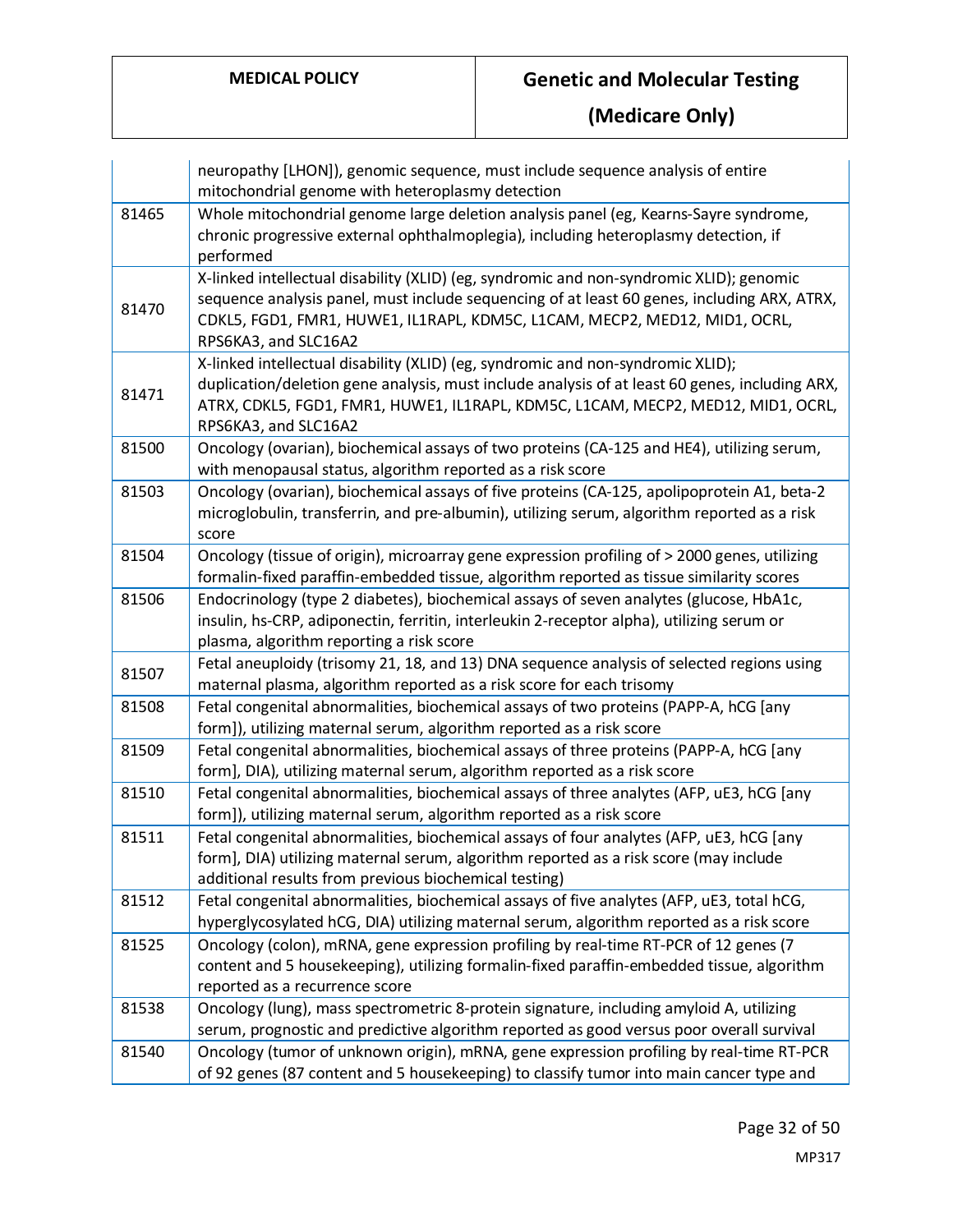|       | subtype, utilizing formalin-fixed paraffin-embedded tissue, algorithm reported as a<br>probability of a predicted main cancer type and subtype                                                                                                                                                                                                             |
|-------|------------------------------------------------------------------------------------------------------------------------------------------------------------------------------------------------------------------------------------------------------------------------------------------------------------------------------------------------------------|
| 81595 | Cardiology (heart transplant), mRNA, gene expression profiling by real-time quantitative<br>PCR of 20 genes (11 content and 9 housekeeping), utilizing subfraction of<br>peripheral blood, algorithm reported as a rejection risk score                                                                                                                    |
| 0003U | Oncology (ovarian) biochemical assays of five proteins (apolipoprotein A-1, CA 125 II, follicle<br>stimulating hormone, human epididymis protein 4, transferrin), utilizing serum, algorithm<br>reported as a likelihood score (Overa (Ova1 Next Generation), by Aspira Labs Inc.; Texas)                                                                  |
| 0004M | Scoliosis, DNA analysis of 53 single nucleotide polymorphisms (SNPs), using saliva,<br>prognostic algorithm reported as a risk score (ScoliScore™)                                                                                                                                                                                                         |
| 0006M | Oncology (hepatic), mRNA expression levels of 161 genes, utilizing fresh hepatocellular<br>carcinoma tumor tissue, with alpha-fetoprotein level, algorithm reported as a risk classifier<br>(HeproDX™)                                                                                                                                                     |
| 0007M | Oncology (gastrointestinal neuroendocrine tumors), real-time PCR expression analysis of 51<br>genes, utilizing whole peripheral blood, algorithm reported as a nomogram of tumor<br>disease index (NETest)                                                                                                                                                 |
| 0009M | Fetal aneuploidy (trisomy 21, and 18) DNA sequence analysis of selected regions using<br>maternal plasma, algorithm reported as a risk score for each trisomy                                                                                                                                                                                              |
| 0012M | Oncology (urothelial), mRNA, gene expression profiling by real-time quantitative PCR of five<br>genes (MDK, HOXA13, CDC2 [CDK1], IGFBP5, and XCR2), utilizing urine, algorithm reported<br>as a risk score for having urothelial carcinoma                                                                                                                 |
| 0013M | Oncology (urothelial), mRNA, gene expression profiling by real-time quantitative PCR of five<br>genes (MDK, HOXA13, CDC2 [CDK1], IGFBP5, and CXCR2), utilizing urine, algorithm reported<br>as a risk score for having recurrent urothelial carcinoma                                                                                                      |
| 0015M | Adrenal cortical tumor, biochemical assay of 25 steroid markers, utilizing 24-hour urine<br>specimen and clinical parameters, prognostic algorithm reported as a clinical risk and<br>integrated clinical steroid risk for adrenal cortical carcinoma, adenoma, or other adrenal<br>malignancy                                                             |
| 0016M | Oncology (bladder), mRNA, microarray gene expression profiling of 209 genes, utilizing<br>formalinfixed paraffin-embedded tissue, algorithm reported as molecular subtype (luminal,<br>luminal infiltrated, basal, basal claudin-low, neuroendocrine-like)                                                                                                 |
| 0017M | Oncology (diffuse large B-cell lymphoma [DLBCL]), mRNA, gene expression profiling by<br>fluorescent probe hybridization of 20 genes, formalin-fixed paraffin-embedded tissue,<br>algorithm reported as cell of origin                                                                                                                                      |
| 0019U | Oncology, RNA, gene expression by whole transcriptome sequencing, formalin-fixed paraffin<br>embedded tissue or fresh frozen tissue, predictive algorithm reported as potential targets<br>for therapeutic agents (OncoTarget/OncoTreat, by Columbia University Department of<br>Pathology and Cell Biology; New York)                                     |
| 0022U | Targeted genomic sequence analysis panel, cholangiocarcinoma and non-small cell lung<br>neoplasia, DNA and RNA analysis, 1-23 genes, interrogation for sequence variants and<br>rearrangements, reported as presence/absence of variants and associated therapy(ies) to<br>consider (Oncomine™ Dx Target Test, by Thermo Fisher Scientific; Massachusetts) |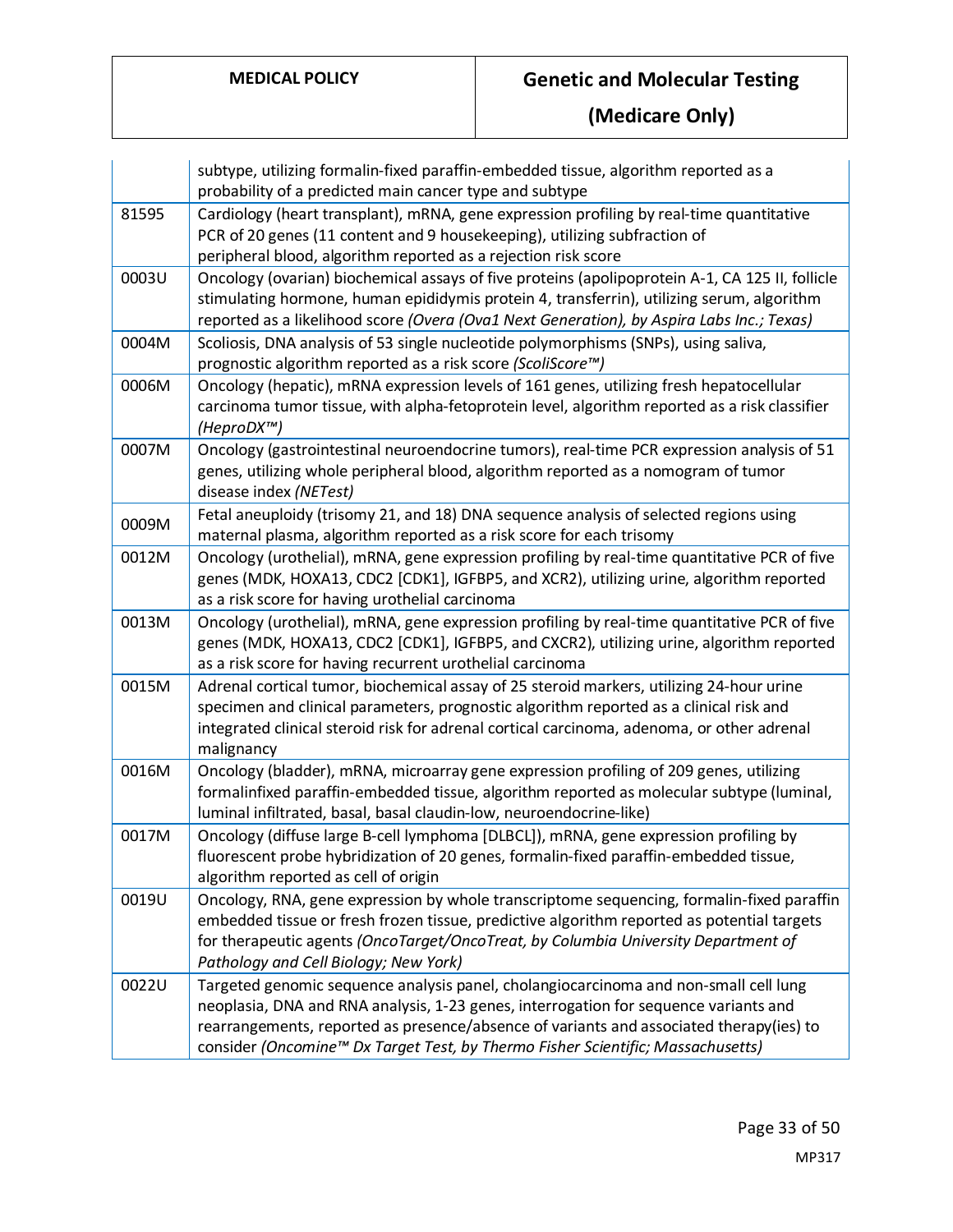| 0029U | Drug metabolism (adverse drug reactions and drug response), targeted sequence analysis<br>(ie, CYP1A2, CYP2C19, CYP2C9, CYP2D6, CYP3A4, CYP3A5, CYP4F2, SLCO1B1, VKORC1 and<br>rs12777823) (Focused Pharmacogenomics Panel, by Mayo Clinic; Minnesota)                                                                                                                                                                                                                                                                                                                                                                                                                                                                                |
|-------|---------------------------------------------------------------------------------------------------------------------------------------------------------------------------------------------------------------------------------------------------------------------------------------------------------------------------------------------------------------------------------------------------------------------------------------------------------------------------------------------------------------------------------------------------------------------------------------------------------------------------------------------------------------------------------------------------------------------------------------|
| 0030U | Drug metabolism (warfarin drug response), targeted sequence analysis (ie, CYP2C9, CYP4F2,<br>VKORC1, rs12777823) (Warfarin Response Genotype, by Mayo Clinic; Minnesota)                                                                                                                                                                                                                                                                                                                                                                                                                                                                                                                                                              |
| 0031U | CYP1A2 (cytochrome P450 family 1, subfamily A, member 2)(eg, drug metabolism) gene<br>analysis, common variants (ie, *1F, *1K, *6, *7) (Cytochrome P450 1A2 Genotype, by Mayo<br>Clinic; Minnesota)                                                                                                                                                                                                                                                                                                                                                                                                                                                                                                                                   |
| 0032U | COMT (catechol-O-methyltransferase)(drug metabolism) gene analysis, c.472G>A (rs4680)<br>variant (Catechol-Omethyltransferase (COMT) Genotype, by Mayo Clinic; Minnesota)                                                                                                                                                                                                                                                                                                                                                                                                                                                                                                                                                             |
| 0033U | HTR2A (5-hydroxytryptamine receptor 2A), HTR2C (5-hydroxytryptamine receptor 2C) (eg,<br>citalopram metabolism) gene analysis, common variants (ie, HTR2A rs7997012 [c.614-<br>2211T>C], HTR2C rs3813929 [c.-759C>T] and rs1414334 [c.551-3008C>G]) (Serotonin<br>Receptor Genotype (HTR2A and HTR2C), by Mayo Clinic; Minnesota)                                                                                                                                                                                                                                                                                                                                                                                                     |
| 0034U | TPMT (thiopurine S-methyltransferase), NUDT15 (nudix hydroxylase 15)(eg, thiopurine<br>metabolism) gene analysis, common variants (ie, TPMT *2, *3A, *3B, *3C, *4, *5, *6, *8,<br>*12; NUDT15 *3, *4, *5) (Thiopurine Methyltransferase (TPMT) and Nudix Hydrolase<br>(NUDT15) Genotyping, by Mayo Clinic; Minnesota)                                                                                                                                                                                                                                                                                                                                                                                                                 |
| 0036U | Oncology (somatic mutations). Whole Exome 22,000 genes by Next Generation Sequencing.<br>DNA extracted and analyzed from formalin fixed paraffin embedded tissue and Whole<br>Blood. Algorithm result type is predictive and prognostic. Report of specific gene mutations,<br>alterations as targets for therapeutic agents. (EXaCT-1 Whole Exome Testing, by Weill<br>Cornell Medicine- Clinical Genomics Laboratory; New York)                                                                                                                                                                                                                                                                                                     |
| 0037U | Broad next generation sequencing in vitro diagnostic device, solid malignant neoplasms,<br>DNA analysis, 324 genes, detection of substitutions, insertion and deletion alterations<br>(indels), copy number alterations (CNAs), and select gene rearrangements as well as<br>genomic signatures including microsatellite instability (MSI) and tumor mutational burden<br>(TMB), reported as presence/absence of variants and discrete levels of MSI and TMB, and<br>associated therapy(ies) including multiple FDA-approved companion diagnostics, using DNA<br>isolated from formalin-fixed paraffin embedded (FFPE) tumor tissue specimens<br>(FoundationOne CDx <sup>™</sup> (F1CDx), by Foundation Medicine Inc.; Massachusetts) |
| 0046U | FLT3 (fms-related tyrosine kinase 3) (eg, acute myeloid leukemia) internal tandem<br>duplication (ITD) variants, quantitative (FLT3 ITD MRD by NGS, by LabPMM LLC; California)                                                                                                                                                                                                                                                                                                                                                                                                                                                                                                                                                        |
| 0048U | Oncology (solid organ neoplasia), DNA, targeted sequencing of protein-coding exons of 468<br>cancer-associated genes, including interrogation for somatic mutations and microsatellite<br>instability, matched with normal specimens, utilizing formalin-fixed paraffin-embedded<br>tumor tissue, report of clinically significant mutation(s) (MSK-IMPACT (Integrated Mutation<br>Profiling of Actionable Cancer Targets), by Memorial Sloan Kettering Cancer Center; New<br>York)                                                                                                                                                                                                                                                   |
| 0049U | NPM1 (nucleophosmin) (eg, acute myeloid leukemia) gene analysis, quantitative (NPM1<br>MRD by NGS, by LabPMM LLC; California)                                                                                                                                                                                                                                                                                                                                                                                                                                                                                                                                                                                                         |
| 0050U | Targeted genomic sequence analysis panel, acute myelogenous leukemia, DNA analysis, 194<br>genes, interrogation for sequence variants, copy number variants or rearrangements<br>(MyAML NGS Panel, by LabPMM LLC; California)                                                                                                                                                                                                                                                                                                                                                                                                                                                                                                         |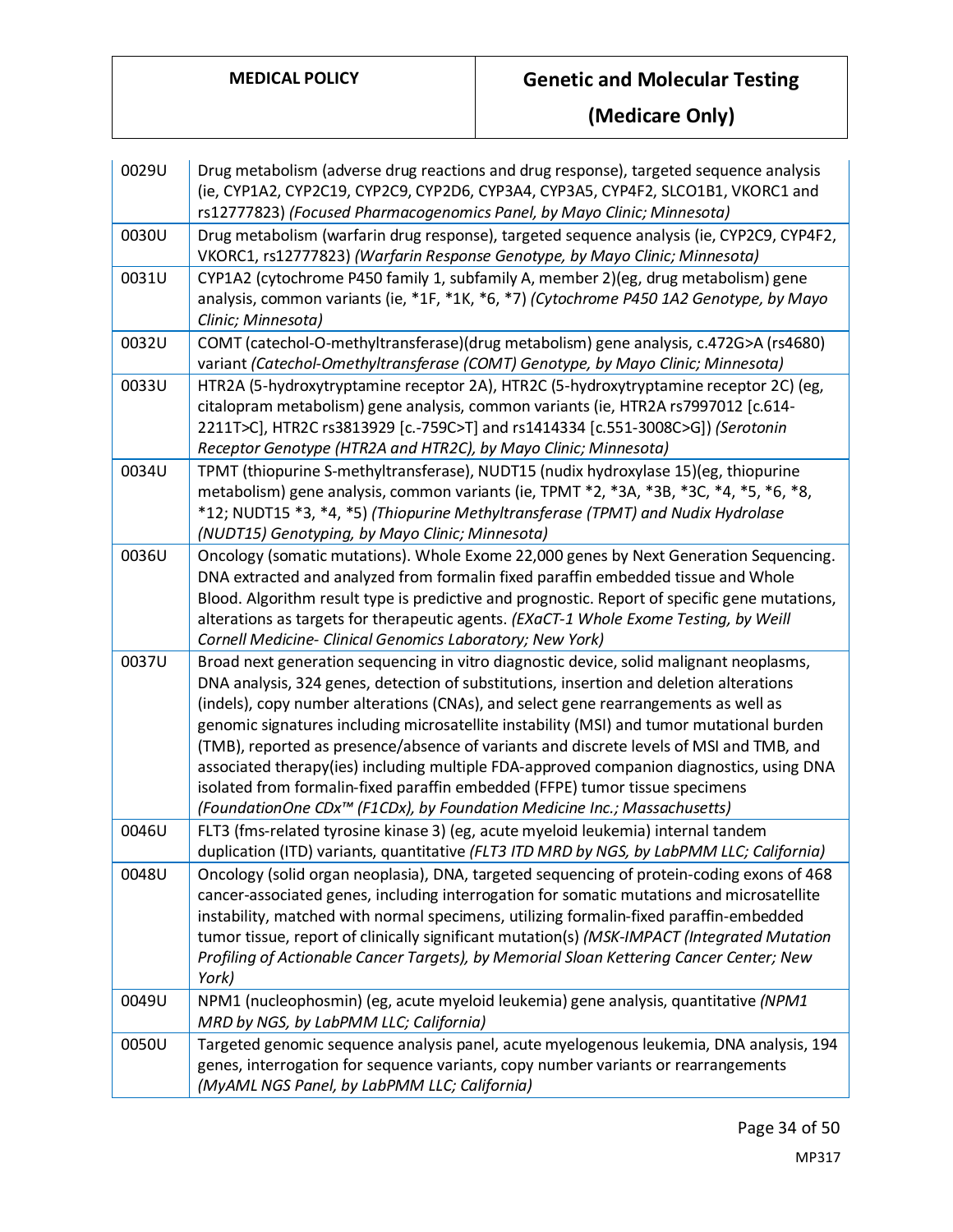| 0055U | Cardiology (heart transplant), cell-free DNA, PCR assay of 96 DNA target sequences (94<br>single nucleotide polymorphism targets and two control targets), plasma (myTAIHEART, by<br>TAI Diagnostics, Inc.; Wisconsin)                                                                                                                                                                                                                                                |
|-------|-----------------------------------------------------------------------------------------------------------------------------------------------------------------------------------------------------------------------------------------------------------------------------------------------------------------------------------------------------------------------------------------------------------------------------------------------------------------------|
| 0056U | Hematology (acute myelogenous leukemia), DNA, whole genome next-generation<br>sequencing to detect gene rearrangement(s), blood or bone marrow, report of specific gene<br>rearrangement(s) (MatePair Acute Myeloid Leukemia Panel, by Mayo Clinic; Minnesota)                                                                                                                                                                                                        |
| 0057U | Oncology (solid organ neoplasia), mRNA, gene expression profiling by massively parallel<br>sequencing for analysis of 51 genes, utilizing formalin-fixed paraffin-embedded tissue,<br>algorithm reported as a normalized percentile rank (RNA-Sequencing by NGS, by NGS<br>OmniSeq, Inc.; New York)                                                                                                                                                                   |
| 0067U | Oncology (breast), immunohistochemistry, protein expression profiling of 4 biomarkers<br>(matrix metalloproteinase-1 [MMP-1], carcinoembryonic antigen-related cell adhesion<br>molecule 6 [CEACAM6], hyaluronoglucosaminidase [HYAL1], highly expressed in cancer<br>protein [HEC1]), formalin-fixed paraffin-embedded precancerous breast tissue, algorithm<br>reported as carcinoma risk score (BBDRisk Dx™, by Silbiotech, Inc.; Maryland)                        |
| 0078U | Pain management (opioid-use disorder) genotyping panel, 16 common variants (ie, ABCB1,<br>COMT, DAT1, DBH, DOR, DRD1, DRD2, DRD4, GABA, GAL, HTR2A, HTTLPR, MTHFR, MUOR,<br>OPRK1, OPRM1), buccal swab or other germline tissue sample, algorithm reported as<br>positive or negative risk of opioid-use disorder (INFINITI® Neural Response Panel, by<br>PersonalizeDx Labs; California)                                                                             |
| 0087U | Cardiology (heart transplant), mRNA gene expression profiling by microarray of 1283 genes,<br>transplant biopsy tissue, allograft rejection and injury algorithm reported as a probability<br>score (Molecular Microscope® MMDx-Heart, by Kashi Clinical Laboratories; Oregon)                                                                                                                                                                                        |
| 0088U | Transplantation medicine (kidney allograft rejection) microarray gene expression profiling of<br>1494 genes, utilizing transplant biopsy tissue, algorithm reported as a probability score for<br>rejection (Molecular Microscope® MMDx—Kidney, by Kashi Clinical Laboratories; Oregon)                                                                                                                                                                               |
| 0092U | Oncology (lung), three protein biomarkers, immunoassay using magnetic nanosensor<br>technology, plasma, algorithm reported as risk score for likelihood of malignancy (REVEAL<br>Lung Nodule Characterization, by MagArray, Inc.; California)                                                                                                                                                                                                                         |
| 0094U | Genome (eg, unexplained constitutional or heritable disorder or syndrome), rapid sequence<br>analysis (RCIGM Rapid Whole Genome Sequencing, by Rady Children's Institute for Genomic<br>Medicine (RCIGM); California)                                                                                                                                                                                                                                                 |
| 0101U | Hereditary colon cancer disorders (eg, Lynch syndrome, PTEN hamartoma syndrome,<br>Cowden syndrome, familial adenomatosis polyposis); genomic sequence analysis panel<br>utilizing a combination of NGS, Sanger, MLPA and array CGH, with MRNA analytics to<br>resolve variants of unknown significance when indicated [15 genes (sequencing and<br>deletion/duplication), EPCAM and GREM1 (deletion/duplication only)] (ColoNext®, by Ambry<br>Genetics; California) |
| 0102U | Hereditary breast cancer-related disorders (eg, hereditary breast cancer, hereditary ovarian<br>cancer, hereditary endometrial cancer); genomic sequence analysis panel utilizing a<br>combination of NGS, Sanger, MLPA and array CGH, with MRNA analytics to resolve variants<br>of unknown significance when indicated [17 genes (sequencing and deletion/duplication)]<br>(BreastNext®, by Ambry Genetics; California)                                             |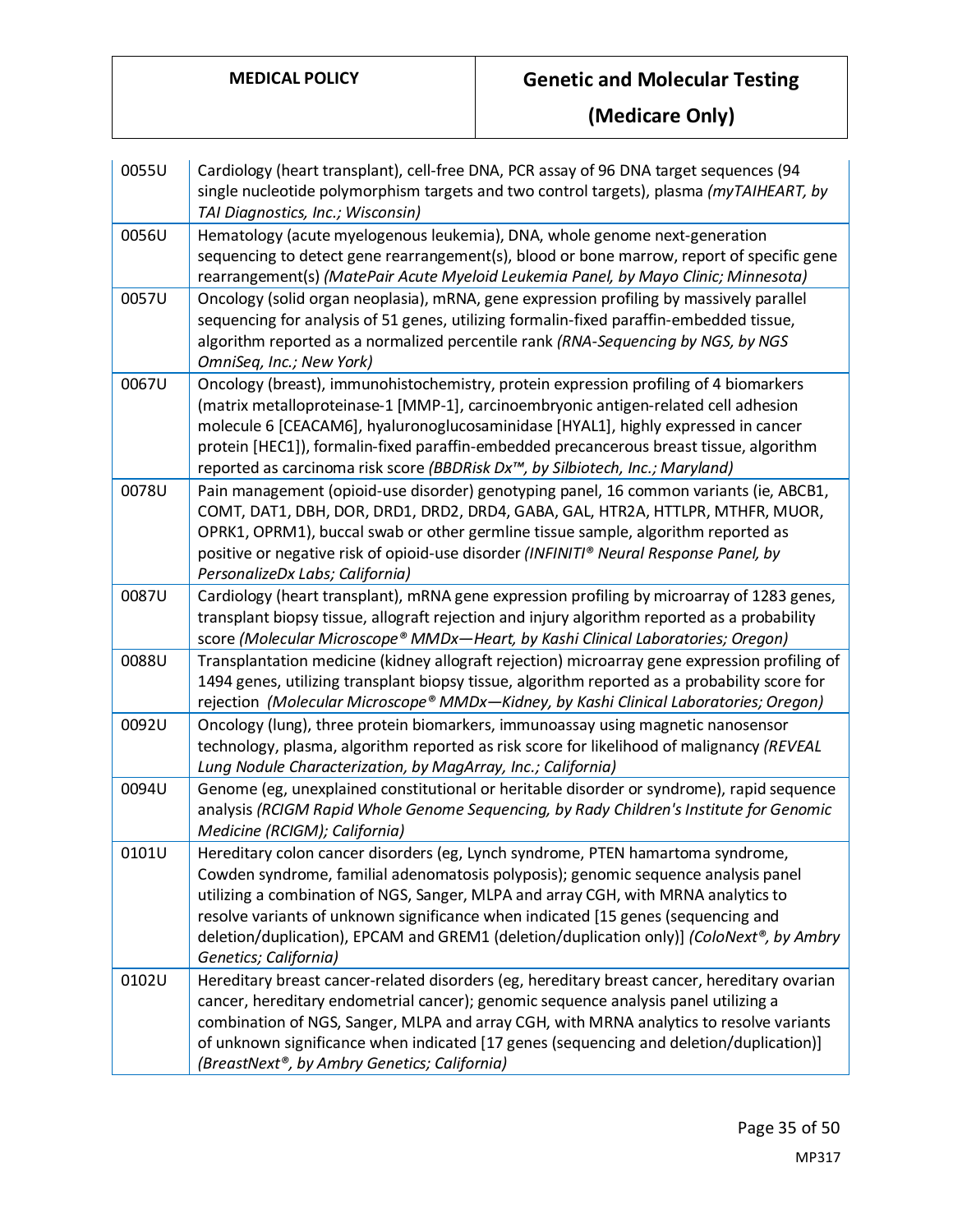| 0103U | Hereditary ovarian cancer (eg, hereditary ovarian cancer, hereditary endometrial cancer);<br>genomic sequence analysis panel utilizing a combination of NGS, Sanger, MLPA and array<br>CGH, with MRNA analytics to resolve variants of unknown significance when indicated [24<br>genes (sequencing and deletion/duplication); EPCAM (deletion/duplication only)]<br>(OvaNext®, by Ambry Genetics; California)                                                                 |
|-------|--------------------------------------------------------------------------------------------------------------------------------------------------------------------------------------------------------------------------------------------------------------------------------------------------------------------------------------------------------------------------------------------------------------------------------------------------------------------------------|
| 0105U | Nephrology (chronic kidney disease), multiplex electrochemiluminescent immunoassay<br>(ECLIA) of tumor necrosis factor receptor 1A, receptor superfamily 2 (TNFR1, TNFR2), and<br>kidney injury molecule-1 (KIM-1) combined with longitudinal clinical data, including APOL1<br>genotype if available, and plasma (isolated fresh or frozen), algorithm reported as<br>probability score for rapid kidney function decline (RKFD) (KidneyIntelX™, by RenalytixAI;<br>New York) |
| 0108U | Gastroenterology (Barrett's esophagus), whole slide-digital imaging, including<br>morphometric analysis, computer-assisted quantitative immunolabeling of 9 protein<br>biomarkers (p16, AMACR, p53, CD68, COX-2, CD45RO, HIF1a, HER-2, K20) and morphology,<br>formalinfixed paraffin-embedded tissue, algorithm reported as risk of progression to high-<br>grade dysplasia or cancer (TissueCypher® Barrett's Esophagus Assay, by Cernostics;<br>Pennsylvania)               |
| 0111U | Oncology (colon cancer), targeted KRAS (codons 12, 13, and 61) and NRAS (codons 12, 13,<br>and 61) gene analysis utilizing formalinfixed paraffin-embedded tissue (Praxis™ Extended<br>RAS Panel, by Illumina; California)                                                                                                                                                                                                                                                     |
| 0118U | Transplantation medicine, quantification of donor-derived cell-free DNA using whole<br>genome next-generation sequencing, plasma, reported as percentage of donor-derived cell-<br>free DNA in the total cell-free DNA (Viracor TRACTM; dd-cfDNA, by Viracore Eurofins;<br>Missouri)                                                                                                                                                                                           |
| 0120U | Oncology (B-cell lymphoma classification), mRNA, gene expression profiling by fluorescent<br>probe hybridization of 58 genes (45 content and 13 housekeeping genes), formalin-fixed<br>paraffin-embedded tissue, algorithm reported as likelihood for primary mediastinal B-cell<br>lymphoma (PMBCL) and diffuse large B-cell lymphoma (DLBCL) with cell of origin subtyping<br>in the latter (Lymph3Cx Lymphoma Molecular Subtyping Assay, by Mayo Clinic; Minnesota)         |
| 0124U | Fetal congenital abnormalities, biochemical assays of 3 analytes (free beta-hCG, PAPP-A,<br>AFP), time-resolved fluorescence immunoassay, maternal dried-blood spot, algorithm<br>reported as risk scores for fetal trisomies 13/18 and 21                                                                                                                                                                                                                                     |
| 0129U | Hereditary breast cancer-related disorders (eg, hereditary breast cancer, hereditary ovarian<br>cancer, hereditary endometrial cancer), genomic sequence analysis and<br>deletion/duplication analysis panel (ATM, BRCA1, BRCA2, CDH1, CHEK2, PALB2, PTEN, and<br>TP53) (BRCAplus, by Ambry Genetics; California)                                                                                                                                                              |
| 0153U | Oncology (breast), mRNA, gene expression profiling by next-generation sequencing of 101<br>genes, utilizing formalin-fixed paraffin-embedded tissue, algorithm reported as a triple<br>negative breast cancer clinical subtype(s) with information on immune cell involvement<br>(Insight TNBCtype, by Insight Molecular Labs; Tennessee)                                                                                                                                      |
| 0169U | NUDT15 (nudix hydrolase 15) and TPMT (thiopurine Smethyltransferase) (eg, drug<br>metabolism) gene analysis, common variants (NT [NUDT15 and TPMT] Genotyping Panel, by<br><b>RPRD Diagnostics; Wisconsin)</b>                                                                                                                                                                                                                                                                 |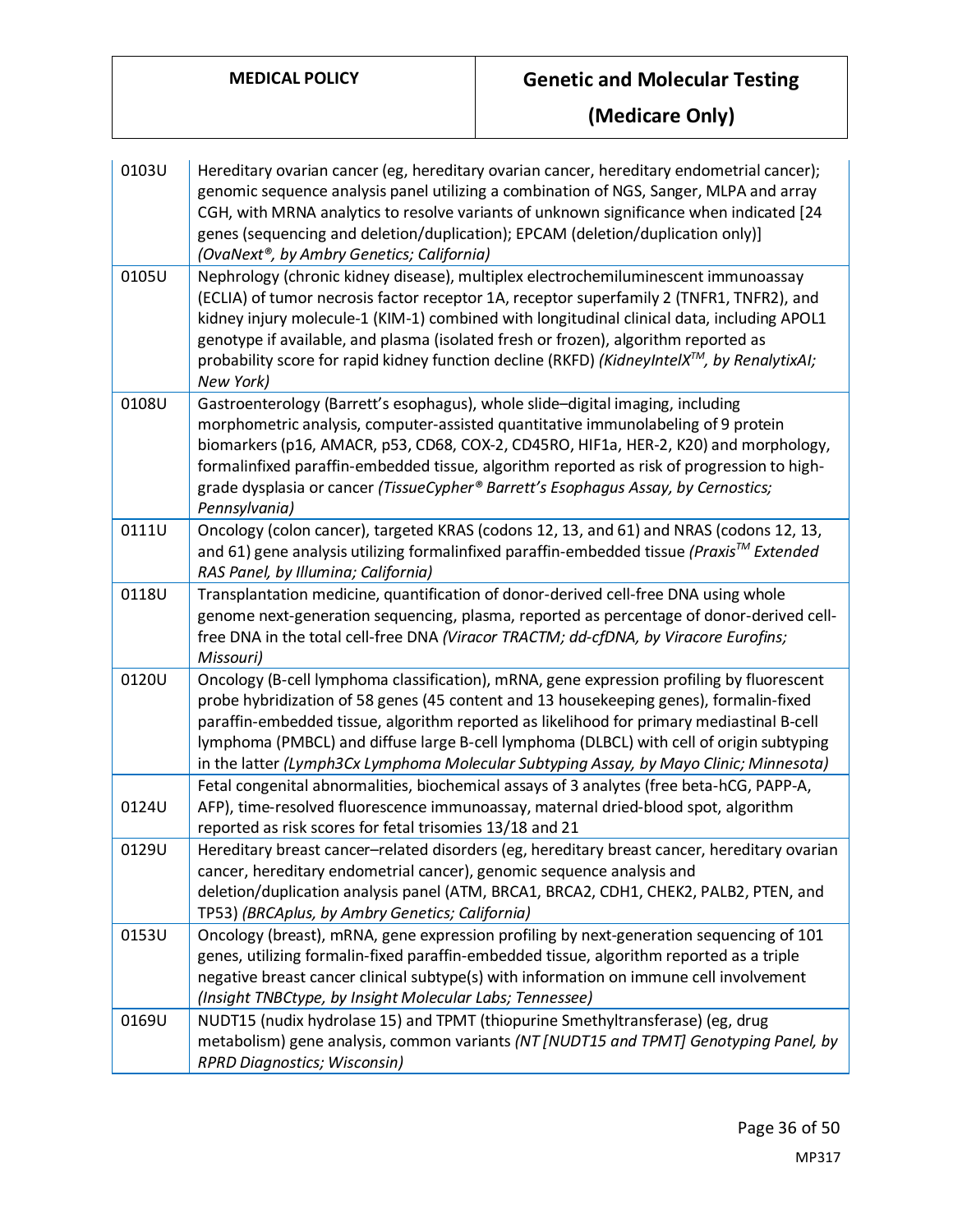| 0171U | Targeted genomic sequence analysis panel, acute myeloid leukemia, myelodysplastic<br>syndrome, and myeloproliferative neoplasms, DNA analysis, 23 genes, interrogation for<br>sequence variants, rearrangements and minimal residual disease, reported as<br>presence/absence (MyMRD® NGS Panel, by Laboratory for Personalized Molecular<br>Medicine; California)                                                            |
|-------|-------------------------------------------------------------------------------------------------------------------------------------------------------------------------------------------------------------------------------------------------------------------------------------------------------------------------------------------------------------------------------------------------------------------------------|
| 0172U | Oncology (solid tumor as indicated by the label), somatic mutation analysis of BRCA1<br>(BRCA1, DNA repair associated), BRCA2 (BRCA2, DNA repair associated) and analysis of<br>homologous recombination deficiency pathways, DNA, formalin-fixed paraffin-embedded<br>tissue, algorithm quantifying tumor genomic instability score (myChoice® CDx, by Myriad<br>Genetic Laboratories; Utah)                                 |
| 0173U | Psychiatry (ie, depression, anxiety), genomic analysis panel, includes variant analysis of 14<br>genes (Psych HealthPGx Panel, by RPRD Diagnostics; Wisconsin)                                                                                                                                                                                                                                                                |
| 0174U | Oncology (solid tumor), mass spectrometric 30 protein targets, formalin-fixed paraffin-<br>embedded tissue, prognostic and predictive algorithm reported as likely, unlikely, or<br>uncertain benefit of 39 chemotherapy and targeted therapeutic oncology agents (LC-MS/MS<br>Targeted Proteomic Assay, by OncoOmicDx Laboratory, LDT; Maryland)                                                                             |
| 0175U | Psychiatry (eg, depression, anxiety), genomic analysis panel, variant analysis of 15 genes<br>(Genomind® Professional PGx Express™ CORE, by Genomind, Inc.; Pennsylvania)                                                                                                                                                                                                                                                     |
| 0179U | Oncology (solid tumor as indicated by the label), somatic mutation analysis of BRCA1<br>(BRCA1, DNA repair associated), BRCA2 (BRCA2, DNA repair associated) and analysis of<br>homologous recombination deficiency pathways, DNA, formalin-fixed paraffin-embedded<br>tissue, algorithm quantifying tumor genomic instability score (Resolution ctDx Lung <sup>m</sup> , by<br>Resolution Bioscience, Inc.; Washington)      |
| 0203U | Autoimmune (inflammatory bowel disease), mRNA, gene expression profiling by<br>quantitative RT-PCR, 17 genes (15 target and 2 reference genes), whole blood, reported as a<br>continuous risk score and classification of inflammatory bowel disease aggressiveness<br>(PredictSURE IBD™ Test, by KSL Diagnostics; New York)                                                                                                  |
| 0205U | Ophthalmology (age-related macular degeneration), analysis of 3 gene variants (2 CFH gene,<br>1 ARMS2 gene), using PCR and MALDI-TOF, buccal swab, reported as positive or negative for<br>neovascular age-related macular-degeneration risk associated with zinc supplements (Vita<br>Risk, by Arctic Medical Laboratories; Michigan)                                                                                        |
| 0209U | Cytogenomic constitutional (genome-wide) analysis, interrogation of genomic regions for<br>copy number, structural changes and areas of homozygosity for chromosomal abnormalities<br>(CNGnome, by PerkinElmer Genomics; Pennsylvania)                                                                                                                                                                                        |
| 0211U | Oncology (pan-tumor), DNA and RNA by next-generation sequencing, utilizing formalin-fixed<br>paraffin-embedded tissue, interpretative report for single nucleotide variants, copy number<br>alterations, tumor mutational burden, and microsatellite instability, with therapy<br>association (MI Cancer Seek™ NGS Analysis, by Caris Life Sciences; Arizona)                                                                 |
| 0212U | Rare diseases (constitutional/heritable disorders), whole genome and mitochondrial DNA<br>sequence analysis, including small sequence changes, deletions, duplications, short tandem<br>repeat gene expansions, and variants in non-uniquely mappable regions, blood or saliva,<br>identification and categorization of genetic variants, proband (Genomic Unity® Whole<br>Genome Analysis, by Variantyx Inc.; Massachusetts) |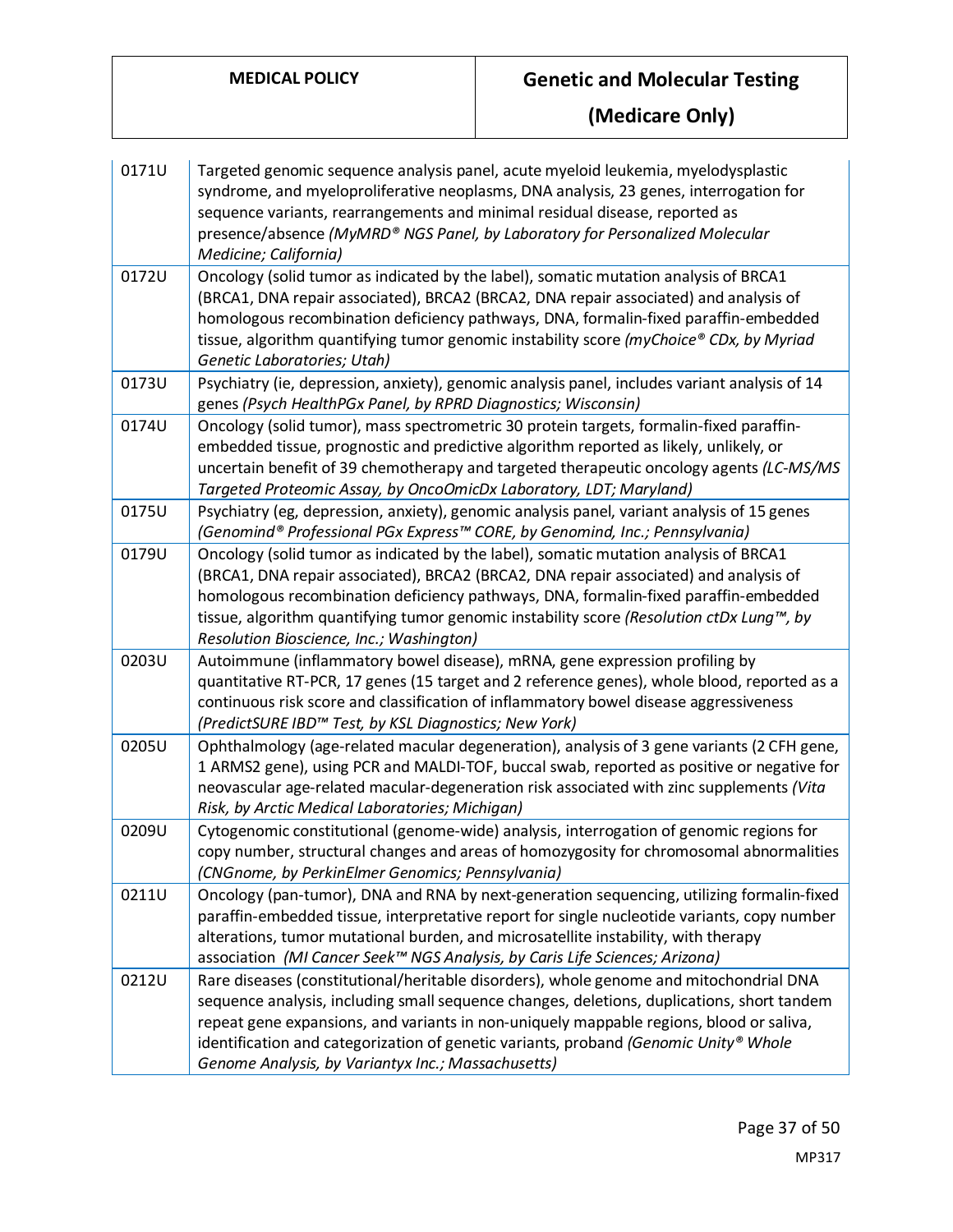| 0213U | Rare diseases (constitutional/heritable disorders), whole genome and mitochondrial DNA<br>sequence analysis, including small sequence changes, deletions, duplications, short tandem<br>repeat gene expansions, and variants in non-uniquely mappable regions, blood or saliva,<br>identification and categorization of genetic variants, each comparator genome (eg, parent,<br>sibling) (Genomic Unity® Whole Genome Analysis - Comparator, by Variantyx Inc.;<br>Massachusetts) |
|-------|------------------------------------------------------------------------------------------------------------------------------------------------------------------------------------------------------------------------------------------------------------------------------------------------------------------------------------------------------------------------------------------------------------------------------------------------------------------------------------|
| 0214U | Rare diseases (constitutional/heritable disorders), whole exome and mitochondrial DNA<br>sequence analysis, including small sequence changes, deletions, duplications, short tandem<br>repeat gene expansions, and variants in non-uniquely mappable regions, blood or saliva,<br>identification and categorization of genetic variants, proband (Genomic Unity® Exome Plus<br>Analysis - Proband, by Variantyx Inc.; Massachusetts)                                               |
| 0215U | Rare diseases (constitutional/heritable disorders), whole exome and mitochondrial DNA<br>sequence analysis, including small sequence changes, deletions, duplications, short tandem<br>repeat gene expansions, and variants in non-uniquely mappable regions, blood or saliva,<br>identification and categorization of genetic variants, each comparator exome (eg, parent,<br>sibling) (Genomic Unity® Exome Plus Analysis - Comparator, by Variantyx Inc.;<br>Massachusetts)     |
| 0216U | Neurology (inherited ataxias), genomic DNA sequence analysis of 12 common genes<br>including small sequence changes, deletions, duplications, short tandem repeat gene<br>expansions, and variants in non-uniquely mappable regions, blood or saliva, identification<br>and categorization of genetic variants (Genomic Unity® Ataxia Repeat Expansion and<br>Sequence Analysis, by Variantyx Inc.; Massachusetts)                                                                 |
| 0217U | Neurology (inherited ataxias), genomic DNA sequence analysis of 51 genes including small<br>sequence changes, deletions, duplications, short tandem repeat gene expansions, and<br>variants in non-uniquely mappable regions, blood or saliva, identification and categorization<br>of genetic variants (Genomic Unity® Comprehensive Ataxia Repeat Expansion and Sequence<br>Analysis, by Variantyx Inc.; Massachusetts)                                                          |
| 0218U | Neurology (muscular dystrophy), DMD gene sequence analysis, including small sequence<br>changes, deletions, duplications, and variants in non-uniquely mappable regions, blood or<br>saliva, identification and characterization of genetic variants (Genomic Unity® DMD Analysis,<br>by Variantyx Inc.; Massachusetts)                                                                                                                                                            |
| 0228U | Oncology (prostate), multianalyte molecular profile by photometric detection of<br>macromolecules adsorbed on nanosponge array slides with machine learning, utilizing first<br>morning voided urine, algorithm reported as likelihood of prostate cancer (PanGIA Prostate,<br>by Genetics Institute of America; Florida)                                                                                                                                                          |
| 0229U | BCAT1 (Branched chain amino acid transaminase 1) or IKZF1 (IKAROS family zinc finger 1)<br>(eg, colorectal cancer) promoter methylation analysis (Colvera, by Clinical Genomics<br>Pathology Inc.; New Jersey)                                                                                                                                                                                                                                                                     |
| 0230U | AR (androgen receptor) (eg, spinal and bulbar muscular atrophy, Kennedy disease, X<br>chromosome inactivation), full sequence analysis, including small sequence changes in<br>exonic and intronic regions, deletions, duplications, short tandem repeat (STR) expansions,<br>mobile element insertions, and variants in non-uniquely mappable regions (Genomic Unity®<br>AR Analysis, by Variantyx Inc.; Massachusetts)                                                           |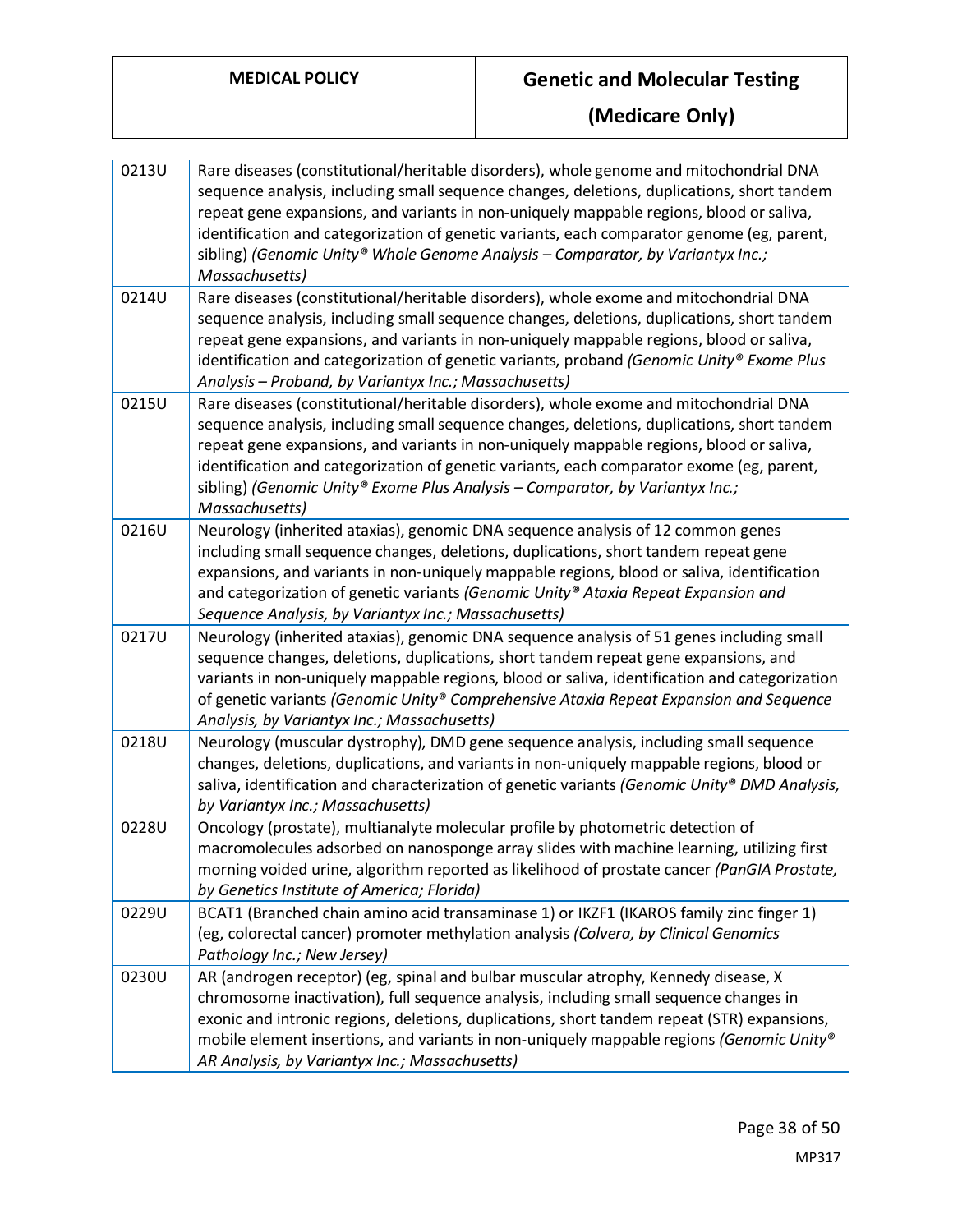| 0231U | CACNA1A (calcium voltage-gated channel subunit alpha 1A) (eg, spinocerebellar ataxia), full<br>gene analysis, including small sequence changes in exonic and intronic regions, deletions,<br>duplications, short tandem repeat (STR) gene expansions, mobile element insertions, and<br>variants in non-uniquely mappable regions (Genomic Unity® CACNA1A Analysis, by<br>Variantyx Inc.; Massachusetts)                                                                                                                                   |
|-------|--------------------------------------------------------------------------------------------------------------------------------------------------------------------------------------------------------------------------------------------------------------------------------------------------------------------------------------------------------------------------------------------------------------------------------------------------------------------------------------------------------------------------------------------|
| 0232U | CSTB (cystatin B) (eg, progressive myoclonic epilepsy type 1A, Unverricht-Lundborg disease),<br>full gene analysis, including small sequence changes in exonic and intronic regions,<br>deletions, duplications, short tandem repeat (STR) expansions, mobile element insertions,<br>and variants in non-uniquely mappable regions (Genomic Unity® CSTB Analysis, by Variantyx<br>Inc.; Massachusetts)                                                                                                                                     |
| 0233U | FXN (frataxin) (eg, Friedreich ataxia), gene analysis, including small sequence changes in<br>exonic and intronic regions, deletions, duplications, short tandem repeat (STR) expansions,<br>mobile element insertions, and variants in non-uniquely mappable regions (Genomic Unity®<br>FXN Analysis, by Variantyx Inc.; Massachusetts)                                                                                                                                                                                                   |
| 0234U | MECP2 (methyl CpG binding protein 2) (eg, Rett syndrome), full gene analysis, including<br>small sequence changes in exonic and intronic regions, deletions, duplications, mobile<br>element insertions, and variants in non-uniquely mappable regions (Genomic Unity® MECP2<br>Analysis, by Variantyx Inc.; Massachusetts)                                                                                                                                                                                                                |
| 0235U | PTEN (phosphatase and tensin homolog) (eg, Cowden syndrome, PTEN hamartoma tumor<br>syndrome), full gene analysis, including small sequence changes in exonic and intronic<br>regions, deletions, duplications, mobile element insertions, and variants in non-uniquely<br>mappable regions (Genomic Unity® PTEN Analysis, by Variantyx Inc.; Massachusetts)                                                                                                                                                                               |
| 0236U | SMN1 (survival of motor neuron 1, telomeric) and SMN2 (survival of motor neuron 2,<br>centromeric) (eg, spinal muscular atrophy) full gene analysis, including small sequence<br>changes in exonic and intronic regions, duplications and deletions, and mobile element<br>insertions (Genomic Unity® SMN1/2 Analysis, by Variantyx Inc.; Massachusetts)                                                                                                                                                                                   |
| 0237U | Cardiac ion channelopathies (eg, Brugada syndrome, long QT syndrome, short QT<br>syndrome, catecholaminergic polymorphic ventricular tachycardia), genomic sequence<br>analysis panel including ANK2, CASQ2, CAV3, KCNE1, KCNE2, KCNH2, KCNJ2, KCNQ1, RYR2,<br>and SCN5A, including small sequence changes in exonic and intronic regions, deletions,<br>duplications, mobile element insertions, and variants in non-uniquely mappable regions<br>(Genomic Unity® Cardiac Ion Channelopathies Analysis, by Variantyx Inc.; Massachusetts) |
| 0238U | Oncology (Lynch syndrome), genomic DNA sequence analysis of MLH1, MSH2, MSH6, PMS2<br>and EPCAM, including small sequence changes in exonic and intronic regions, deletions,<br>duplications, mobile element insertions, and variants in non-uniquely mappable regions<br>(Genomic Unity® Lynch Syndrome Analysis, by Variantyx Inc.; Massachusetts)                                                                                                                                                                                       |
| 0239U | Targeted genomic sequence analysis panel, solid organ neoplasm, cell-free DNA, analysis of<br>311 or more genes, interrogation for sequence variants, including substitutions, insertions,<br>deletions, select rearrangements, and copy number variations (FoundationOne Liquid CDx,<br>by Foundation Medicine, Inc.; Massachusetts)                                                                                                                                                                                                      |
| 0242U | Targeted genomic sequence analysis panel, solid organ neoplasm, cell-free circulating DNA<br>analysis of 55-74 genes, interrogation for sequence variants, gene copy number<br>amplifications, and gene rearrangements (Guardant360® CDx, by Guardant Health, Inc.;<br>Washington)                                                                                                                                                                                                                                                         |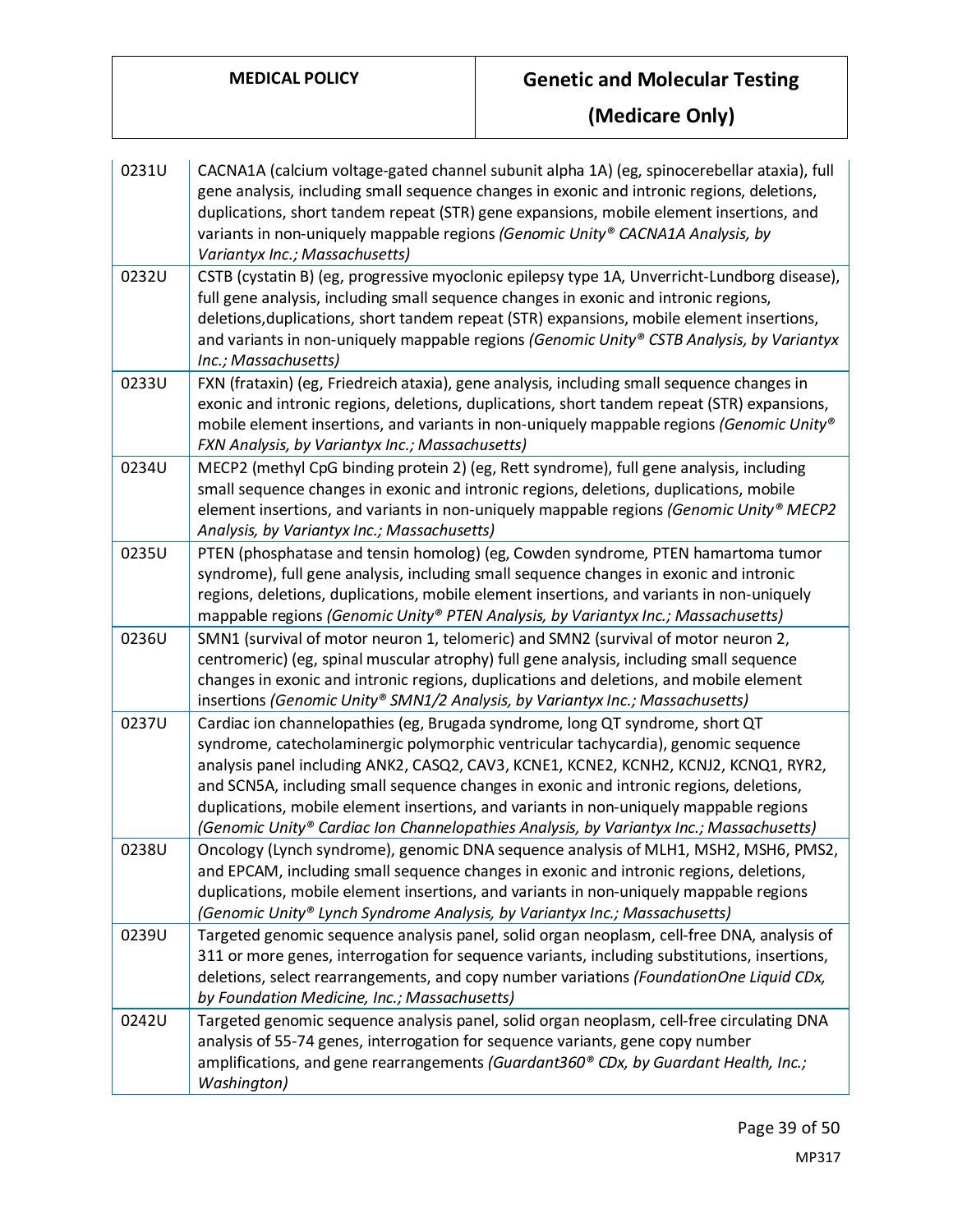| 0243U | Obstetrics (preeclampsia), biochemical assay of placental-growth factor, time-resolved<br>fluorescence immunoassay, maternal serum, predictive algorithm reported as a risk score<br>for preeclampsia (PIGF Preeclampsia Screen, by PerkinElmer Genomics; Pennsylvania)                                                                                                                                |
|-------|--------------------------------------------------------------------------------------------------------------------------------------------------------------------------------------------------------------------------------------------------------------------------------------------------------------------------------------------------------------------------------------------------------|
| 0244U | Oncology (solid organ), DNA, comprehensive genomic profiling, 257 genes, interrogation for<br>single-nucleotide variants, insertions/deletions, copy number alterations, gene<br>rearrangements, tumor-mutational burden and microsatellite instability, utilizing formalin-<br>fixed paraffin-embedded tumor tissue (Oncotype MAP™ PanCancer Tissue Test, by<br>Paradigm Diagnostics, Inc,; Arizona)  |
| 0249U | Oncology (breast), semiquantitative analysis of 32 phosphoproteins and protein analytes,<br>includes laser capture microdissection, with algorithmic analysis and interpretative report<br>(Theralink® Reverse Phase Protein Array (RPPA), by Theralink® Technologies, Inc.; Colorado)                                                                                                                 |
| 0250U | Oncology (solid organ neoplasm), targeted genomic sequence DNA analysis of 505 genes,<br>interrogation for somatic alterations (SNVs [single nucleotide variant], small insertions and<br>deletions, one amplification, and four translocations), microsatellite instability and tumor-<br>mutation burden (PGDx elio <sup>™</sup> tissue complete, by Personal Genome Diagnostics, Inc.;<br>Maryland) |
| 0258U | Autoimmune (psoriasis), mRNA, next generation sequencing, gene expression profiling of<br>50-100 genes, skin-surface collection using adhesive patch, algorithm reported as likelihood<br>of response to psoriasis biologic (Mind.Px, by Mindera Corporation; California)                                                                                                                              |
| 0260U | Rare diseases (constitutional/heritable disorders), identification of copy number variations,<br>inversions, insertions, translocations, and other structural variants by optical genome<br>mapping (Augusta Optical Genome Mapping, by Bionano Genomics Inc.; California)                                                                                                                             |
| 0264U | Rare diseases (constitutional/heritable disorders), identification of copy number variations,<br>inversions, insertions, translocations, and other structural variants by optical genome<br>mapping (Praxis Optical Genome Mapping, by Praxis Genomics LLC; Georgia)                                                                                                                                   |
| 0265U | Rare constitutional and other heritable disorders, whole genome and mitochondrial DNA<br>sequence analysis, blood, frozen and formalin-fixed paraffin embedded (FFPE) tissue, saliva,<br>buccal swabs or cell lines, identification of single nucleotide and copy number variants<br>(Praxis Whole Genome Sequencing, by Praxis Genomics LLC; Georgia)                                                 |
| 0266U | Unexplained constitutional or other heritable disorders or syndromes, tissue specific gene<br>expression by whole transcriptome and next-generation sequencing, blood, formalin-fixed<br>paraffin embedded (FFPE) tissue or fresh frozen tissue, reported as presence or absence of<br>splicing or expression changes (Praxis Transcriptome, by Praxis Genomics LLC; Georgia)                          |
| 0267U | Rare constitutional and other heritable disorders, identification of copy number variations,<br>inversions, insertions, translocations, and other structural variants by optical genome<br>mapping and whole genome sequencing (Praxis Combined Whole Genome Sequencing and<br>Optical Genome Mapping, by Praxis Genomics LLC; Georgia)                                                                |
| 0268U | Hematology (atypical hemolytic uremic syndrome [aHUS]), genomic sequence analysis of 15<br>genes, blood, buccal swab, or amniotic fluid (Versiti™ aHUS Genetic Evaluation, by Versiti™<br>Diagnostic Laboratories; Wisconsin)                                                                                                                                                                          |
| 0269U | Hematology (autosomal dominant congenital thrombocytopenia), genomic sequence<br>analysis of 14 genes, blood, buccal swab, or amniotic fluid (Versiti™ Autosomal Dominant<br>Thrombocytopenia Panel, by Versiti™ Diagnostic Laboratories; Wisconsin)                                                                                                                                                   |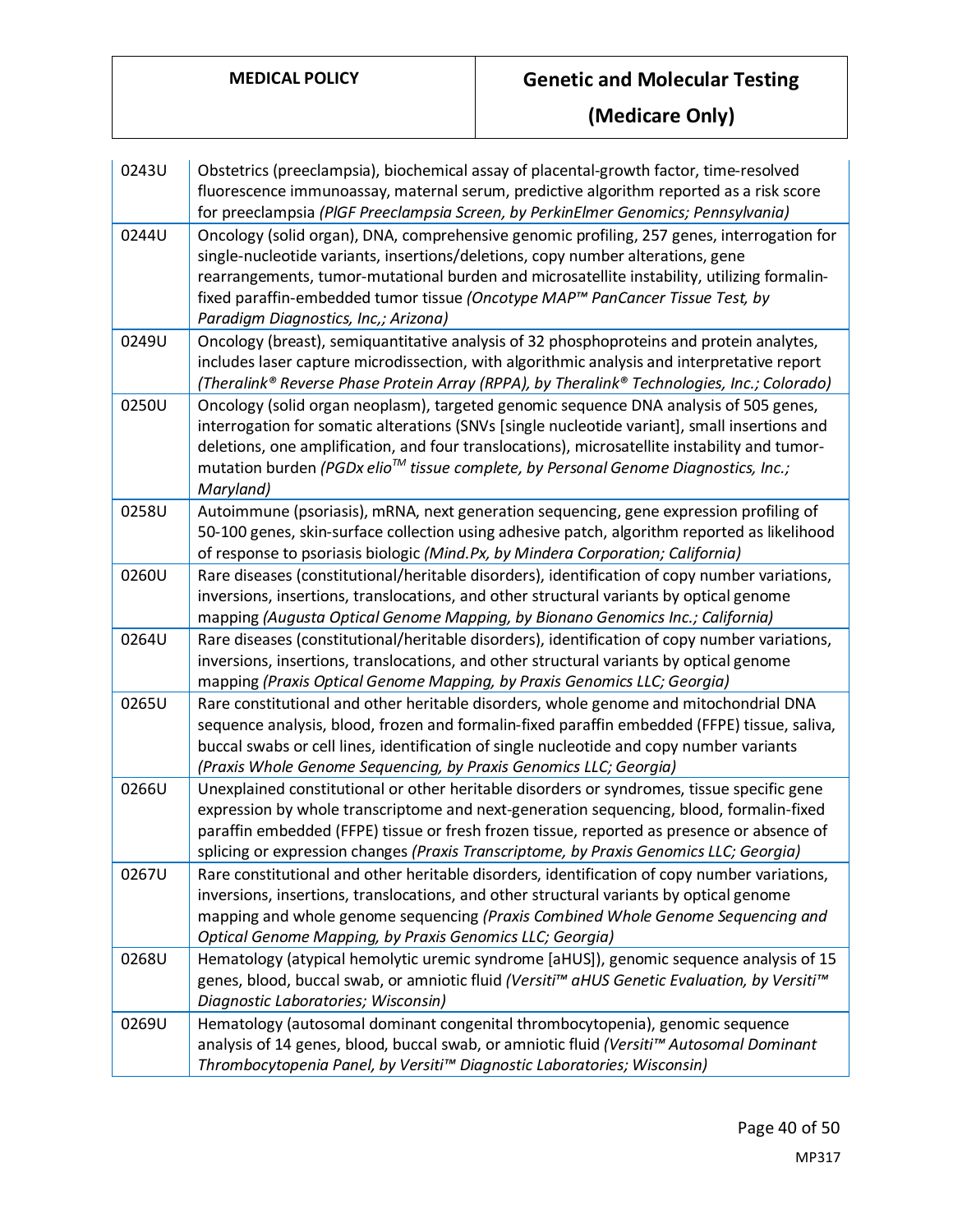| 0271U                                                                                                 | Hematology (congenital neutropenia), genomic sequence analysis of 23 genes, blood, buccal<br>swab, or amniotic fluid (Versiti™ Congenital Neutropenia Panel, by Versiti™ Diagnostic<br>Laboratories; Wisconsin)                                                                                        |
|-------------------------------------------------------------------------------------------------------|--------------------------------------------------------------------------------------------------------------------------------------------------------------------------------------------------------------------------------------------------------------------------------------------------------|
| 0273U                                                                                                 | Hematology (genetic hyperfibrinolysis, delayed bleeding), genomic sequence analysis of 8<br>genes (F13A1, F13B, FGA, FGB, FGG, SERPINA1, SERPINE1, SERPINF2, PLAU), blood, buccal<br>swab, or amniotic fluid (Versiti™ Fibrinolytic Disorder Panel, by Versiti™ Diagnostic<br>Laboratories; Wisconsin) |
| 0274U                                                                                                 | Hematology (genetic platelet disorders), genomic sequence analysis of 43 genes, blood,<br>buccal swab, or amniotic fluid (Versiti™ Comprehensive Platelet Panel, by Versiti™<br>Diagnostic Laboratories; Wisconsin)                                                                                    |
| 0276U                                                                                                 | Hematology (inherited thrombocytopenia), genomic sequence analysis of 23 genes, blood,<br>buccal swab, or amniotic fluid (Versiti™ Inherited Thrombocytopenia Panel, by Versiti™<br>Diagnostic Laboratories; Wisconsin)                                                                                |
| 0277U                                                                                                 | Hematology (genetic platelet function disorder), genomic sequence analysis of 31 genes,<br>blood, buccal swab, or amniotic fluid (Versiti™ Platelet Function Disorder Panel, by Versiti™<br>Diagnostic Laboratories; Wisconsin)                                                                        |
| G9143                                                                                                 | Warfarin responsiveness testing by genetic technique using any method, any number of<br>specimen(s)                                                                                                                                                                                                    |
|                                                                                                       | No Prior Authorization Required                                                                                                                                                                                                                                                                        |
|                                                                                                       | Note: Inclusion of a code in this section does not guarantee reimbursement or coverage. The                                                                                                                                                                                                            |
| following codes do not require routine review for medical necessity, but they may be subject to audit |                                                                                                                                                                                                                                                                                                        |
|                                                                                                       |                                                                                                                                                                                                                                                                                                        |
|                                                                                                       | or benefit denial.                                                                                                                                                                                                                                                                                     |
| 81170                                                                                                 | ABL1 (ABL proto-oncogene 1, non-receptor tyrosine kinase) (eg, acquired imatinib tyrosine<br>kinase inhibitor resistance), gene analysis, variants in the kinase domain                                                                                                                                |
| 81206                                                                                                 | BCR/ABL1 (t(9;22)) (eg, chronic myelogenous leukemia) translocation analysis; major<br>breakpoint, qualitative or quantitative                                                                                                                                                                         |
| 81207                                                                                                 | BCR/ABL1 (t(9;22)) (eg, chronic myelogenous leukemia) translocation analysis; minor                                                                                                                                                                                                                    |
| 81208                                                                                                 | breakpoint, qualitative or quantitative<br>BCR/ABL1 (t(9;22)) (eg, chronic myelogenous leukemia) translocation analysis; other                                                                                                                                                                         |
| 81210                                                                                                 | breakpoint, qualitative or quantitative<br>BRAF(v-raf murine sarcoma viral oncogene homolog B1) (e.g. Colon Cancer) gene analysis,                                                                                                                                                                     |
| 81235                                                                                                 | V600E variant<br>EGFR (Epidermal growth factor receptor)(EG, non-small cell lung cancer) gene analysis,                                                                                                                                                                                                |
| 81245                                                                                                 | common variants (EG, exon 19 LREA deletion, L858R, T790M, G719A, G719S, L861Q)<br>FLT3 (fms-related tyrosine kinase 3) (eg, acute myeloid leukemia), gene analysis; internal                                                                                                                           |
| 81246                                                                                                 | tandem duplication (ITD) variants (ie, exons 14, 15)<br>FLT3 (fms-related tyrosine kinase 3) (eg, acute myeloid leukemia), gene analysis; tyrosine<br>kinase domain (TKD) variants (eg, D835, I836)                                                                                                    |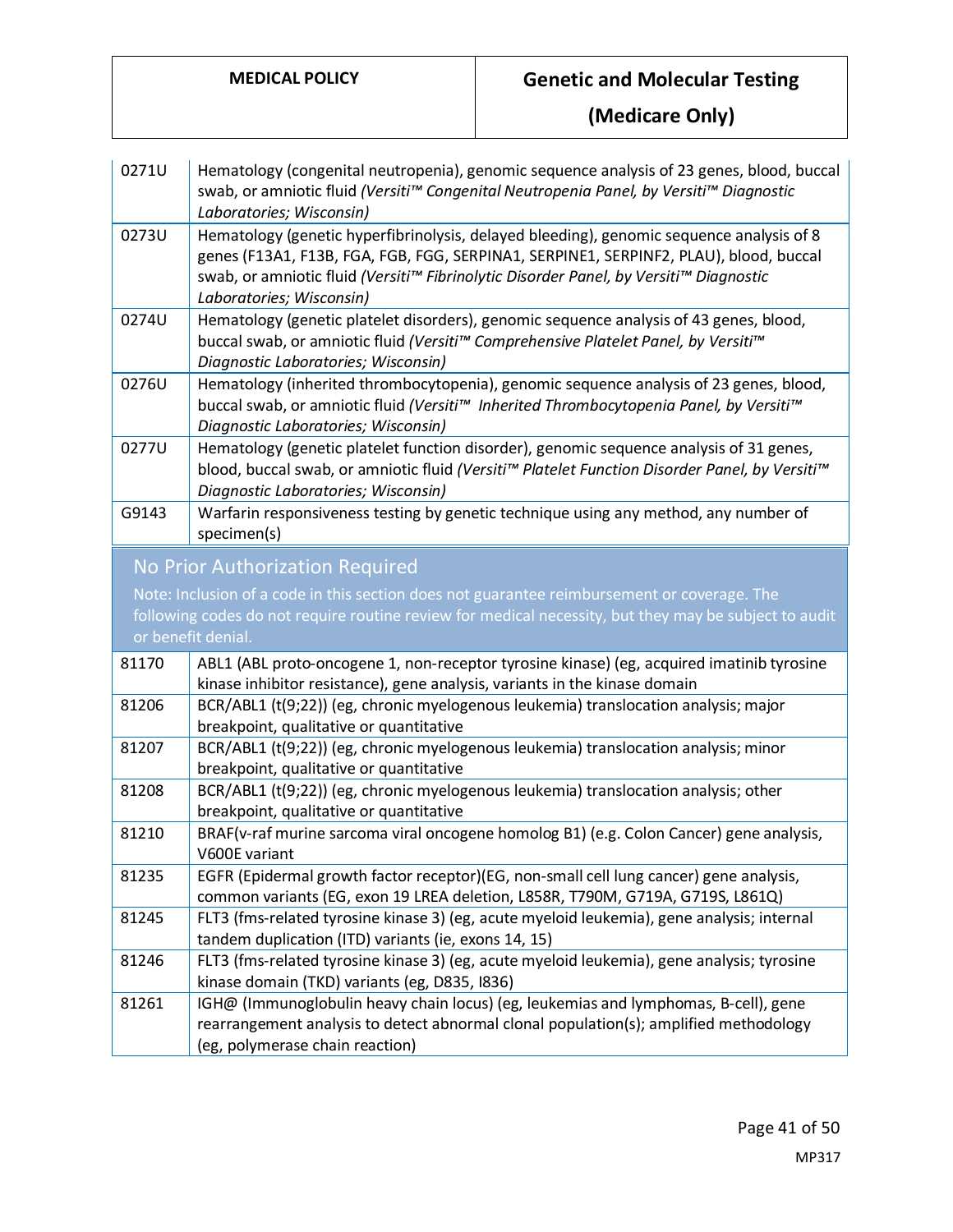| No Prior Authorization Required |                                                                                                                                                                               |  |
|---------------------------------|-------------------------------------------------------------------------------------------------------------------------------------------------------------------------------|--|
|                                 | Note: Inclusion of a code in this section does not guarantee reimbursement or coverage. The                                                                                   |  |
|                                 | following codes do not require routine review for medical necessity, but they may be subject to audit                                                                         |  |
|                                 | or benefit denial.                                                                                                                                                            |  |
| 81262                           | IGH@ (Immunoglobulin heavy chain locus) (eg, leukemias and lymphomas, B-cell), gene                                                                                           |  |
|                                 | rearrangement analysis to detect abnormal clonal population(s); direct probe methodology                                                                                      |  |
|                                 | (eg, Southern blot)                                                                                                                                                           |  |
| 81263                           | IGH@ (Immunoglobulin heavy chain locus) (eg, leukemia and lymphoma, B-cell), variable                                                                                         |  |
|                                 | region somatic mutation analysis                                                                                                                                              |  |
| 81264                           | IGK@ (Immunoglobulin kappa light chain locus) (eg, leukemia and lymphoma, B-cell), gene                                                                                       |  |
|                                 | rearrangement analysis, evaluation to detect abnormal clonal population(s)                                                                                                    |  |
| 81272                           | KIT (v-kit Hardy-Zuckerman 4 feline sarcoma viral oncogene homolog) (eg, gastrointestinal                                                                                     |  |
|                                 | stromal tumor [GIST], acute myeloid leukemia, melanoma), gene analysis, targeted                                                                                              |  |
|                                 | sequence analysis (eg, exons 8, 11, 13, 17, 18)                                                                                                                               |  |
| 81273                           | KIT (v-kit Hardy-Zuckerman 4 feline sarcoma viral oncogene homolog) (eg, mastocytosis),                                                                                       |  |
|                                 | gene analysis, D816 variant(s)                                                                                                                                                |  |
| 81278                           | IGH@/BCL2 (t(14;18)) (eg, follicular lymphoma) translocation analysis, major breakpoint                                                                                       |  |
|                                 | region (MBR) and minor cluster region (mcr) breakpoints, qualitative or quantitative                                                                                          |  |
| 81301                           | Microsatellite instability analysis (e.g., hereditary non-polyposis colorectal cancer, Lynch                                                                                  |  |
|                                 | syndrome) of markers for mismatch repair deficiency (e.g., BAT25, BAT26), includes                                                                                            |  |
|                                 | comparison of neoplastic and normal tissue, if performed                                                                                                                      |  |
| 81340                           | TRB@ (T cell antigen receptor, beta) (eg, leukemia and lymphoma), gene rearrangement                                                                                          |  |
|                                 | analysis to detect abnormal clonal population(s); using amplification methodology (eg,                                                                                        |  |
| 81341                           | polymerase chain reaction)                                                                                                                                                    |  |
|                                 | TRB@ (T cell antigen receptor, beta) (eg, leukemia and lymphoma), gene rearrangement<br>analysis to detect abnormal clonal population(s); using direct probe methodology (eg, |  |
|                                 | Southern blot)                                                                                                                                                                |  |
| 81342                           | TRG@ (T cell antigen receptor, gamma) (eg, leukemia and lymphoma), gene rearrangement                                                                                         |  |
|                                 | analysis, evaluation to detect abnormal clonal population(s)                                                                                                                  |  |
| 81490                           | Autoimmune (rheumatoid arthritis), analysis of 12 biomarkers using immunoassays, utilizing                                                                                    |  |
|                                 | serum, prognostic algorithm reported as a disease activity score                                                                                                              |  |
| 88235                           | Tissue culture for non-neoplastic disorders; amniotic fluid or chorionic villus cells                                                                                         |  |
| 88261                           | Chromosome analysis; count 5 cells, I karyotype, with banding                                                                                                                 |  |
| 88262                           | Chromosome analysis; count 15-20 cells, 2 karyotypes, with banding                                                                                                            |  |
| 88263                           | Chromosome analysis; count 45 cells for mosaicism, 2 Karyotypes, with banding                                                                                                 |  |
| 88264                           | Chromosome analysis; analyze 20-25 cells                                                                                                                                      |  |
| 88267                           | Chromosome analysis, amniotic fluid or chorionic villus, count 15 cells, 1 karyotype, with                                                                                    |  |
|                                 | banding                                                                                                                                                                       |  |
| 88269                           | Chromosome analysis, in situ for amniotic fluid cells, count cells from 6-12 colonies, 1                                                                                      |  |
|                                 | karyotype, with banding                                                                                                                                                       |  |
| 88271                           | Molecular cytogenetics; DNA probe, each (eg, FISH)                                                                                                                            |  |
| 88272                           | Molecular cytogenetics; chromosomal in situ hybridization, analyze 3-5 cells (eg, for                                                                                         |  |
|                                 | derivatives and markers)                                                                                                                                                      |  |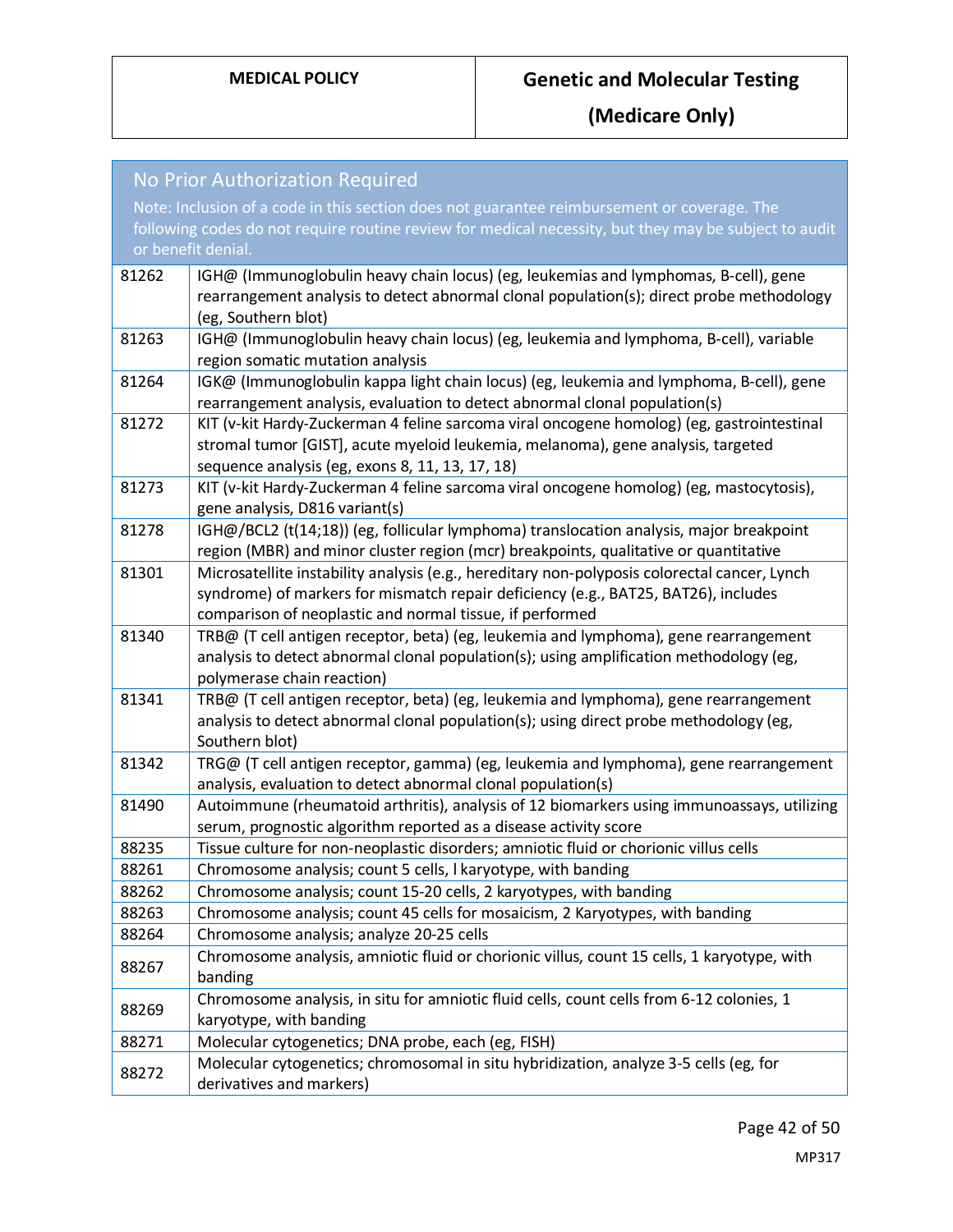| <b>No Prior Authorization Required</b>                                                      |                                                                                                                                                                                            |
|---------------------------------------------------------------------------------------------|--------------------------------------------------------------------------------------------------------------------------------------------------------------------------------------------|
| Note: Inclusion of a code in this section does not guarantee reimbursement or coverage. The |                                                                                                                                                                                            |
|                                                                                             | following codes do not require routine review for medical necessity, but they may be subject to audit                                                                                      |
|                                                                                             | or benefit denial.                                                                                                                                                                         |
| 88273                                                                                       | Molecular cytogenetics; chromosomal in situ hybridization, analyze 10-30 cells (eg, for<br>microdeletions)                                                                                 |
| 88274                                                                                       | Molecular cytogenetics; interphase in situ hybridization, analyze 25-99 cells                                                                                                              |
| 88275                                                                                       | Molecular cytogenetics; interphase in situ hybridization, analyze 100-300 cells                                                                                                            |
| 88280                                                                                       | Chromosome analysis; additional karyotypes, each study                                                                                                                                     |
| 88283                                                                                       | Chromosome analysis; additional specialized banding technique (eg, NOR, C-banding)                                                                                                         |
| 88285                                                                                       | Chromosome analysis; additional cells counted, each study                                                                                                                                  |
| 88289                                                                                       | Chromosome analysis; additional high resolution study                                                                                                                                      |
| 88291                                                                                       | Cytogenetics and molecular cytogenetics, interpretation and report                                                                                                                         |
|                                                                                             | <b>Not Covered</b>                                                                                                                                                                         |
|                                                                                             | All codes in this section are non-covered by Medicare or Commercial Plan policy.                                                                                                           |
| 0060U                                                                                       | Twin zygosity, genomic targeted sequence analysis of chromosome 2, using circulating cell-<br>free fetal DNA in maternal blood (Panorama® Twin Zygosity test, by Natera, Inc.; California) |
| 0130U                                                                                       | Hereditary colon cancer disorders (eg, Lynch syndrome, PTEN hamartoma syndrome,                                                                                                            |
|                                                                                             | Cowden syndrome, familial adenomatosis polyposis), targeted mRNA sequence analysis                                                                                                         |
|                                                                                             | panel (APC, CDH1, CHEK2, MLH1, MSH2, MSH6, MUTYH, PMS2, PTEN, and TP53) (List                                                                                                              |
|                                                                                             | separately in addition to code for primary procedure) (Use 0130U in conjunction with                                                                                                       |
|                                                                                             | 81435, 0101U) (RNAinsight™ for ColoNext®, by Ambry Genetics; California)                                                                                                                   |
| 0131U                                                                                       | Hereditary breast cancer-related disorders (eg, hereditary breast cancer, hereditary ovarian                                                                                               |
|                                                                                             | cancer, hereditary endometrial cancer), targeted mRNA sequence analysis panel (13 genes)                                                                                                   |
|                                                                                             | (List separately in addition to code for primary procedure) (RNAinsight™ for BreastNext®, by                                                                                               |
|                                                                                             | Ambry Genetics; California)                                                                                                                                                                |
| 0132U                                                                                       | Hereditary ovarian cancer-related disorders (eg, hereditary breast cancer, hereditary<br>ovarian cancer, hereditary endometrial cancer), targeted mRNA sequence analysis panel (17         |
|                                                                                             | genes) (List separately in addition to code for primary procedure) (Use 0132U in conjunction                                                                                               |
|                                                                                             | with 81162, 81432, 0103U) (RNAinsight™ for OvaNext®, by Ambry Genetics; California)                                                                                                        |
| 0133U                                                                                       | Hereditary prostate cancer-related disorders, targeted mRNA sequence analysis panel (11                                                                                                    |
|                                                                                             | genes) (List separately in addition to code for primary procedure) (Use 0133U in conjunction                                                                                               |
|                                                                                             | with 81162) (RNAinsight™ for ProstateNext®, by Ambry Genetics; California)                                                                                                                 |
| 0134U                                                                                       | Hereditary pan cancer (eg, hereditary breast and ovarian cancer, hereditary endometrial                                                                                                    |
|                                                                                             | cancer, hereditary colorectal cancer), targeted mRNA sequence analysis panel (18 genes)                                                                                                    |
|                                                                                             | (List separately in addition to code for primary procedure) (RNAinsight™ for CancerNext®,                                                                                                  |
|                                                                                             | by Ambry Genetics; California)                                                                                                                                                             |
| 0135U                                                                                       | Hereditary gynecological cancer (eg, hereditary breast and ovarian cancer, hereditary                                                                                                      |
|                                                                                             | endometrial cancer, hereditary colorectal cancer), targeted mRNA sequence analysis panel                                                                                                   |
|                                                                                             | (12 genes) (List separately in addition to code for primary procedure) (Use 0135U in                                                                                                       |
|                                                                                             | conjunction with 81162) (RNAinsight™ for GynPlus®, by Ambry Genetics; California)                                                                                                          |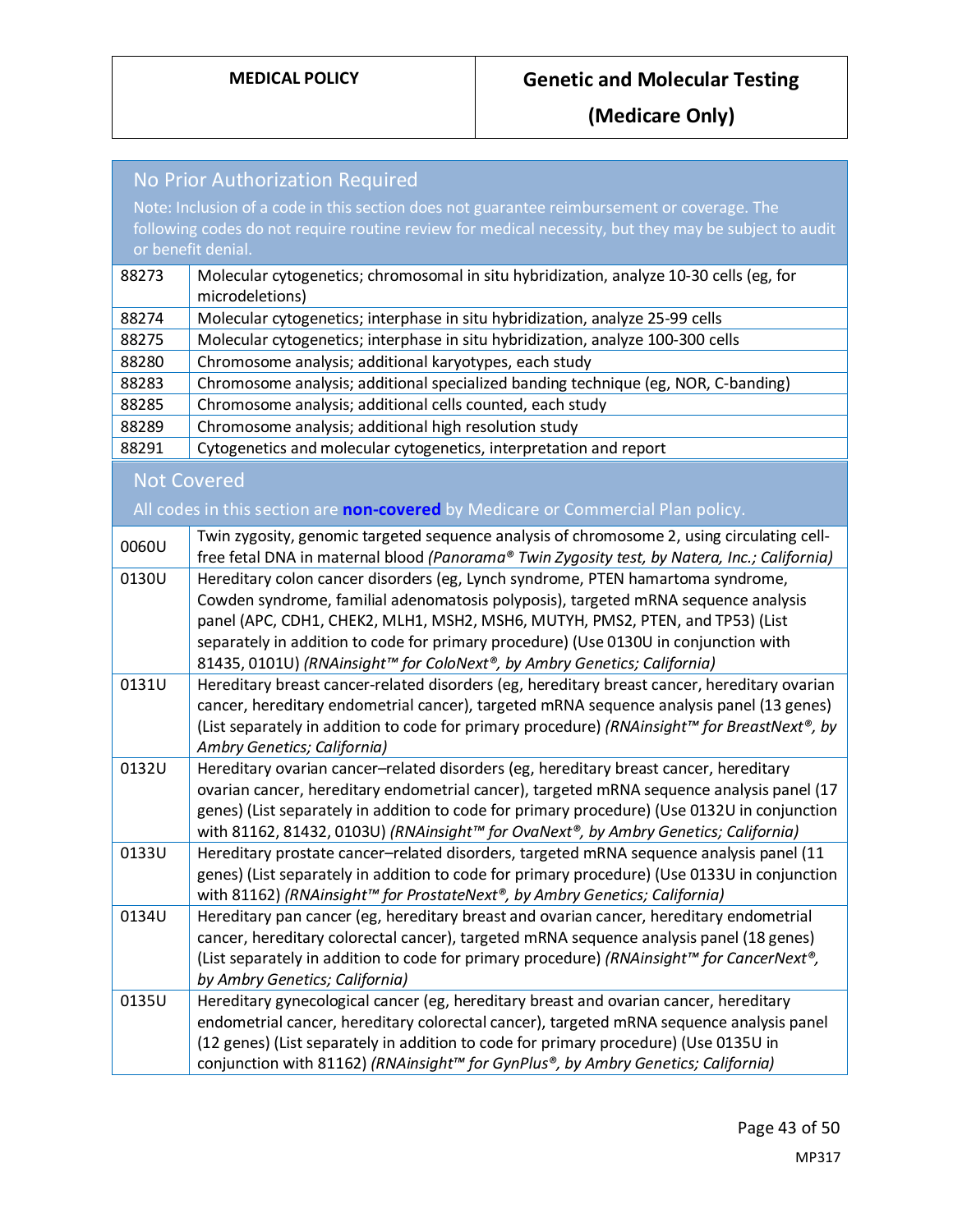| <b>Not Covered</b> |                                                                                                                                                                                                                                                                                                                                                                                                                                                                                |  |
|--------------------|--------------------------------------------------------------------------------------------------------------------------------------------------------------------------------------------------------------------------------------------------------------------------------------------------------------------------------------------------------------------------------------------------------------------------------------------------------------------------------|--|
|                    | All codes in this section are non-covered by Medicare or Commercial Plan policy.                                                                                                                                                                                                                                                                                                                                                                                               |  |
| 0138U              | BRCA1 (BRCA1, DNA repair associated), BRCA2 (BRCA2, DNA repair associated) (eg,<br>hereditary breast and ovarian cancer) mRNA sequence analysis (List separately in addition<br>to code for primary procedure) (Use 0138U in conjunction with 81162) (RNAinsight™ for<br>BRCA1/2, by Ambry Genetics; California)                                                                                                                                                               |  |
| 0157U              | APC (APC regulator of WNT signaling pathway) (eg, familial adenomatosis polyposis [FAP])<br>mRNA sequence analysis (List separately in addition to code for primary procedure)<br>(CustomNext + RNA: APC, by Ambry Genetics; California)                                                                                                                                                                                                                                       |  |
| 0158U              | MLH1 (mutL homolog 1) (eg, hereditary non-polyposis colorectal cancer, Lynch syndrome)<br>mRNA sequence analysis (List separately in addition to code for primary procedure)<br>(CustomNext + RNA: MLH1, by Ambry Genetics; California)                                                                                                                                                                                                                                        |  |
| 0159U              | MSH2 (mutS homolog 2) (eg, hereditary colon cancer, Lynch syndrome) mRNA sequence<br>analysis (List separately in addition to code for primary procedure) (CustomNext + RNA:<br>MSH2, by Ambry Genetics; California)                                                                                                                                                                                                                                                           |  |
| 0160U              | MSH6 (mutS homolog 6) (eg, hereditary colon cancer, Lynch syndrome) mRNA sequence<br>analysis (List separately in addition to code for primary procedure) (CustomNext + RNA:<br>MSH6, by Ambry Genetics; California)                                                                                                                                                                                                                                                           |  |
| 0161U              | PMS2 (PMS1 homolog 2, mismatch repair system component) (eg, hereditary non-polyposis<br>colorectal cancer, Lynch syndrome) mRNA sequence analysis (List separately in addition to<br>code for primary procedure) (CustomNext + RNA: PMS2, by Ambry Genetics; California)                                                                                                                                                                                                      |  |
| 0162U              | Hereditary colon cancer (Lynch syndrome), targeted mRNA sequence analysis panel (MLH1,<br>MSH2, MSH6, PMS2) (List separately in addition to code for primary procedure)<br>(CustomNext + RNA: Lynch (MLH1, MSH2, MSH6, PMS2), by Ambry Genetics; California)                                                                                                                                                                                                                   |  |
| 0163U              | Oncology (colorectal) screening, biochemical enzyme-linked immunosorbent assay (ELISA)<br>of 3 plasma or serum proteins (teratocarcinoma derived growth factor-1 [TDGF-1, Cripto-1],<br>carcinoembryonic antigen [CEA], extracellular matrix protein [ECM]), with demographic<br>data (age, gender, CRC-screening compliance) using a proprietary algorithm and reported as<br>likelihood of CRC or advanced adenomas (BeScreened™-CRC, by Beacon Biomedical Inc.;<br>Arizona) |  |
| 0243U              | Obstetrics (preeclampsia), biochemical assay of placental-growth factor, time-resolved<br>fluorescence immunoassay, maternal serum, predictive algorithm reported as a risk score<br>for preeclampsia (PIGF Preeclampsia Screen, by PerkinElmer Genomics; Pennsylvania)                                                                                                                                                                                                        |  |
| 0247U              | Obstetrics (preterm birth), insulin-like growth factor-binding protein 4 (IBP4), sex<br>hormone-binding globulin (SHBG), quantitative measurement by LC-MS/MS, utilizing<br>maternal serum, combined with clinical data, reported as predictive-risk stratification for<br>spontaneous preterm birth (PreTRM®, by Sera Prognostics; Utah)                                                                                                                                      |  |
| 0252U              | Fetal aneuploidy short tandem-repeat comparative analysis, fetal DNA from products of<br>conception, reported as normal (euploidy), monosomy, trisomy, or partial<br>deletion/duplications, mosaicism, and segmental aneuploidy (POC (Products of Conception),<br>by Igenomix; Florida)                                                                                                                                                                                        |  |
| 0253U              | Reproductive medicine (endometrial receptivity analysis), RNA gene expression profile, 238<br>genes by next-generation sequencing, endometrial tissue, predictive algorithm reported as                                                                                                                                                                                                                                                                                        |  |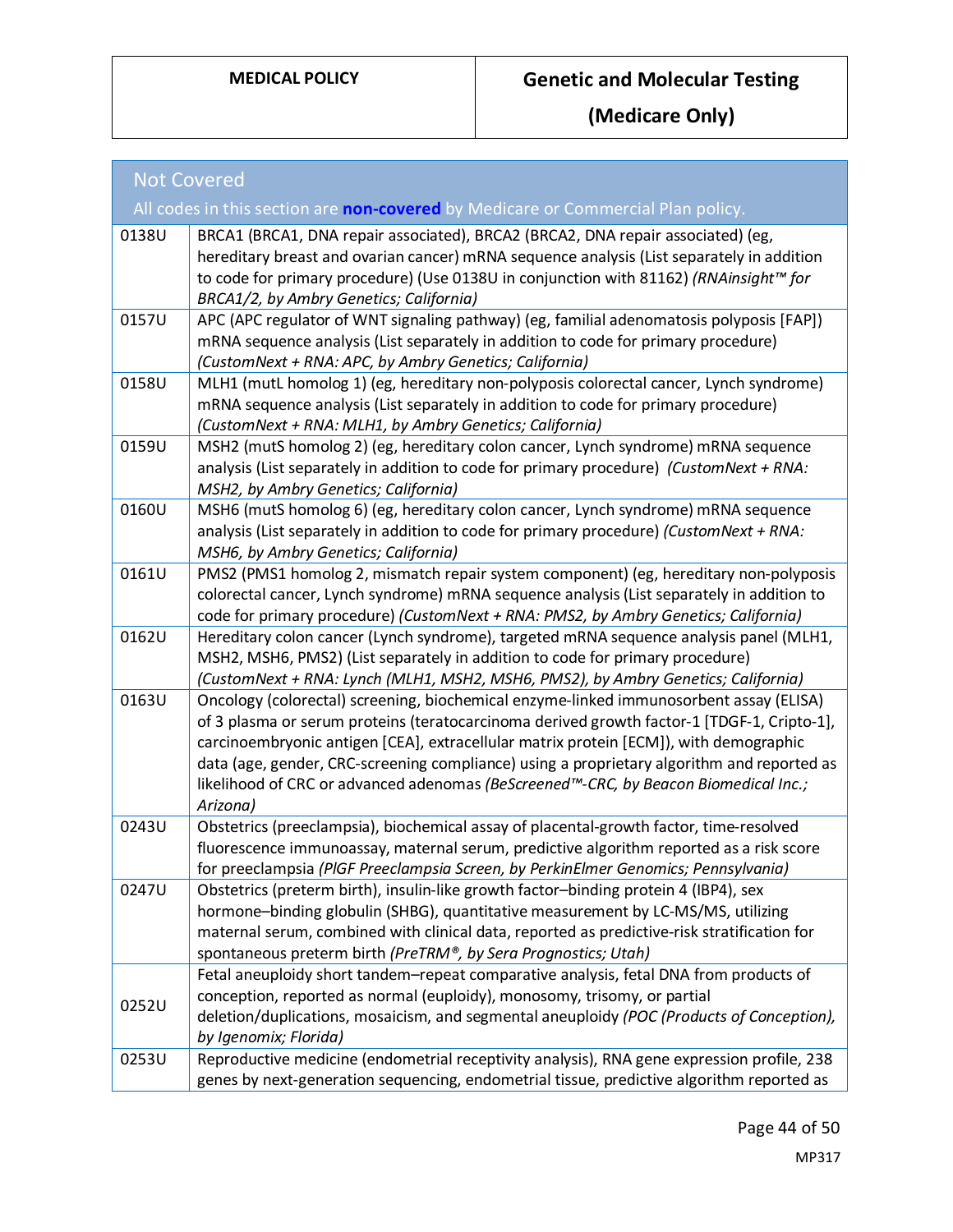| <b>Not Covered</b>                                                                      |                                                                                                                                                                                                                                                                                                                                                                                                                                                         |  |
|-----------------------------------------------------------------------------------------|---------------------------------------------------------------------------------------------------------------------------------------------------------------------------------------------------------------------------------------------------------------------------------------------------------------------------------------------------------------------------------------------------------------------------------------------------------|--|
| All codes in this section are <b>non-covered</b> by Medicare or Commercial Plan policy. |                                                                                                                                                                                                                                                                                                                                                                                                                                                         |  |
|                                                                                         | endometrial window of implantation (eg, pre-receptive, receptive, post-receptive) (ERA®<br>(Endometrial Receptivity Analysis), by Igenomix; Florida)                                                                                                                                                                                                                                                                                                    |  |
| 0254U                                                                                   | Reproductive medicine (preimplantation genetic assessment), analysis of 24 chromosomes<br>using embryonic DNA genomic sequence analysis for aneuploidy, and a mitochondrial DNA<br>score in euploid embryos, results reported as normal (euploidy), monosomy, trisomy, or<br>partial deletion/duplication, mosaicism, and segmental aneuploidy, per embryo tested<br>(SMART PGT-A (Preimplantation Genetic Testing - Aneuploidy), by Igenomix; Florida) |  |
| 0278U                                                                                   | Hematology (genetic thrombosis), genomic sequence analysis of 12 genes, blood, buccal<br>swab, or amniotic fluid (Versiti™ Thrombosis Panel, by Versiti™ Diagnostic Laboratories;<br>Wisconsin)                                                                                                                                                                                                                                                         |  |
| 0286U                                                                                   | CEP72 (centrosomal protein, 72-KDa), NUDT15 (nudix hydrolase 15) and TPMT (thiopurine<br>S-methyltransferase) (eg, drug metabolism) gene analysis, common variants (CNT (CEP72,<br>TPMT and NUDT15) genotyping panel, by RPRD Diagnostics; Wisconsin)                                                                                                                                                                                                   |  |
| 0289U                                                                                   | Neurology (Alzheimer disease), mRNA, gene expression profiling by RNA sequencing of 24<br>genes, whole blood, algorithm reported as predictive risk score (MindX Blood Test <sup>rM</sup> -<br>Memory/Alzheimer's, by MindX Sciences™ Inc.; Indiana)                                                                                                                                                                                                    |  |
| 0290U                                                                                   | Pain management, mRNA, gene expression profiling by RNA sequencing of 36 genes, whole<br>blood, algorithm reported as predictive risk score (MindX Blood Test™ - Pain, by MindX<br>Sciences™ Inc.; Indiana)                                                                                                                                                                                                                                             |  |
| 0291U                                                                                   | Psychiatry (mood disorders), mRNA, gene expression profiling by RNA sequencing of 144<br>genes, whole blood, algorithm reported as predictive risk score (MindX Blood Test™ - Mood,<br>by MindX Sciences™ Inc.; Indiana)                                                                                                                                                                                                                                |  |
| 0292U                                                                                   | Psychiatry (stress disorders), mRNA, gene expression profiling by RNA sequencing of 72<br>genes, whole blood, algorithm reported as predictive risk score (MindX Blood Test™ - Stress,<br>by MindX Sciences™ Inc.; Indiana)                                                                                                                                                                                                                             |  |
| 0293U                                                                                   | Psychiatry (suicidal ideation), mRNA, gene expression profiling by RNA sequencing of 54<br>genes, whole blood, algorithm reported as predictive risk score (MindX Blood Test <sup>rM</sup> -<br>Suicidality, by MindX Sciences™ Inc.; Indiana)                                                                                                                                                                                                          |  |
| 0294U                                                                                   | Longevity and mortality risk, mRNA, gene expression profiling by RNA sequencing of 18<br>genes, whole blood, algorithm reported as predictive risk score (MindX Blood Test <sup>rM</sup> -<br>Longevity, by MindX Sciences™ Inc.; Indiana)                                                                                                                                                                                                              |  |
| 0296U                                                                                   | Oncology (oral and/or oropharyngeal cancer), gene expression profiling by RNA sequencing<br>at least 20 molecular features (eg, human and/or microbial mRNA), saliva, algorithm<br>reported as positive or negative for signature associated with malignancy (mRNA<br>CancerDetect™, by Viome Life Sciences, Inc.; Washington)                                                                                                                          |  |
| 0297U                                                                                   | Oncology (pan tumor), whole genome sequencing of paired malignant and normal DNA<br>specimens, fresh or formalinfixed paraffin-embedded (FFPE) tissue, blood or bone marrow,<br>comparative sequence analyses and variant identification (Praxis Somatic Whole Genome<br>Sequencing, by Praxis Genomics, LLC.; Georgia)                                                                                                                                 |  |
| 0298U                                                                                   | Oncology (pan tumor), whole transcriptome sequencing of paired malignant and normal<br>RNA specimens, fresh or formalin-fixed paraffin-embedded (FFPE) tissue, blood or bone                                                                                                                                                                                                                                                                            |  |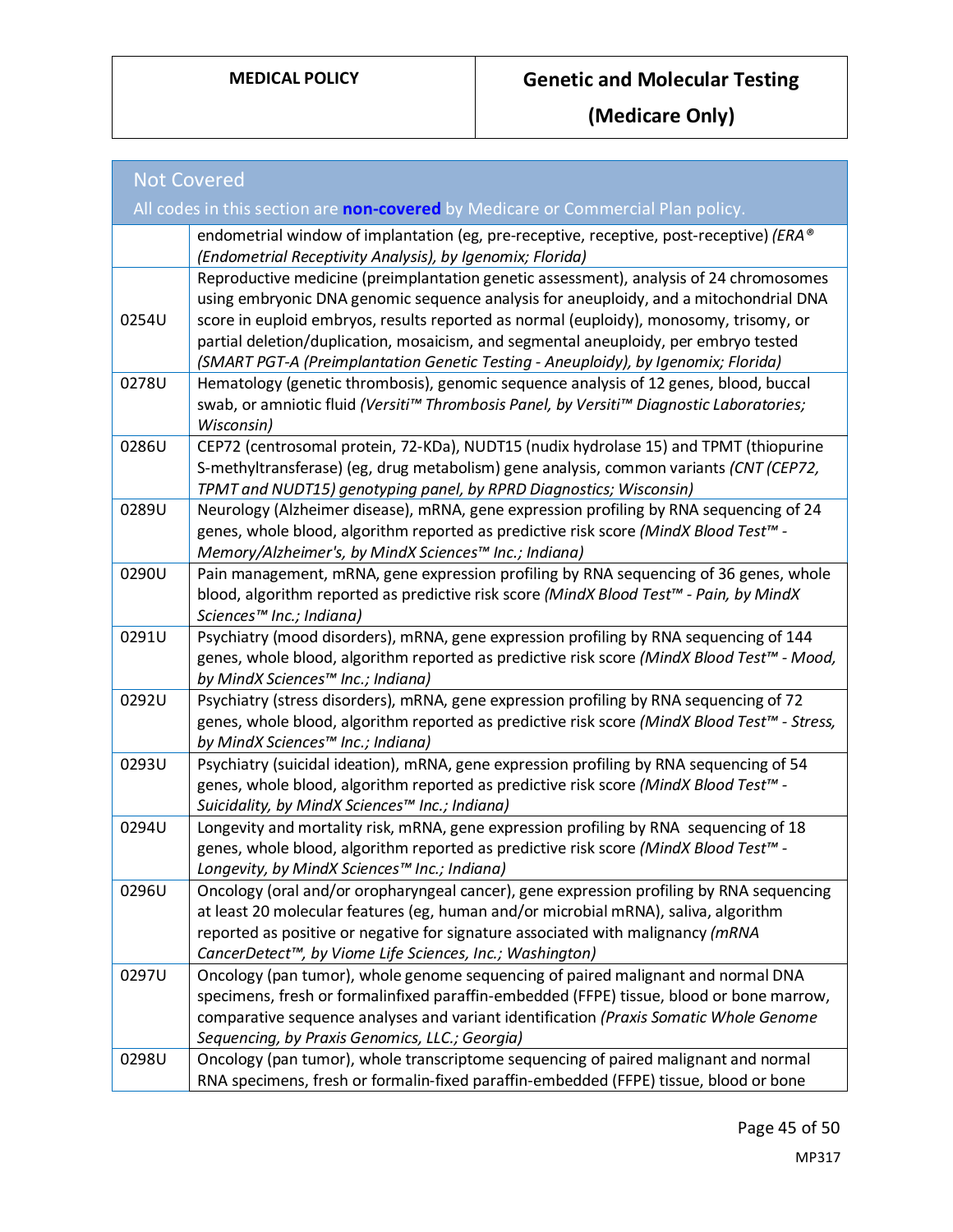| <b>Not Covered</b>                                                                      |                                                                                                                                                                                                                                                                                                                                               |  |
|-----------------------------------------------------------------------------------------|-----------------------------------------------------------------------------------------------------------------------------------------------------------------------------------------------------------------------------------------------------------------------------------------------------------------------------------------------|--|
| All codes in this section are <b>non-covered</b> by Medicare or Commercial Plan policy. |                                                                                                                                                                                                                                                                                                                                               |  |
|                                                                                         | marrow, comparative sequence analyses and expression level and chimeric transcript<br>identification (Praxis Somatic Transcriptome, by Praxis Genomics, LLC.; Georgia)                                                                                                                                                                        |  |
| 0299U                                                                                   | Oncology (pan tumor), whole genome optical genome mapping of paired malignant and<br>normal DNA specimens, fresh frozen tissue, blood, or bone marrow, comparative structural<br>variant identification (Praxis Somatic Optical Genome Mapping, by Praxis Genomics, LLC.;<br>Georgia)                                                         |  |
| 0300U                                                                                   | Oncology (pan tumor), whole genome sequencing and optical genome mapping of paired<br>malignant and normal DNA specimens, fresh tissue, blood, or bone marrow, comparative<br>sequence analyses and variant identification (Praxis Somatic Combined Whole Genome<br>Sequencing and Optical Genome Mapping, by Praxis Genomics, LLC.; Georgia) |  |
| 0313U                                                                                   | Oncology (pancreas), DNA and mRNA next-generation sequencing analysis of 74 genes and<br>analysis of CEA (CEACAM5) gene expression, pancreatic cyst fluid, algorithm reported as a<br>categorical result (ie, negative, low probability of neoplasia or positive, high probability of<br>neoplasia)                                           |  |
| 0315U                                                                                   | Oncology (cutaneous squamous cell carcinoma), mRNA gene expression profiling by RT-PCR<br>of 40 genes (34 content and 6 housekeeping), utilizing formalin-fixed paraffin-embedded<br>(FFPE) tissue, algorithm reported as a categorical risk result (ie, Class 1, Class 2A, Class 2B)                                                         |  |
| 0318U                                                                                   | Pediatrics (congenital epigenetic disorders), whole genome methylation analysis by<br>microarray for 50 or more genes, blood                                                                                                                                                                                                                  |  |
| 0319U                                                                                   | Nephrology (renal transplant), RNA expression by select transcriptome sequencing, using<br>pretransplant peripheral blood, algorithm reported as a risk score for early acute rejection                                                                                                                                                       |  |
| 0320U                                                                                   | Nephrology (renal transplant), RNA expression by select transcriptome sequencing, using<br>posttransplant peripheral blood, algorithm reported as a risk score for acute cellular<br>rejection                                                                                                                                                |  |
| 0321U                                                                                   | Infectious agent detection by nucleic acid (DNA or RNA), genitourinary pathogens,<br>identification of 20 bacterial and fungal organisms and identification of 16 associated<br>antibiotic-resistance genes, multiplex amplified probe technique                                                                                              |  |
| 81200                                                                                   | ASPA (aspartoacylase) (eg, Canavan disease) gene analysis, common variants (eg, E285A,<br>Y231X)                                                                                                                                                                                                                                              |  |
| 81205                                                                                   | BCKDHB (branched-chain keto acid dehyrogenase E1, beta polypeptide) (e.g., Maple syrup<br>urine disease) gene analysis, common variants (e.g., R183P, G278s, E422X)                                                                                                                                                                           |  |
| 81209                                                                                   | BLM (Bloom syndrome, RecQ helicase-like) (e.g., Bloom syndrome) gene analysis 2281<br>del6ins7 variant                                                                                                                                                                                                                                        |  |
| 81228                                                                                   | Cytogenomic (genome-wide) analysis for constitutional chromosomal abnormalities;<br>interrogation of genomic regions for copy number variants, comparative genomic<br>hybridization [CGH] microarray analysis                                                                                                                                 |  |
| 81229                                                                                   | Cytogenomic (genome-wide) analysis for constitutional chromosomal abnormalities;<br>interrogation of genomic regions for copy number and single nucleotide polymorphism<br>variants, comparative genomic hybridization [CGH] microarray analysis                                                                                              |  |
| 81240                                                                                   | F2 (prothrombin, coagulation factor II) (eg, hereditary hypercoagulability) gene analysis,<br>20210G>A variant                                                                                                                                                                                                                                |  |
| 81241                                                                                   | F5 (coagulation factor V) (eg, hereditary hypercoagulability) gene analysis, Leiden variant                                                                                                                                                                                                                                                   |  |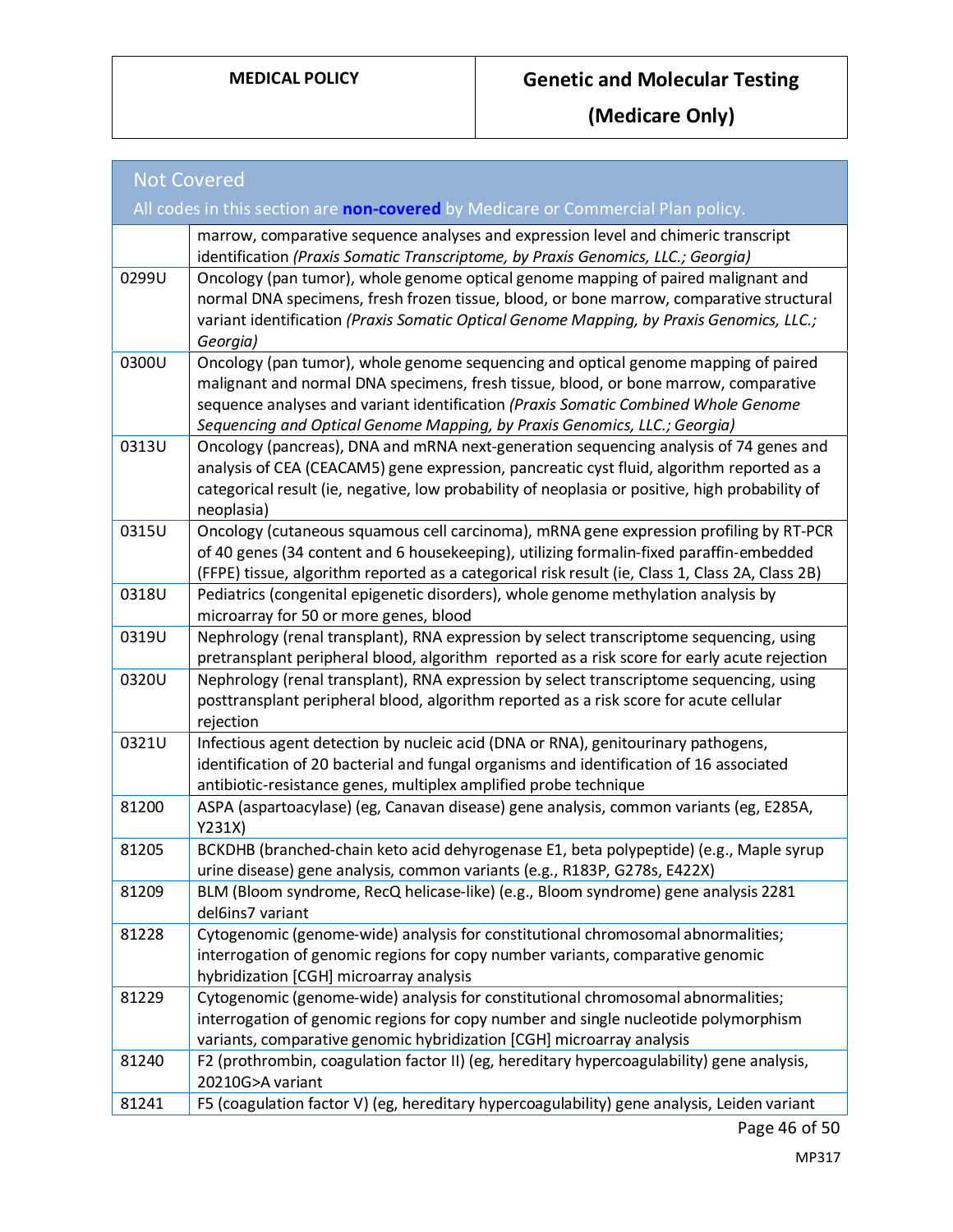| <b>Not Covered</b>                                                                      |                                                                                                                                                                                               |  |
|-----------------------------------------------------------------------------------------|-----------------------------------------------------------------------------------------------------------------------------------------------------------------------------------------------|--|
| All codes in this section are <b>non-covered</b> by Medicare or Commercial Plan policy. |                                                                                                                                                                                               |  |
| 81242                                                                                   | FANCC (Fanconi anemia, complementation group C) (e.g., Fanconi Anemia, type C) gene<br>analysis, common variant (e.g., IVS4=4A>T)                                                             |  |
| 81243                                                                                   | FMR1 (Fragile X mental retardation 1) (e.g., fragile x mental retardation) gene analysis;<br>evaluation to detect abnormal (e.g., expanded) alleles                                           |  |
| 81244                                                                                   | FMR1 (Fragile X mental retardation 1) (e.g., fragile X mental retardation) gene analysis;<br>characterization of alleles (e.g., expanded size and methylation status)                         |  |
| 81251                                                                                   | GBA (glucosidase, bets, acid) (e.g., Gaucher disease) gene analysis, common<br>variants<br>(e.g., N370S, 84GG, L444P, IVS2=1G>A)                                                              |  |
| 81252                                                                                   | GJB2 (gap junction protein, beta 2, 26kDa, connexin 26) (eg, nonsyndromic hearing loss)<br>gene analysis; full gene sequence                                                                  |  |
| 81253                                                                                   | GJB2 (gap junction protein, beta 2, 26kDa, connexin 26) (eg, nonsyndromic hearing loss)<br>gene analysis; known familial variants                                                             |  |
| 81254                                                                                   | GJB6 (gap junction protein, beta 6, 30kDa, connexin 30) (eg, nonsyndromic hearing loss)<br>gene analysis, common variants (eg, 309kb [del(GJB6-D13S1830)] and 232kb [del(GJB6-<br>D13S1854)]) |  |
| 81255                                                                                   | HEXA (hexosaminidase A [alpha polypeptide]) (e.g. Tay-Sachs disease) gene analysis<br>common variants (e.g., 1278insTATC, 1421+1G>C, G269S)                                                   |  |
| 81260                                                                                   | IKBKAP (inhibitor of kappa light polypeptide gene enhancer in B-cells, kinase complex-<br>associated protein)(e.g. familial dysautonomia) gene analysis, common variants                      |  |
| 81290                                                                                   | MCOLN1 (mucolipin 1) (e.g., Mucolipidosis, Type IV) gene analysis, common variants (e.g.<br>IVS3-2A>G, del6.4b)                                                                               |  |
| 81291                                                                                   | MTHFR (5,10-methylenetetrahydrofolate reductase) (e.g., hereditary hypercoagulability)<br>gene analysis, common variants (e.g., 677T, 1298C)                                                  |  |
| 81302                                                                                   | MECP2 (methyl CpG binding protein 2) (e.g., Rett syndrome) gene analysis; full sequence<br>analysis                                                                                           |  |
| 81303                                                                                   | MECP2 (methyl CpG binding protein 2) (e.g., Rett syndrome) gene analysis; known familial<br>variant                                                                                           |  |
| 81304                                                                                   | MECP2 (methyl CpG binding protein 2) (e.g., Rett syndrome) gene analysis;<br>duplication/deletion variants 6 or exon 6), qualitative or quantitative                                          |  |
| 81330                                                                                   | SMPD1 (sphingomyelin phosphodiesterase 1, acid lysomal) (e.g., Niemann-Pick disease Type<br>A) gene analysis, common variants (e.g., R496L, L302P, fsP330)                                    |  |
| 81361                                                                                   | HBB (hemoglobin, subunit beta) (eg, sickle cell anemia, beta thalassemia,<br>hemoglobinopathy); common variant(s) (eg, HbS, HbC, HbE)                                                         |  |
| 81362                                                                                   | HBB (hemoglobin, subunit beta) (eg, sickle cell anemia, beta thalassemia,<br>hemoglobinopathy); known familial variant(s)                                                                     |  |
| 81363                                                                                   | HBB (hemoglobin, subunit beta) (eg, sickle cell anemia, beta thalassemia,<br>hemoglobinopathy); duplication/deletion variant(s)                                                               |  |
| 81364                                                                                   | HBB (hemoglobin, subunit beta) (eg, sickle cell anemia, beta thalassemia,<br>hemoglobinopathy); full gene sequence                                                                            |  |
| 81412                                                                                   | Ashkenazi Jewish associated disorders (eg, Bloom syndrome, Canavan disease, cystic<br>fibrosis, familial dysautonomia, Fanconi anemia group C, Gaucher disease, Tay-Sachs                     |  |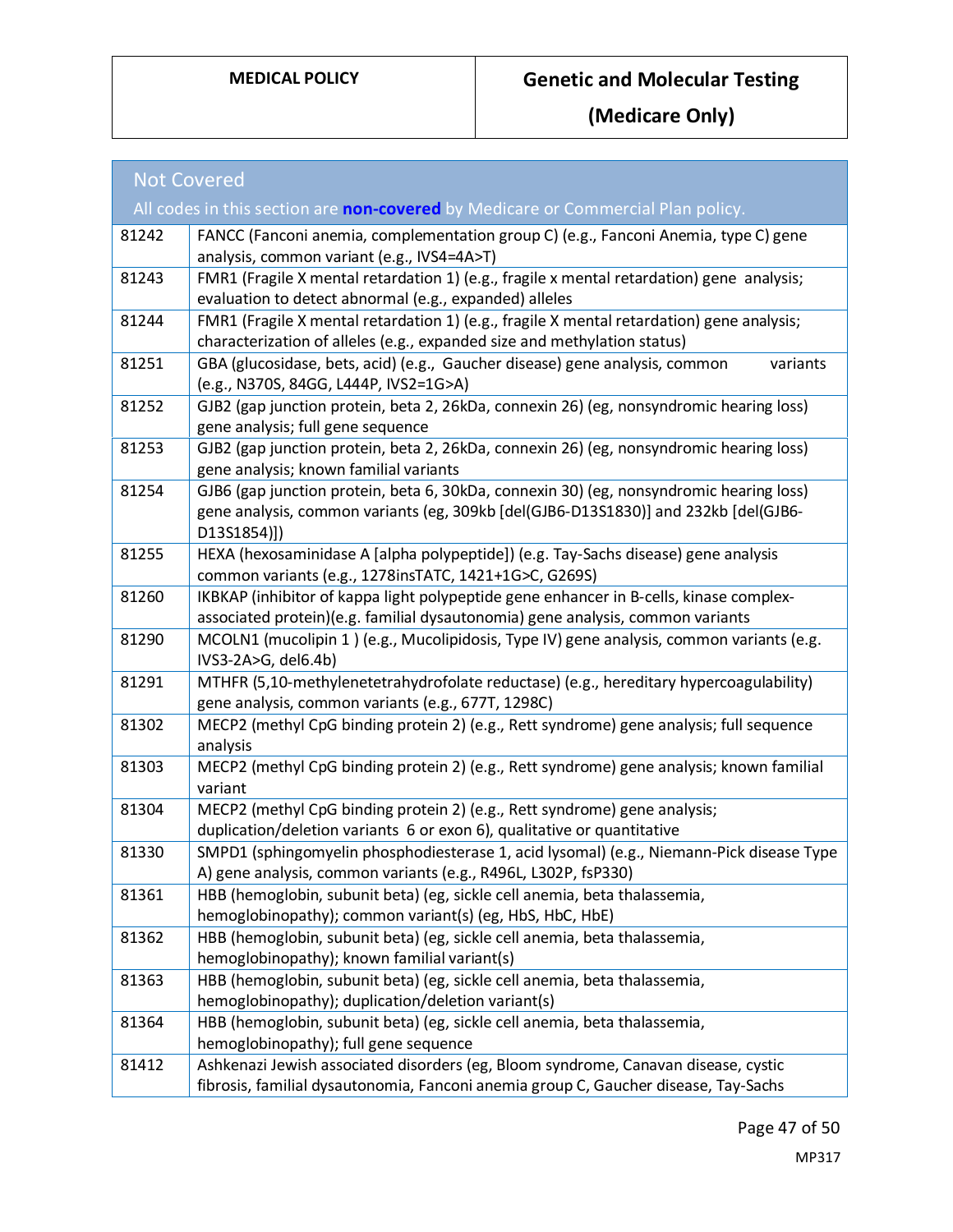| <b>Not Covered</b>                                                                               |                                                                                                                                                                                                                                                                                                         |  |
|--------------------------------------------------------------------------------------------------|---------------------------------------------------------------------------------------------------------------------------------------------------------------------------------------------------------------------------------------------------------------------------------------------------------|--|
| All codes in this section are non-covered by Medicare or Commercial Plan policy.                 |                                                                                                                                                                                                                                                                                                         |  |
|                                                                                                  | disease), genomic sequence analysis panel, must include sequencing of at least 9 genes,<br>including ASPA, BLM, CFTR, FANCC, GBA, HEXA, IKBKAP, MCOLN1, and SMPD1                                                                                                                                       |  |
| 81430                                                                                            | Hearing loss (eg, nonsyndromic hearing loss, Usher syndrome, Pendred syndrome); genomic<br>sequence analysis panel, must include sequencing of at least 60 genes, including CDH23,<br>CLRN1, GJB2, GPR98, MTRNR1, MYO7A, MYO15A, PCDH15, OTOF, SLC26A4, TMC1,<br>TMPRSS3, USH1C, USH1G, USH2A, and WFS1 |  |
| 81431                                                                                            | Hearing loss (eg, nonsyndromic hearing loss, Usher syndrome, Pendred syndrome);<br>duplication/deletion analysis panel, must include copy number analyses for STRC and<br>DFNB1 deletions in GJB2 and GJB6 genes                                                                                        |  |
| S3844                                                                                            | DNA analysis of the connexin 26 gene (GJB2) for susceptibility to congenital, profound<br>deafness                                                                                                                                                                                                      |  |
| S3870                                                                                            | Comparative genomic hybridization (cgh) microarray testing for developmental delay,<br>autism spectrum disorder and/or intellectual disability                                                                                                                                                          |  |
| <b>Unlisted Codes</b>                                                                            |                                                                                                                                                                                                                                                                                                         |  |
| All unlisted codes will be reviewed for medical necessity, correct coding, and pricing. If an    |                                                                                                                                                                                                                                                                                                         |  |
| unlisted code is billed related to services addressed in this policy then prior-authorization is |                                                                                                                                                                                                                                                                                                         |  |
| required.                                                                                        |                                                                                                                                                                                                                                                                                                         |  |
| 81479                                                                                            | <b>Unlisted Molecular Pathology</b>                                                                                                                                                                                                                                                                     |  |
| 81599                                                                                            | Unlisted multianalyte assay with algorithmic analysis                                                                                                                                                                                                                                                   |  |
| 84999                                                                                            | Unlisted chemistry procedure                                                                                                                                                                                                                                                                            |  |
| 88299                                                                                            | Unlisted cytogenetic study                                                                                                                                                                                                                                                                              |  |
| 89398                                                                                            | Unlisted reproductive medicine laboratory procedure                                                                                                                                                                                                                                                     |  |

## **INSTRUCTIONS FOR USE**

Company Medical Policies serve as guidance for the administration of plan benefits. Medical policies do not constitute medical advice nor a guarantee of coverage. Company Medical Policies are reviewed annually and are based upon published, peer-reviewed scientific evidence and evidence-based clinical practice guidelines that are available as of the last policy update. The Companies reserve the right to determine the application of Medical Policies and make revisions to Medical Policies at any time. Providers will be given at least 60-days notice of policy changes that are restrictive in nature. The scope and availability of all plan benefits are determined in accordance with the applicable coverage agreement. Any conflict or variance between the terms of the coverage agreement and Company Medical Policy will be resolved in favor of the coverage agreement.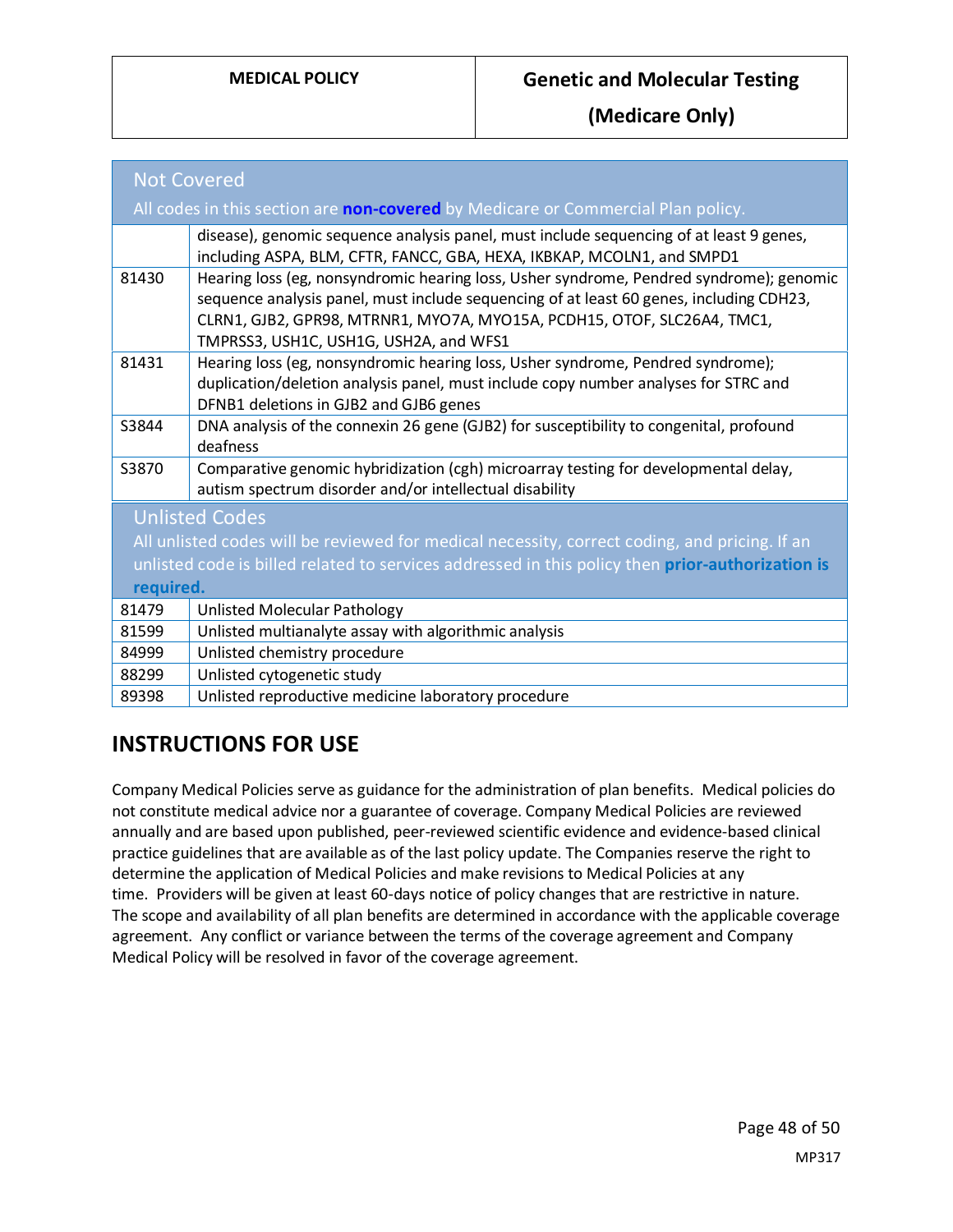### <span id="page-48-0"></span>**REGULATORY STATUS**

#### Mental Health Parity Statement

Coverage decisions are made on the basis of individualized determinations of medical necessity and the experimental or investigational character of the treatment in the individual case. In cases where medical necessity is not established by policy for specific treatment modalities, evidence not previously considered regarding the efficacy of the modality that is presented shall be given consideration to determine if the policy represents current standards of care.

### **MEDICAL POLICY CROSS REFERENCES**

- Genetic Testing: CADASIL Disease, MP# 238
- Genetic Testing: Cytochrome P450 and VKORC1 Polymorphisms (Medicare Only), MP314
- Genetic Testing: Diagnostic Evaluation of Interstitial Lung Disease (Medicare Only), MP177
- Genetic Testing: Gene Expression Profile Testing for Breast Cancer (Medicare Only), MP48
- Genetic Testing: Gene Expression Profile Testing for Melanoma (Medicare Only), MP253
- Genetic Testing: Hereditary Breast and Ovarian Cancer (Medicare Only), MP144
- Genetic Testing: Inherited Susceptibility to Colorectal Cancer (Medicare Only), MP117
- Genetic Testing: *JAK2*, *CALR*, and *MPL* (Medicare Only), MP71
- Genetic Testing: Non-Covered Genetic Panel Tests (All Lines of Business except Medicare), MP213
- Genetic Testing: Pharmacogenetic Testing (Medicare Only), MP217
- Genetic Testing: Thyroid Nodules (Medicare Only), MP40
- PHA Medicare Medical Policy Development and Application, MP50

### **REFERENCES**

- 1. *Medicare Claims Processing Manual, Chapter 16 - Laboratory Services, §120.1 - Negotiated Rulemaking Implementation* (See section titled, "Clarification of the Use of the Term "Screening" or "Screen""); Available at: https://www.cms.gov/Regulations-and-Guidance/Guidance/Manuals/Downloads/clm104c16.pdf [Cited 09/02/2021]
- 2. Medicare Coverage Determination Process; Available at: https://www.cms.gov/medicare/coverage/determinationprocess [Cited 09/02/2021]
- 3. Medicare Managed Care Manual, Ch. 4 Benefits and Beneficiary Protections, §10.2 Basic Rule; Available at: https://www.cms.gov/Regulations-and-
	- Guidance/Guidance/Manuals/downloads/mc86c04.pdf [Cited 09/02/2021]
- 4. Title XVIII of the Social Security Act, §1862(a)(1)(A); Available at: https://www.ssa.gov/OP\_Home/ssact/title18/1862.htm [Cited 09/02/2021]
- 5. Medicare Benefit Policy Manual, Chapter 16 General Exclusions From Coverage, §20 Services Not Reasonable and Necessary; Available at: https://www.cms.gov/Regulations-and-Guidance/Guidance/Manuals/Downloads/bp102c16.pdf [Cited 09/02/2021]
- 6. Medicare Claims Processing Manual, Chapter 23 Fee Schedule Administration and Coding Requirements, §30 - Services Paid Under the Medicare Physician's Fee Schedule, Subsection A;